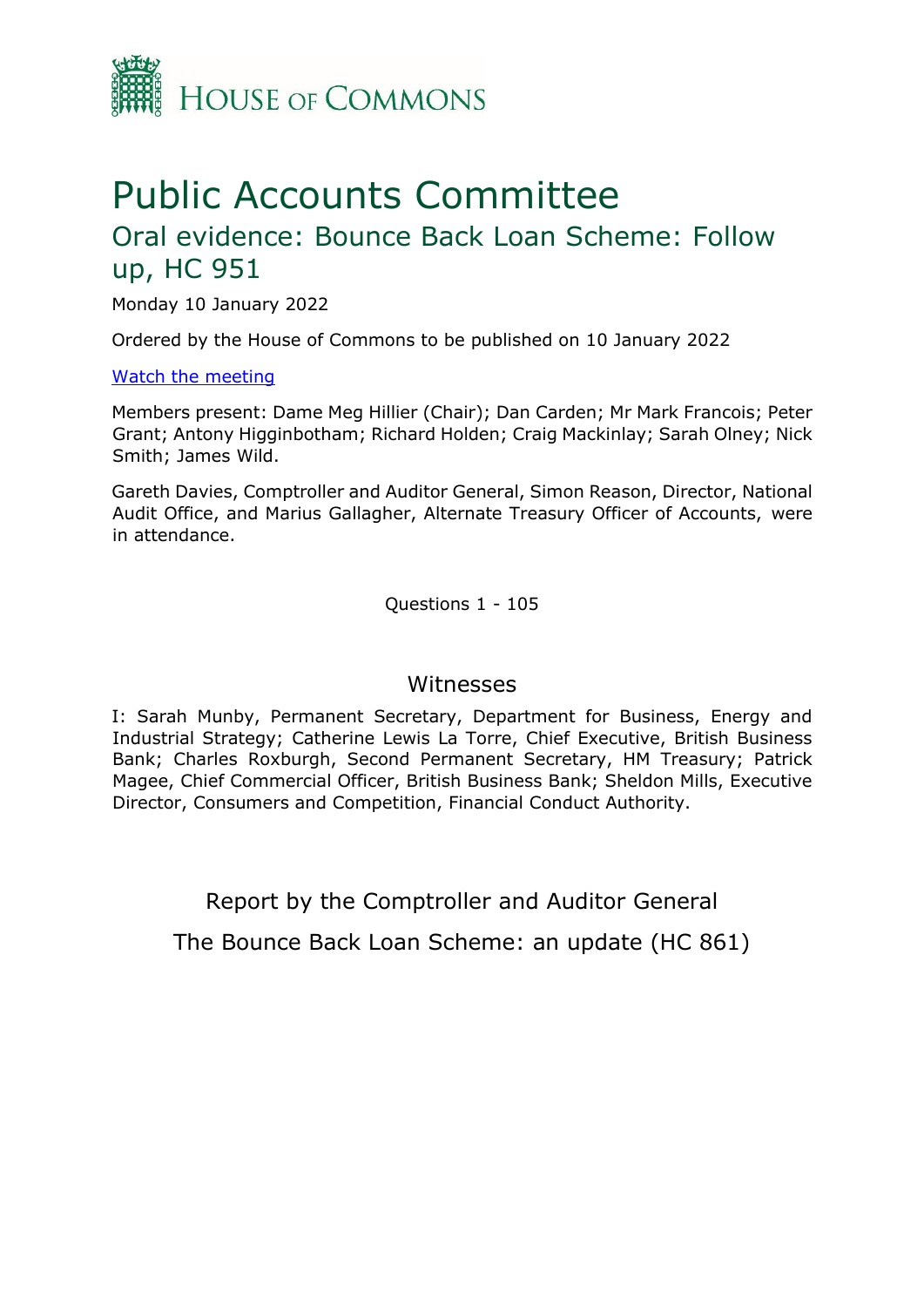

## Examination of witnesses

Witnesses: Sarah Munby, Catherine Lewis La Torre, Charles Roxburgh, Patrick Magee and Sheldon Mills.

Q1 **Chair**: Welcome to the Public Accounts Committee on Monday 10 January 2022, our first session of the new year. This is a follow-up to an inquiry we undertook in December 2020, at the height of the pandemic, into the Bounce Back Loan Scheme. People will remember that this was money that the Treasury quickly allocated to allow lenders to give out to small businesses that were struggling. This was partly on the back of many of us, as MPs, lobbying on behalf of businesses that were really struggling to survive.

We warned in that original inquiry that, while the scheme was rolled out with impressive speed, that speed meant that it has been very vulnerable to fraud and error. Since then, we have seen some businesses beginning to pay back those loans. Today, we are going to hear from a number of Government officials about how many businesses have repaying quite happily, where there have been problems and what assessment the Government have of fraud and error in the system now and as we look forward.

I would very much like to welcome our witnesses. In the room with us we have Sarah Munby, the Permanent Secretary at the Department for Business, Energy and Industrial Strategy, which has oversight of the scheme. Charles Roxburgh is the Second Permanent Secretary at the Treasury, which agreed the scheme at the beginning with the Department. Catherine Lewis La Torre, chief executive officer of the British Business Bank, which oversees the management of it, is here in the room with us. She is joined by Patrick Magee, the chief commercial officer at the British Business Bank and senior reporting officer for CBILS and CLBILS. I will not read out all the initials of those, but they are the various loan schemes that were under way at the height of the pandemic. We are also delighted to be joined by the Financial Conduct Authority, in the shape of Mr Sheldon Mills, who is the executive director of consumers and competition, which is also very pertinent to our questioning today.

Before we get into the main session, I wanted to ask you, Ms Munby, about the latest on the impact on consumers of increases in energy bills. Do you have any further information that you can provide about progress, as people are very nervously waiting for their large increased bills to arrive on their doormats?

**Sarah Munby:** That is understood. The next key milestone that we are expecting is Ofgem's announcement on 7 February about any changes to the price cap. We expect the price cap to go up. That is ultimately a matter for Ofgem and we will have to await its announcement. I am not going to tell you today what the response to that is. It is not the right forum for me to do that, but I can say that discussions are happening, in a very intense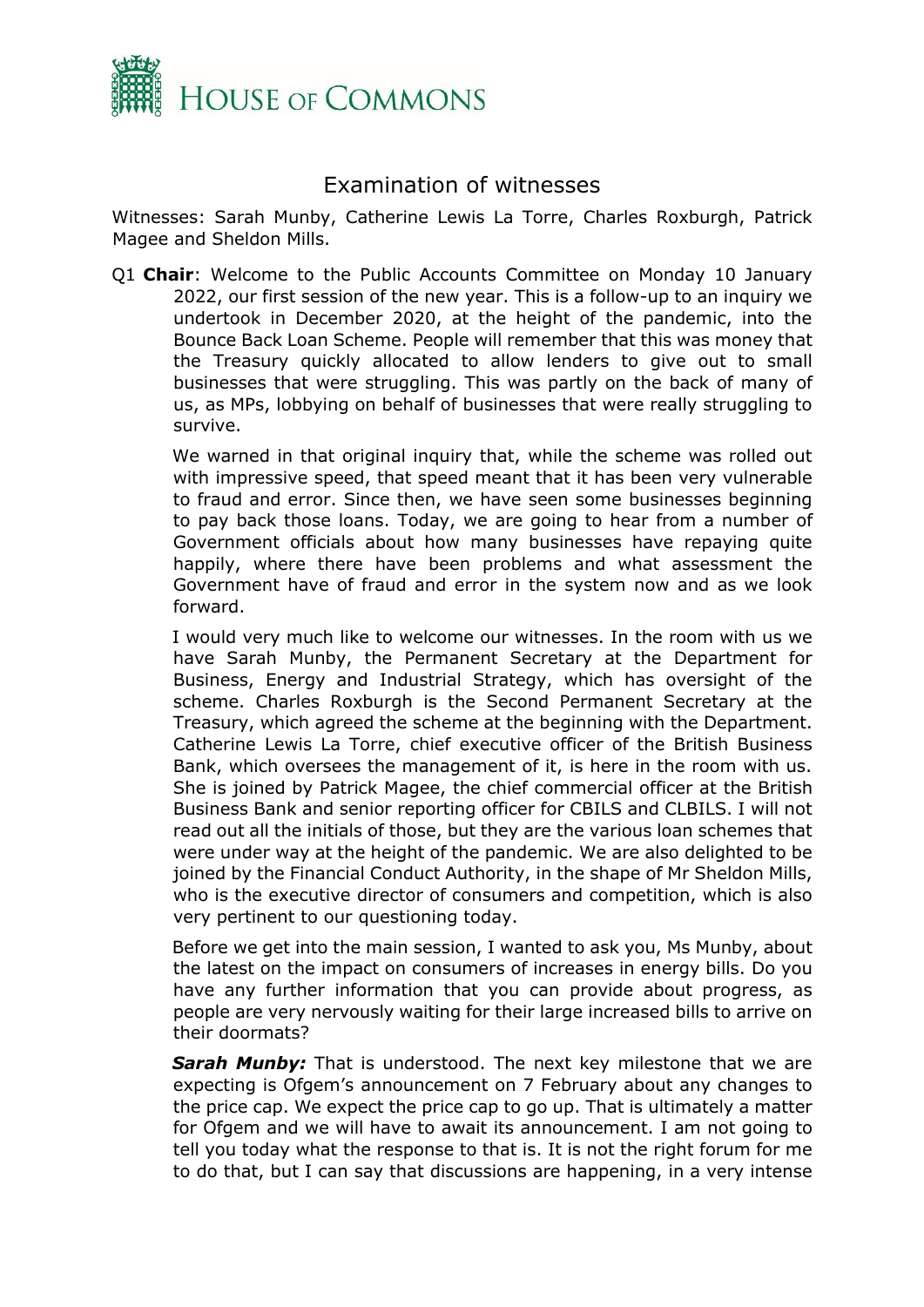

and focused way of course, across Whitehall with the Treasury, our Department and others, but also with the industry and Ofgem. Twice since Christmas, I have been at roundtables with the industry Ministers as well, talking about the right approaches and the right ways to address the challenges.

A significant part of that, and the absolute near-term priority, is affordability and addressing the increase in price for consumers. There is another piece, which is about thinking about long-term reform of the retail market, where we are currently taking in responses to the ask for evidence and consultation that we put out at the very end of last year. Clearly, the events raise the question about not just how we respond to the increase in prices but the right ways to reform regulation of the retail market in the longer term.

Q2 **Chair:** "Regulation of the retail market" seems like a world-weary statement, because that has been looked at many times before. I remember going round those circles at least a decade ago. You have had lots of meetings, very much a Whitehall approach, but are you actually war gaming approaches to make sure that consumers get some protection? Some people will be really driven to the edge if their bills go up by the predicted levels.

*Sarah Munby:* That is understood. There are various policy levers that you could use to respond. All the things that you would expect us to be looking at are being looked at in great intensity. It will be for the relevant Minister to announce the response in due course.

Q3 **Chair:** The core responsibility is your Department, but levels of poverty and how income issues can be part of it are the responsibility of other Departments, like the DWP. Are you discussing how to support households with those Departments as well?

**Sarah Munby:** Yes, absolutely. There are some responses that potentially fit within the energy market, but perhaps the larger set of responses are, as you say, DWP or HMT level more broadly, which is why I say it is a cross-Whitehall approach. It will be for the relevant Minister to announce whatever response there may be in due course.

Q4 **Chair:** We can expect possibly a ministerial announcement or a statement on 7 February or around, or the day after that? *Sarah Munby:* That is certainly what I am expecting, but I could not go further.

**Chair:** We understand the limits on what you can say today, but thank you for that.

Q5 **Richard Holden:** In terms of regulation of the retail market, in my

constituency, North West Durham, we have seen particular issues recently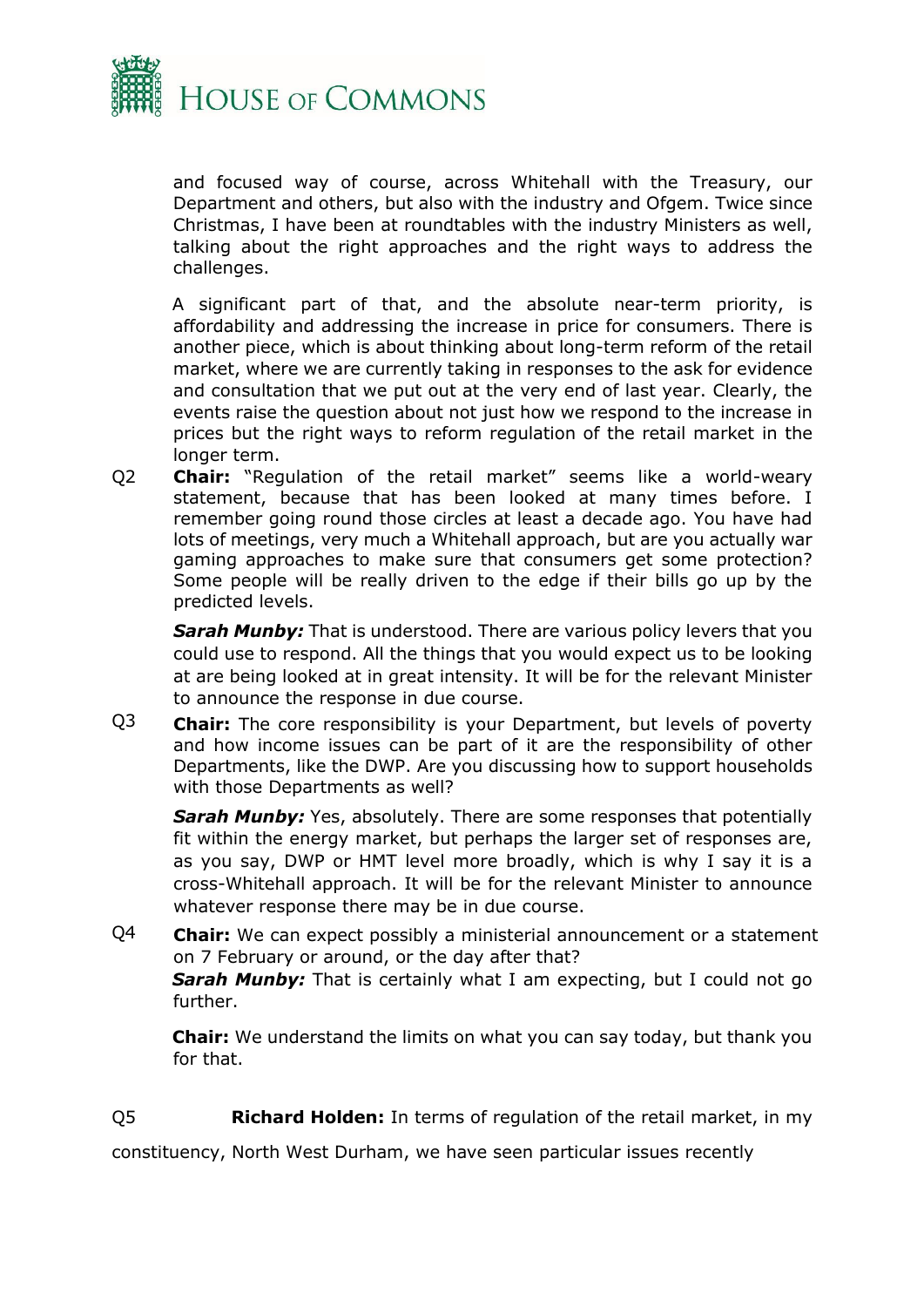

with differential petrol pricing. That is a major issue for local people; alongside energy, transport is absolutely essential to them. We are seeing price differentials of 5p to 10p higher at major supermarkets in Consett— Morrisons and Tesco—compared to 18 miles down the road in Bishop Auckland, costing people an extra £5 on average to fill up compared to nearby supermarkets. Could you reassure my constituents as to what the Department is doing to ensure that you are not allowing cartel activity in areas where there is not that level of competition, particularly around petrol stations and prices for petrol and diesel?

**Sarah Munby:** Clearly, any kind of collusion would be illegal and would be very aggressively pursued by the CMA, among others. In answer to your specific question about what is happening in your constituency, if I may, I will take that away and ask our teams to have a closer look. I am not close enough to give you a detailed answer to that today, but you are absolutely right to point out that, if it were to be the case that there was any collusion, that would be a very serious matter indeed.

Q6 **Antony Higginbotham:** Ms Munby, this is a slightly different topic. I wanted to touch on semiconductors and the global supply of chips, which is very constrained at the minute. That means lots of SMEs in my constituency are really struggling. I know the European Union is looking at this and is looking at legislative options, and I know the US has done an executive order. Is it something that is on the Department's radar? If it is, can you give us any reassurance that you are looking at it to try to work with the suppliers of these chips to make sure that our supply chains locally are a bit more resilient moving forward?

**Sarah Munby:** We certainly are thinking about the long-term strength of the semiconductor industry and particularly the question of whether you could attract further semiconductor investment into the UK. It is worth saying that, given the timelines of any of those changes, they are not going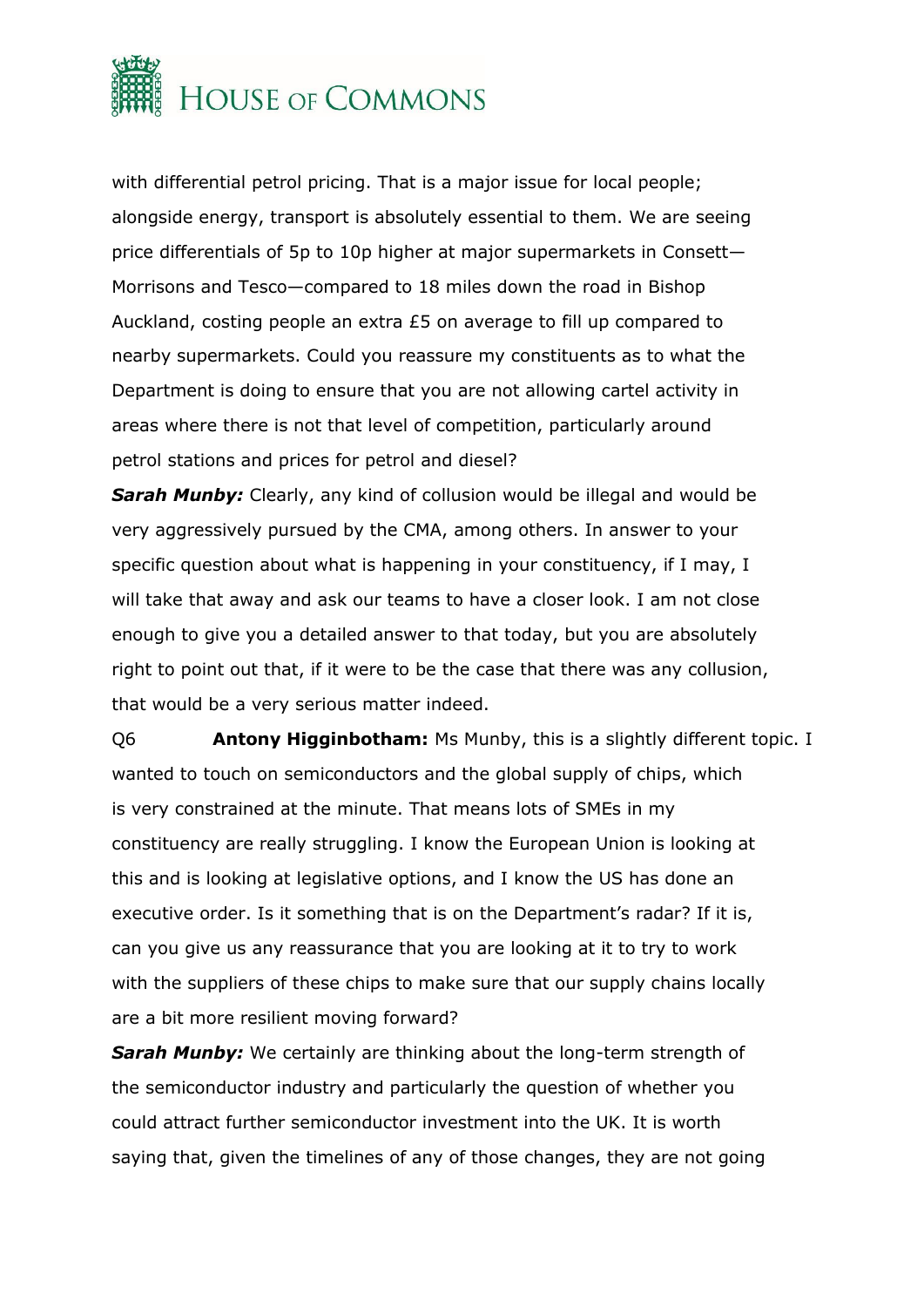

to address the immediate shortage. We expect that immediate shortage to ease in coming months as production increases globally. The UK will be a beneficiary of that. Yes, it is on our radar, but I would not want to falsely reassure that that is going to address the near-term challenges, given the timescale.

**Chair:** There are so many challenges.

Q7 **Richard Holden:** This is a quick question to the Treasury, please, Mr Roxburgh. It relates to an IFS report, which I believe is due to come out tomorrow. This Committee argued very strongly to support local authorities during the pandemic in the early stages, but, apparently, they have spent roughly only half of the money that was given to them for pandemic support. I wanted to know what the Treasury will be doing or whether there is a policy on what should happen if you are seeing councils shifting billions of pounds to reserves from this money that was given out from taxpayers. Is it the Treasury's approach that that should be either refunded to central

Government or given back to local taxpayers via local council tax cuts?

*Charles Roxburgh:* Local government is not one of my areas of responsibility and, as you say, the IFS report is out tomorrow, so I have not had a chance to see it yet. Perhaps, if it would be all right, I could talk to my colleagues who handle local government finance and who have been overseeing the grant programmes for Covid support, and write back to you with an answer to your question.

**Chair:** We will take that for now, but we will continue to watch this and look forward to that report being published.

We now move into our main session, which is to look at the Bounce Back Loan Scheme, nearly two years on.

Q8 **James Wild:** Ms Munby, good afternoon. The scale of the scheme is pretty immense. A quarter of all UK businesses took out a bounce-back loan. We are interested in the impact that is having. As accounting officer, how do you assure yourself that the scheme is working?

**Sarah Munby:** This comes, at the very top of the hearing, to what we mean by the scheme working. A really important part of the scheme working has happened already. Ultimately, the criteria at the beginning of this were around getting money out quickly to people who needed it across the full range of sectors and regions. The data on that, on the pace of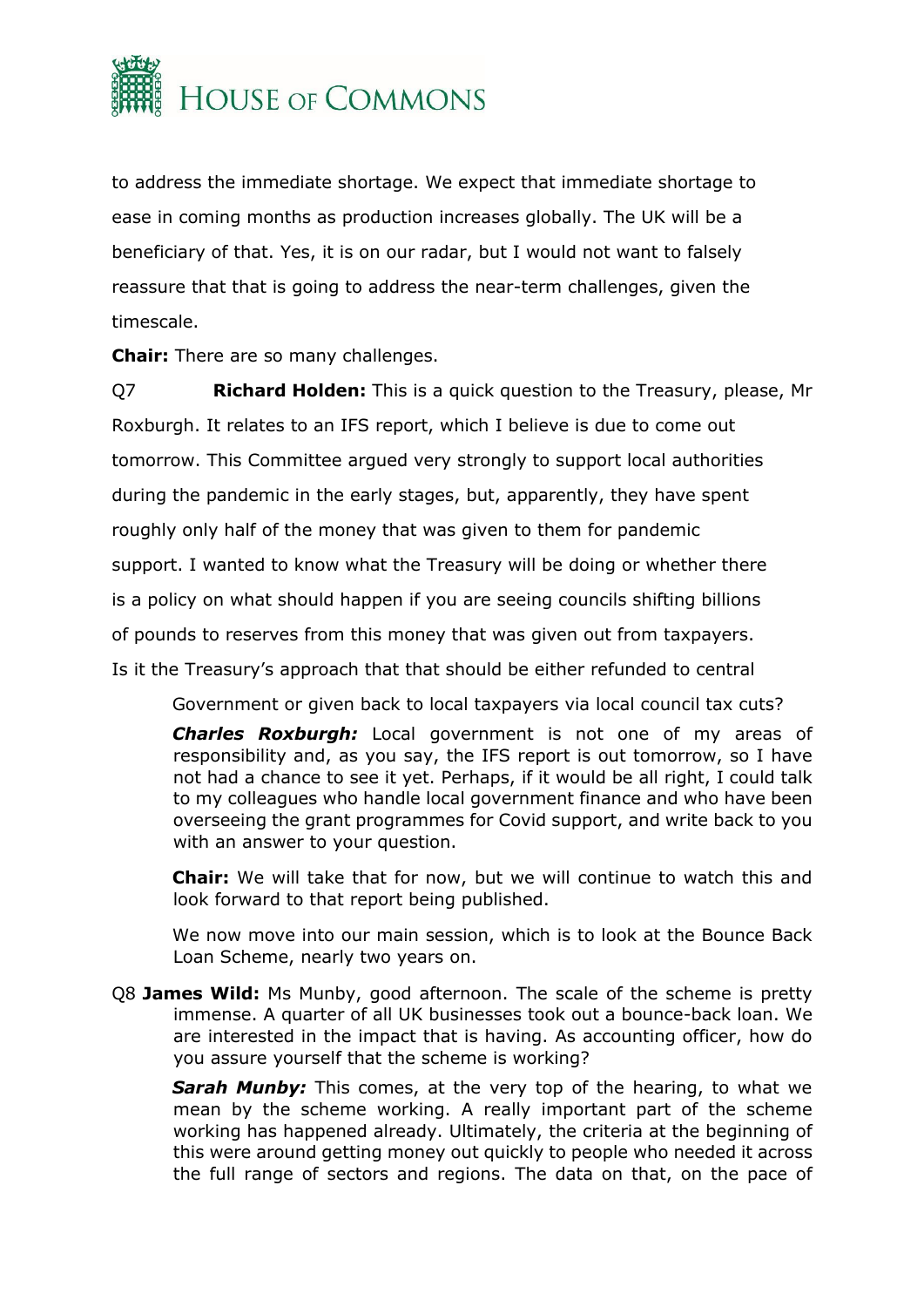

delivery of the money and on the diversity of firms that were supported, is all very reassuring. We know that the initial goals of the scheme were met.

What are the longer-term trade-offs here? One is about the long-term impact. What is the impact on firms' survival? Are we confident that the presence of the money has made a real difference? In so far as you can demonstrate that at this stage, the signs look very good. I say that because we know that business failure rates in the pandemic, for large portions of it, were lower than they are usually. Businesses had good survival, small businesses in particular, through the pandemic. There were very challenging conditions for many small businesses, but we did not see the big spike in failures that would have been the inevitable consequence if this scheme had not been in place.

There is the longer-term question of whether that impact is strong enough that it definitively outweighs the inevitable and necessary challenges around both credit loss and fraud, which I am sure we are going to explore in great detail in this session. That is something that will ultimately only be able to be answered in the longer term.

We have a thorough evaluation of the scheme in process. Over the coming years, as we see how the economic situation emerges and therefore what the repayment rates are, which is probably the biggest key uncertainty that drives this, we will be able to look back and assess whether the scheme to put my accounting officer hat on for the moment—has truly been value for money. The signs are pretty good so far, but I would not want to race ahead of myself.

Q9 **James Wild:** How would you characterise the quality of information you have at the moment to judge whether it has actually made a difference?

*Sarah Munby:* The quality of information we have on what is happening is good. We can talk further about what BBB holds. The difficulty is that, for that kind of information—things like what the repayments look like and what we are learning so far about fraud—it is very early days on both of those, so there is very limited information. That is not because there is information that we do not have but because the time simply has not come yet where substantial repayments or substantial recoveries will take place.

That information, in and of itself, does not tell us whether the scheme is, over the long term, working. It is only as we see firms' survival rates over the longer term that we will be able to judge the success or otherwise of the scheme. I am satisfied we understand what is happening right now. Am I able to tell you that, with that data about what is happening right now, I can give a final verdict? No, and I would not expect to be able to at this stage.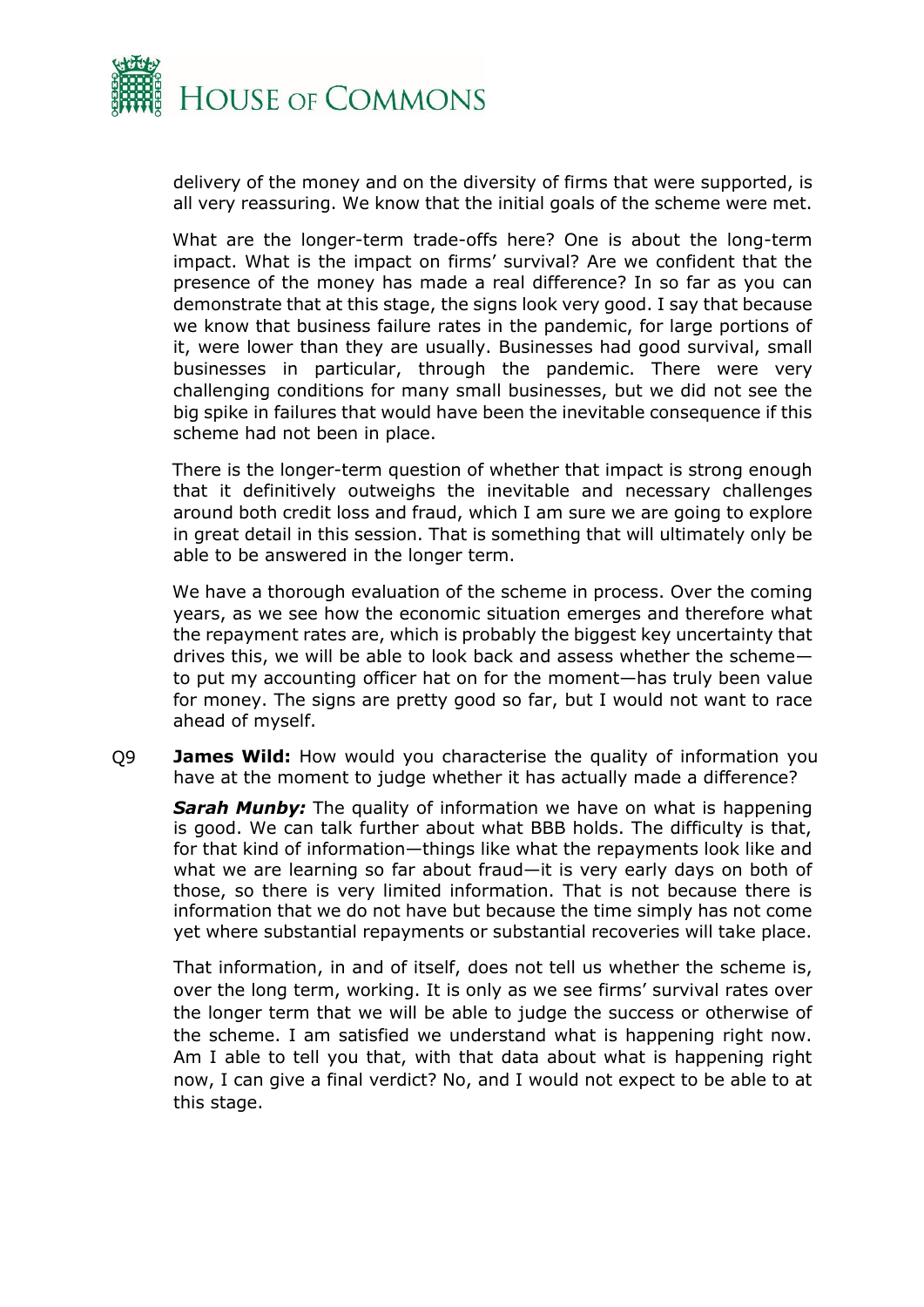

Q10 **James Wild:** You mentioned the work that is ongoing to look at the impact. When can we expect to see the first report, the first fruits of that work?

*Sarah Munby:* We are expecting to run the evaluation in three tranches over the coming years. The first tranche of the evaluation will be coming out to us shortly. We are expecting it in the next month or so and then we will publish it in sensible good time after that. We would normally expect those things to come out within a small number of months. The first evaluation is pretty imminent, but the second and third waves are next year and the year after.

As I say, this is a long-term journey. That does not mean we should not share absolutely everything we can at this point, but we are going to be keeping a weather eye over the longer term. Given the term of some of these loans, given the pay-as-you-grow options and the term extensions that have been given to small businesses, some of these small businesses will not be paying these back until 10 years from when they took them out. This is a long-term game.

Q11 **James Wild:** In the Report, the NAO highlights that one of the problems you are going to have in terms of the evaluation is that there is not a control group of similar companies that did not take out the loans compared to those who did. Are you doing any work to address that and potentially identify such a group after the event?

*Catherine Lewis La Torre:* All the programmes that we run at the British Business Bank go through a series of evaluations, depending on the stage of the programme. It is true that a quarter of smaller businesses took out a bounce-back loan, but three-quarters did not. My guess is that, with the statistical analyses that we can do, we should be able to find a control group. We always work with independent specialist providers, which focus on evaluations. They run a number of sophisticated statistical analyses to try to get that proper control group to do the types of differenceindifference analysis that you need to understand if it is the programme itself that has made the difference.

Q12 **James Wild:** Will that form part of the evaluation work that we will be seeing shortly?

**Sarah Munby:** That is right. That evaluation work is being done by a combination of Ipsos MORI and London Economics.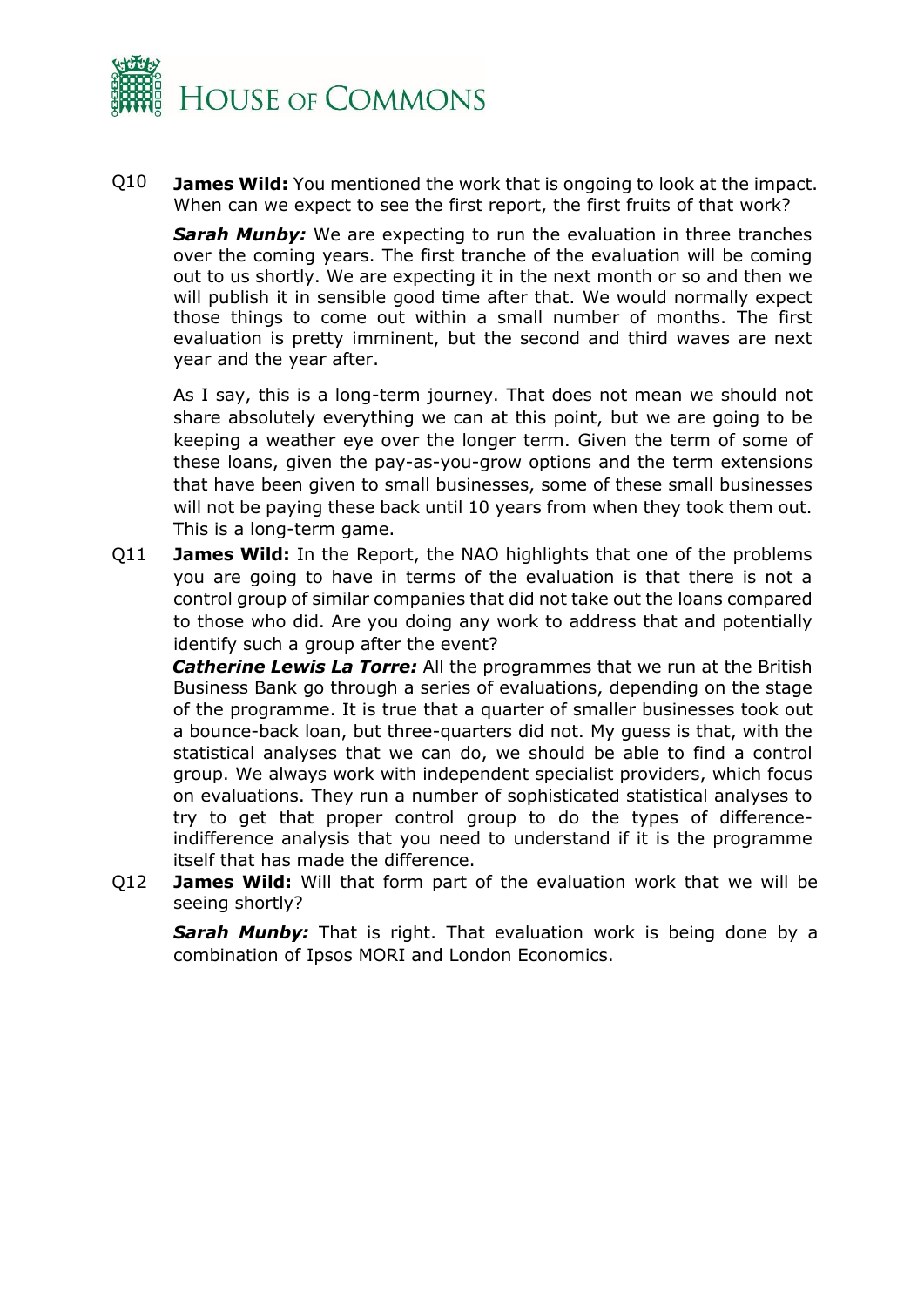

Q13 **James Wild:** Do you know the proportion of businesses that used the bounce-back loan to pay back existing debt, as opposed to for cashflow or other purposes?

**Patrick Magee:** We have done some initial survey evidence as we have worked towards the evaluation. We have been told that, I think, 70% or 71% have used it for working capital. I would imagine it is fairly fair to assume that a significant proportion of that would have gone to pay other debt that was outstanding. People would have been paying down credit cards, for example, or doing other things to make sure their businesses was less cash-constrained, because there was an interest-free period at the start. Many businesses will find a significant saving impact through that, through the initial disbursement of the loans.

Q14 **James Wild:** Moving on to talk about repayment of some of the loans, in our previous Report and session we talked about how lenders were under duties to treat borrowers fairly in terms of following up on those loans. What evidence does the British Business Bank have that lenders are treating borrowers fairly and following the FCA guidance?

*Catherine Lewis La Torre:* The first thing to say is that all lenders have to comply with the rules of the scheme. It is referred to in the NAO Report as well that a very detailed set of recovery principles was put together and has been shared with all lenders. As Ms Munby said, we are actually quite early in the process in terms of repayments. The first analysis of experiences that we have is that lenders are behaving in line with what has been set out in the guarantee agreement and in the recovery principles.

To make sure that we continuously monitor how they are doing, we have a lender assurance programme. One thing that the auditors test for is adherence to those principles and, of course, to the scheme rules around recoveries.

Q15 **James Wild:** How does that work in practice? Is that looking at individual loans on a spot-check basis to identify case files and suchlike?

**Patrick Magee:** The recovery principles were worked up in collaboration between BEIS, Treasury, ourselves, the lenders and the FCA. Sheldon and I met several times in the first 11 days of the scheme to talk about this and have worked collaboratively around getting those recovery principles right.

In terms of the lender assurance programme, we have brought in KPMG and RSM to do significant work and design an audit programme. There are 11 modules within that audit assurance programme; recoveries is one. They will go in and do a statistically significant sample.

We have audited every bounce-back lender already, but that was largely about the origination and the disbursement. The second series of audits, which we should complete by around March this year, are a lot more focused on the recoveries, because recoveries are starting now. I believe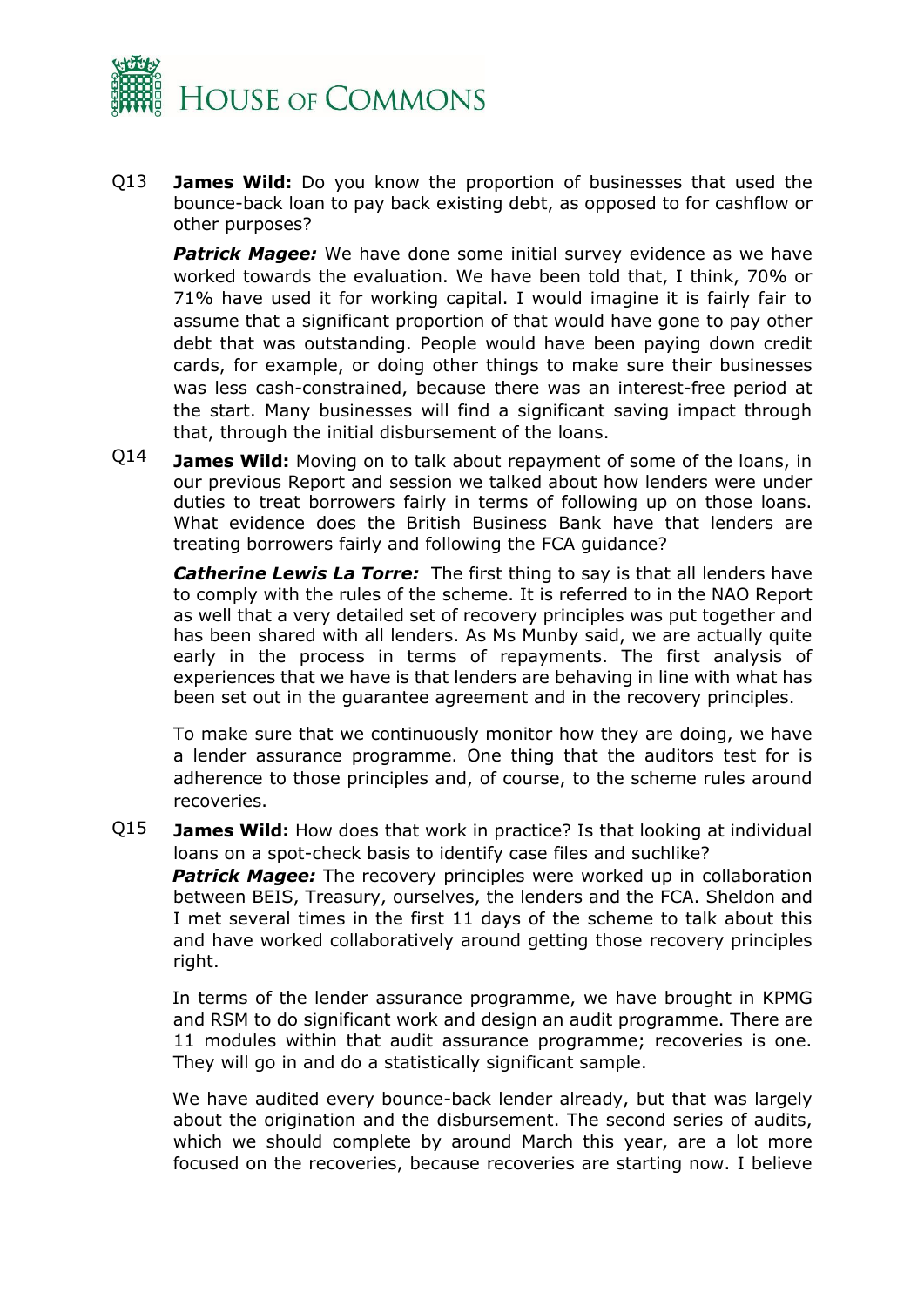

that Sheldon and the FCA are also taking a keen interest in the appropriate treatment of customers. Sheldon, I think you have some work ongoing on that as well.

*Sheldon Mills:* Our approach has been to work with the British Business Bank in order to ensure that collections and recoveries, as far as they can, given that this is a unique scheme, comply with our approach to treating customers fairly. We have worked quite closely with the British Business Bank on the pay-as-you-grow repayment scheme, to ensure that it closely aligns with our approach to treating customers fairly.

In addition to that, we have been doing some multi-firm work. We are looking at the policies of a subset of firms across their SME lending activity, including BBLS. We will be publishing the results of that in the coming months. That is giving us an indication that lenders are doing their best to ensure that they are treating these customers fairly. We will have certain recommendations for some firms as that process moves forward.

Q16 **James Wild:** That all sounds quite reassuring and perhaps this is the way the incentives of the scheme are established, with the guarantee that perhaps banks are operating in a very fair way. Have you seen any examples of poor practice, anything that has caused you concern, from any of the lenders?

**Patrick Magee:** I will recap on the first round of audits. The vast majority of those audits have been positive audits on a four-point scale, so we have been pleased with the work we are doing. You would not go through an audit and just give everyone a clean bill of health. If there are remedial actions, we agree those with the lenders; then we monitor the follow-up of those actions. There have been minor things, largely around record keeping and the origination process, where we have asked lenders to tighten their game, but there is nothing that I would say causes huge concern.

At this point, the recoveries are still in their early days and we are in the early process of auditing those recoveries. I do not have firm conclusions on the recoveries at this point.

**Sheldon Mills:** From our perspective, it is early days and you raise an important question there. The thing that we will work with lenders on is their capacity to deal with the demand as it comes through. That is where the risks will flow, as people come to repayment and need either forbearance or support as they go through. That is where the risks will arise. That said, our initial indications are that we see that lenders are geared up, and are gearing up, to follow an appropriate process.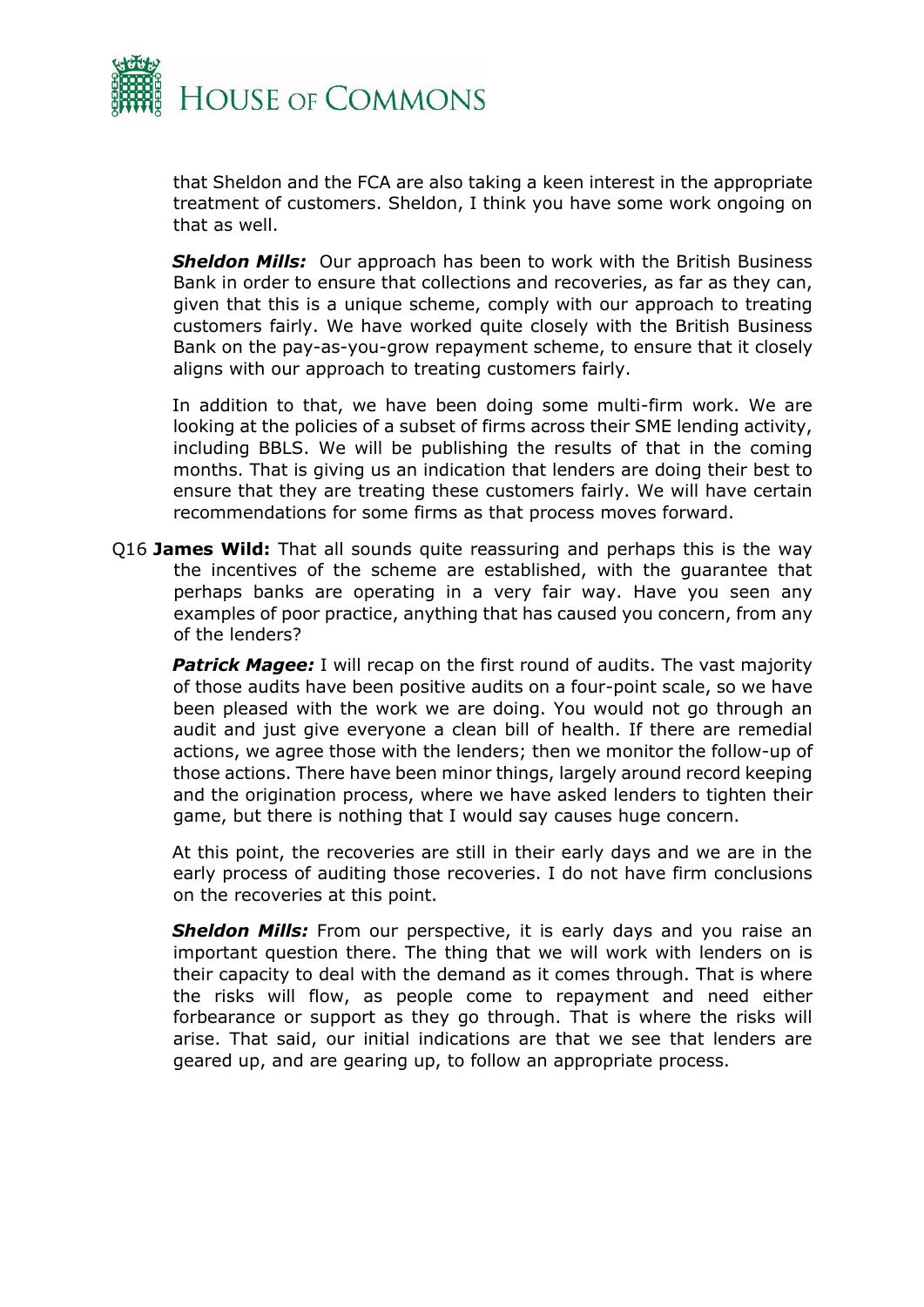

Q17 **James Wild:** Moving on to the information that you have to be able to monitor the success of the scheme, what sort of information do you have to quantify and help manage the risk to the taxpayer in this scheme?

**Sarah Munby:** I am trying to think about the best way to answer that question. Through the BBB, we hold a great deal of loan-level data. There are about 70 data points per loan, to give you a picture. It is quite a rich dataset. There is even further data about each loan that is held by the lenders themselves. To be clear, we do not hold every data point. For example, if you have both a bounce-back loan and a separate current account with your lender, we do not see all the data in the current account, whereas the lender would. We have a pretty good set of data and Catherine can talk to that in more detail, if that is interesting.

In terms of converting that into worrying about the risk for the taxpayer, the focus since the last time we met has been on trying to improve our quantification, particularly of the fraud risk here, so getting a better understanding of what that looks like. The reason that is different from just gathering data on an individual loan basis is that it requires a much more careful in-depth look at each individual loan. You are trying to identify, "Does this loan have specific markers that make it a high risk for fraud?"

We are now quite far through that work. That is what has been used in our annual report this year to give our latest estimates around fraud and the predicted fraud loss. Those estimates are still highly uncertain, because they are based on sampling. They connect to our latest fraud risk assessment, looking at what we think the key risks are. It is a picture that is going to continue moving. I would not suggest that we have the final answer as yet. We will be updating on that every year in our annual report, as the scheme evolves. I would expect those numbers to become more and more accurate over time.

The risk to the taxpayer is not just about fraud. I know we went over this in some depth when we last met. Whenever we talk about this, it is the difference between credit loss and fraud. Sometimes the taxpayer will have to pay out on the guarantee here, simply because the business has not been able to pay back its loan. The majority of the loss is that, rather than fraud.

The loss modelling that the BBB does, again, is continually updated to make sure we have the most up-to-date understanding of the payback rates we would expect. As I said, that is highly related to the performance of the economy overall and hence the rates of business survival. That is the major uncertainty that drives that number.

Q18 **James Wild:** At the beginning, you were saying you were encouraged because the business survival rate was encouraging. The jobs market is very strong. If we look at figure 7, £1.3 billion has been defaulted already in nearly 40,000 loans, admittedly of a very much larger number than that. At the time of this data, there was £100 million of arrears. Do you know how much of that arrears is more than one payment that has been missed?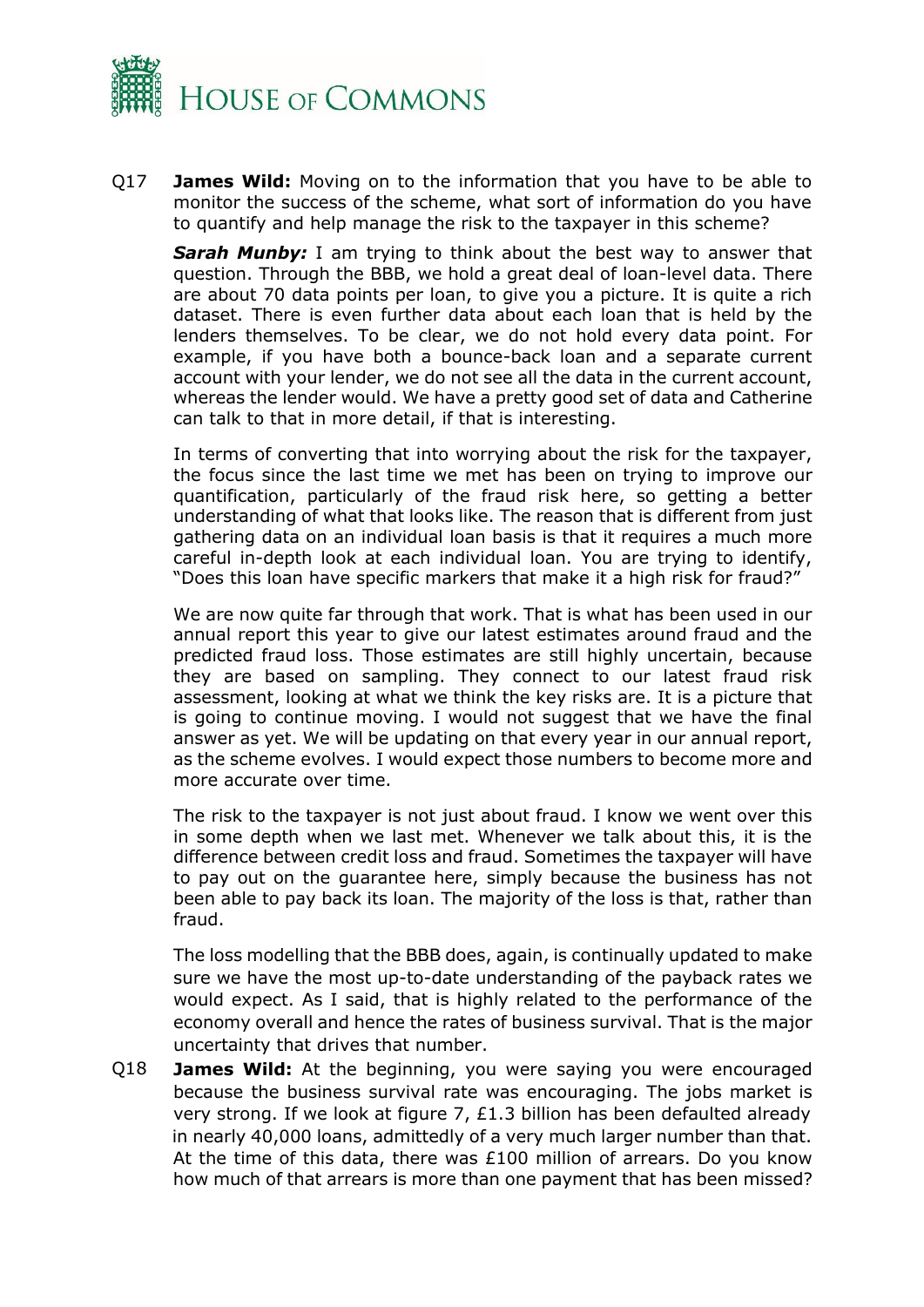

*Sarah Munby:* I do not know. I do not know if colleagues from the BBB do.

**Patrick Magee:** We probably would have a detailed breakdown of that. We found quite an interesting trend. Quite often they go one, two, three and then down and into default. We found quite a few coming back a little bit as they get the third demand in. We could give further breakdown on that, so we are monitoring the split between 30, 60 and 90 days in arrears.

Q19 **James Wild:** One thing that came through from the NAO Report, set out a bit more in appendix 1 of the Report, is the slight challenge they had in pulling together this Report and some of these datasets to get the figures we have here. There are quite a lot of footnotes to this Report, which is a bit of a health warning as to the quality of the data and how reliable it can be. What are you doing to get more data out of the banks to have more veracity of the information to manage the risk for the taxpayer?

*Catherine Lewis La Torre:* On the dataset itself, we now have a pretty unique database. We are aggregating data from all the bounce-back lenders and we have that in one place. That has provided us with quite a rich source of data that we can be interrogating. We have been interrogating that data for different reasons.

That is not to say that the data is perfect and we have millions and millions and millions of data points, but we have something that is allowing us to spot trends and drive insights. That allows us either to take certain insights that we have back into the lenders to have conversations with them, or to take information back into the Department or to senior stakeholders to suggest things that we might want to look at further.

Q20 **James Wild:** Okay, that aggregation of data is bringing the data together in a more consistent format. Again, one thing that the Report draws out is that each lender categorises and reports in a slightly different way. The portal is a bit behind. It is not real-time information that you have. Are you taking proactive steps with the banks to try to make the data more real time?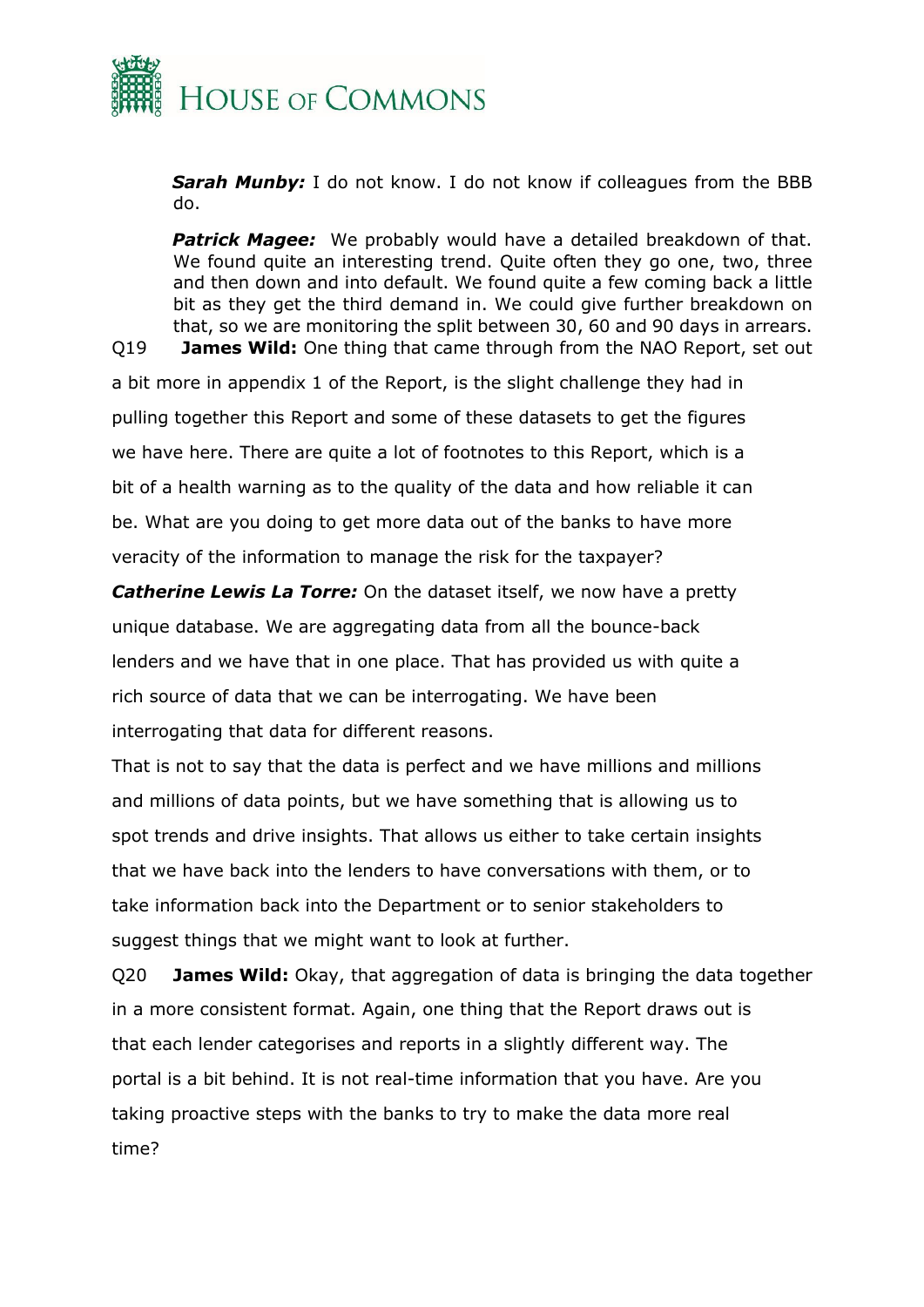

*Catherine Lewis La Torre:* The banks have up to 10 days to feed their data into the portal. Arguably, we do not need to have minute-by-minute, hour-by-hour real-time data to do what we want to do here, in terms of looking at the overall performance of the loans. Actually, we are quite confident that we have the quantity and quality of data to do the types of analyses that we want to do on the overall portfolio.

**Patrick Magee:** In terms of the way we think of the holistic way that we manage the portfolio, it is not just collecting the 70 data points, which are now, by the major lenders, updated automatically through API links, which we have built largely during 2020. We then are doing a significant amount of data analytics work with colleagues across Government in terms of fraud indicators and other things. Therefore, we are bringing that back in through what we call guarantee assurance analytics.

We are sharing that analysis back out to the lenders and asking, "Are there issues here in the portfolio?" There has been a huge increase in the data that the bank holds, not just the 70 points that we get in the portal but lots of other fraud analytics that we are doing, and then looking at that as we go through the claims process.

Q21 **Chair:** Could you give us an example of something you have uncovered doing the analysis of fraud profiles that you have then fed back to the banks?

**Patrick Magee:** At the moment, we are in the early stages of it, because we have just got into the first year. The first year was ended, so we are beginning to expect payments. We have created, through the guarantee assurance analytics, areas where we have flags around duplicates or change of date of incorporation. We are sending those back out to the banks. They are coming back to us and saying, "Here is the evidence that we have that says it was okay because it was a pre-existing business and it has gone forward".

Q22 **Chair:** This is about specific businesses. It is not about types of business or behaviour, or profiles of loans.

**Patrick Magee:** We have so much data. I can go in many directions in terms of data. In terms of some of that fraud analytics, absolutely, we are taking what we are finding through some of the fraud actions that we have listed—I think it is in figure 11—and then putting that through a data analytics programme called GAA, sharing that back out with the lenders, so that they know where we have queries of discrepancies. In some cases, they are saying, "No, actually there maybe is an error there," and they will withdraw those claims voluntarily. It is a good collaborative discussion at this stage, but we want to keep a weather eye on any money that is paid out on behalf of taxpayers.

**Sarah Munby:** I wonder if I might add a comment, because this is a really important point and it takes me back to the conversation we had around fraud across Government. What comes out of both this and that discussion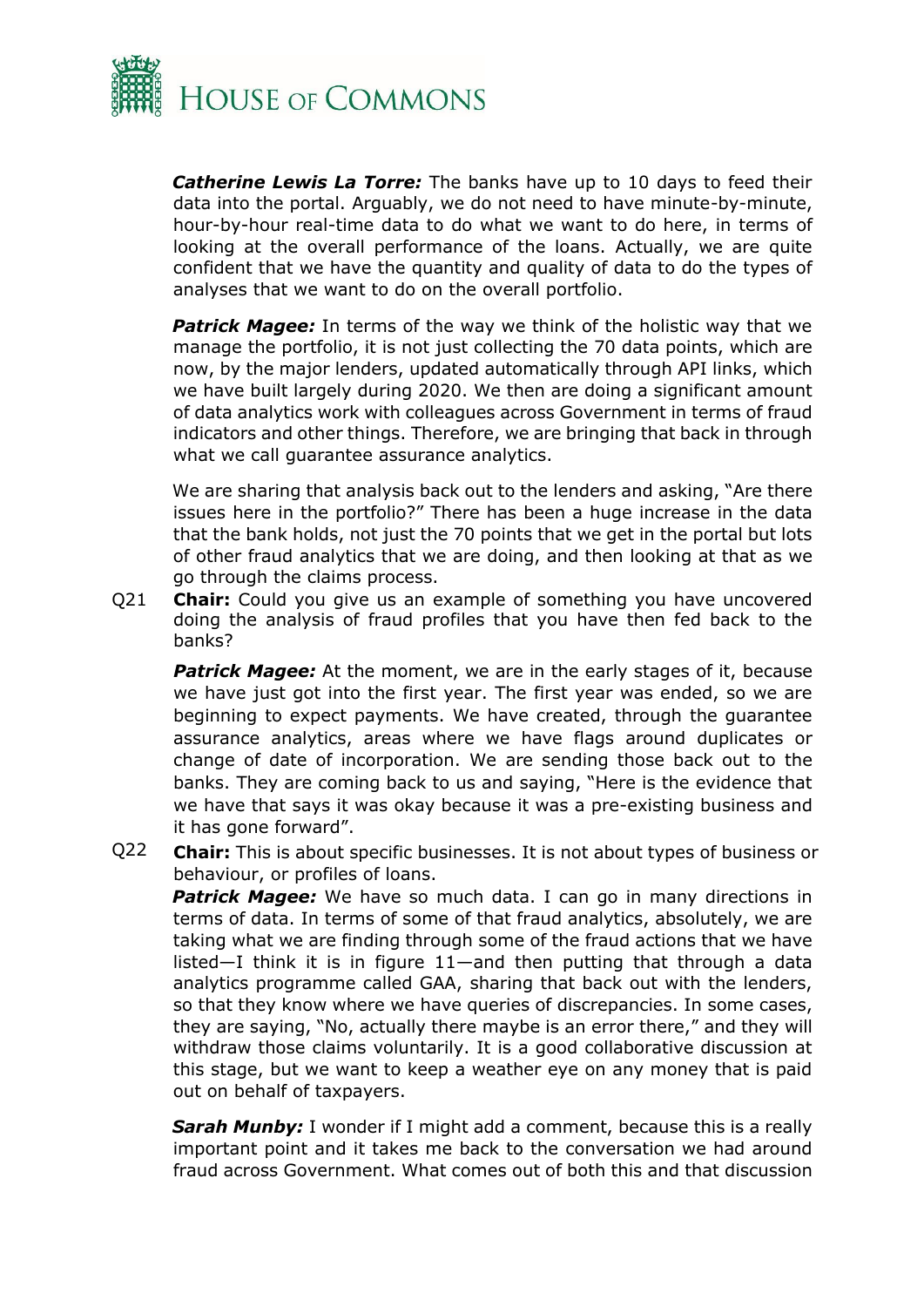

is the critical importance of using data effectively across Government. It is worth saying that, when we talk about adding value to this dataset, a lot of what we are talking about here is, for example, bringing in data from the Insolvency Service or Companies House. It is bringing the full might of Government's data to bear on the problem.

When we talk about lessons learned from this scheme, the strengthening of data capabilities, both within the British Business Bank and cross-Government, involving the counter-fraud function is something we have got out of this. If you look at the Recovery Loan Scheme, which is the nearest current live equivalent to this, in terms of BBB schemes, one thing we have done differently there, quite apart from some fundamental differences in design, is put different data requirements on lenders as part of the very original agreements for participating in the scheme. One learning from this is that, were we to ever be doing something similar to this again, we would be in a much stronger position because of that data capability.

**Chair:** We are certainly going to get to some of the lessons learned. Thank you for that.

Q23 **James Wild:** Coming back to the point about credit loss, as opposed to fraud loss, you said that it is an uncertain forecast but £17 billion of this may not be paid back, of which £12 billion, I think, is forecast to be credit loss. That is a high figure. We have covered this previously but I want to get a sense of how much confidence or concern we should have around that figure, given you did not have credit scores for most of these businesses. You are kind of acting in the dark a bit.

What percentage confidence would you put on that figure, which is, rightly, alarming to taxpayers? As you say, the economy is set to grow the most quickly in the G7 this year. We have not seen business failure rates that high. That figure could potentially be a massive overestimate.

**Sarah Munby:** I will refer you to what we say in our annual report, where we try to unpack a little bit the uncertainty, recognising the point estimate of 37% loss. We talk about a range of 31% to 48%. I think, if I remember correctly—I will reserve the right to correct myself if I have got it wrong that is a 90% confidence interval. I think that is how we describe it. It is not that 37% is the end of it and we are completely confident, but we are narrowing the window here and starting to gain some confidence. It is in the 30% to 50% range. It is not 90% and it is not 10%. We are getting more and more accurate over time.

The range has already dropped from what you saw in our report last year, so that is the 2020 annual report, where we talked about a 35% to 60% range. The range is both narrowing and, by the way, moving downwards. That reflects the strong performance of the economy.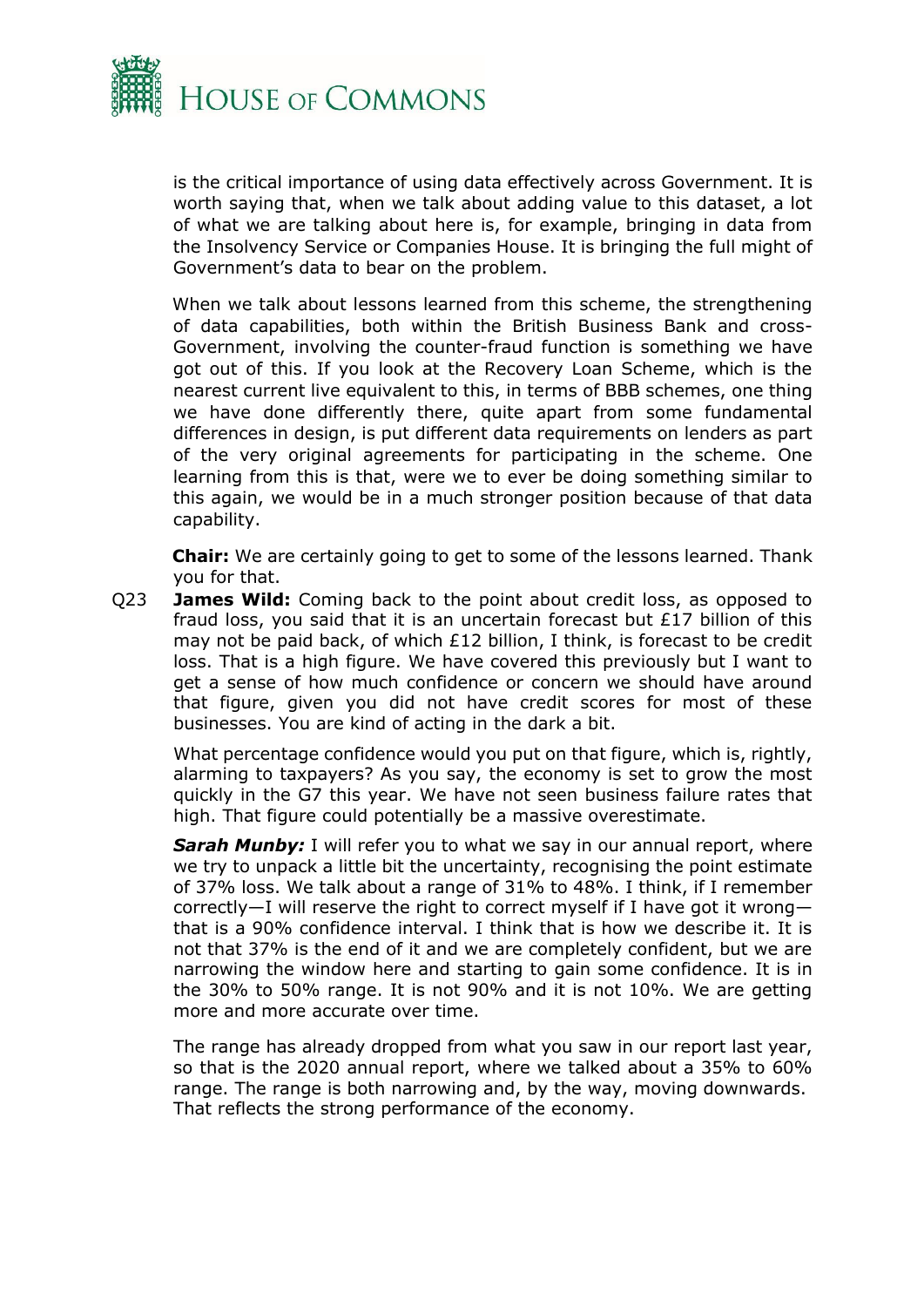

Q24 **James Wild:** Good, I am encouraged by that. On figure 7 again and talking about loan guarantees that have been settled, which I think are listed here as £20 million, what is the incentive in the scheme for lenders to recover as much of the loans as possible, given the guarantee that sits there? *Sarah Munby:* I will maybe give a very overall answer and then turn to colleagues from the BBB. Essentially, what has already been described by Catherine and Patrick, which is the process by which the BBB ensures lenders are sticking to their obligations under the agreement, is the prime means for ensuring lenders do what they need to do. As they have said, we have been really pleased with levels of co-operation and compliance to date.

It is useful to know, by the way, that, if there was not co-operation and compliance, we absolutely have the right to not pay out on the guarantee. There is money on the table here for lenders if those audits demonstrate that they are not giving this the same level of attention that they would if their own money was on the line.

**Patrick Magee:** To build on that, we discussed this with colleagues from the NAO. While the Report says that there may be limited commercial incentives, we think that there are strong legal, contractual and regulatory obligations which underpin the lenders' obligations. They know the FCA is looking. They know we have the rights that Sarah just described. Overall, there is a long process here to work out what the eventual levels of claims are. We are absolutely manning the defences around that and having those discussions. There are significant legal, contractual and regulatory obligations on them, which they are listening to quite carefully.

Q25 **James Wild:** How involved is the process, for example, around that £20 million of guarantees? How rigorous is the process of actually cashing in the guarantee, as it were?

**Patrick Magee:** We have designed a claims process, which we have begun to go through. You might see at the time of the Report I think we had only settled £19 million worth of claims, so there is a very rigorous checking process through an outsourced operation centre that we have. Then we are shining back the light in terms of the guarantee assurance analytics, which we have talked around. We are rigorously checking.

We not only have the right to refuse to pay out at the time. If, subsequently, errors come to light through, say, the lender assurance and we say, "Actually, you did not recover that in the appropriate way; you did not take the appropriate steps," we can agree a remediation plan. There are clawback provisions within the guarantee agreement. While the lenders have provided support to the economy through this programme, they know that there is a commercial arrangement there that we will be discussing with them quite closely.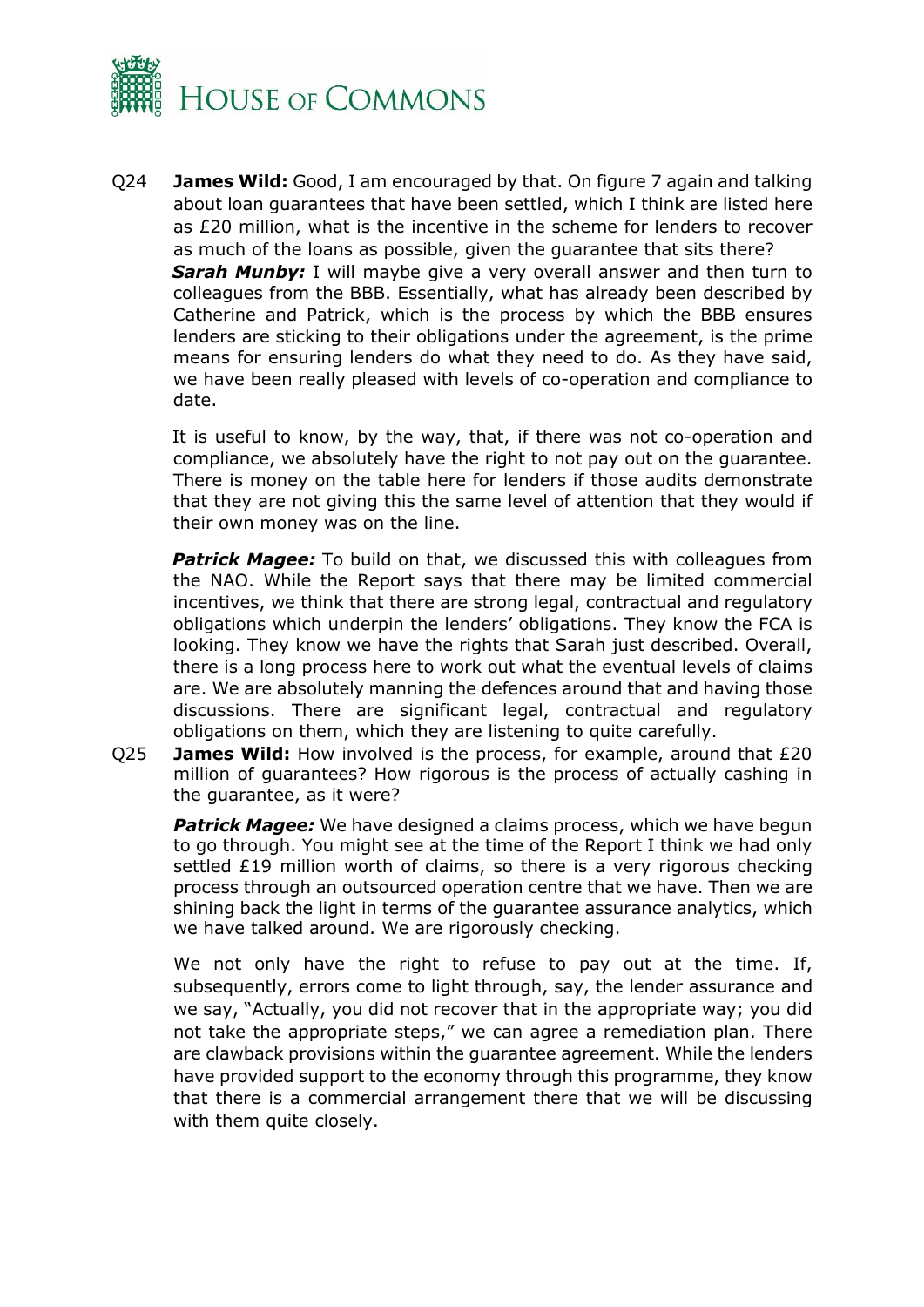

Q26 **James Wild:** Once the banks have taken their reasonable steps, they have come to you, you have paid out the guarantee, how, Ms Munby, Ms La Torre, do you then follow up to try to recover as much as possible of those outstanding funds?

*Catherine Lewis La Torre:* As Patrick has said, we have recoveries principles set out with all the lenders that have been agreed with major stakeholders, including the FCA. We will make sure that the recoveries process is adhered to. The ultimate penalty of course is that we refuse to respect the guarantee, or we can claw back.

There may be some recoveries processes ongoing and the guarantee has been paid. As recoveries are made post that payment, they have to be repaid to the Exchequer.

Q27 **James Wild:** Once the banks have finished their process, what are you then doing to go after that outstanding debt, or are you not doing anything?

**Patrick Magee:** Maybe I can take you through the series of data points and the way that we will monitor and closely evaluate this. You go through a process where a loan goes into arrears, 30, 60, 90 days, then into default, then into claimed, settled and recoveries. Through our portfolio management approach, we will be asking, "Are different lenders having different success rates, in terms of the amount of money they recover?" If we see people who are standing out and are tall poppies, we would reserve our right to go and have a discussion with them and ask, "Why are you recovering X pence in the pound?"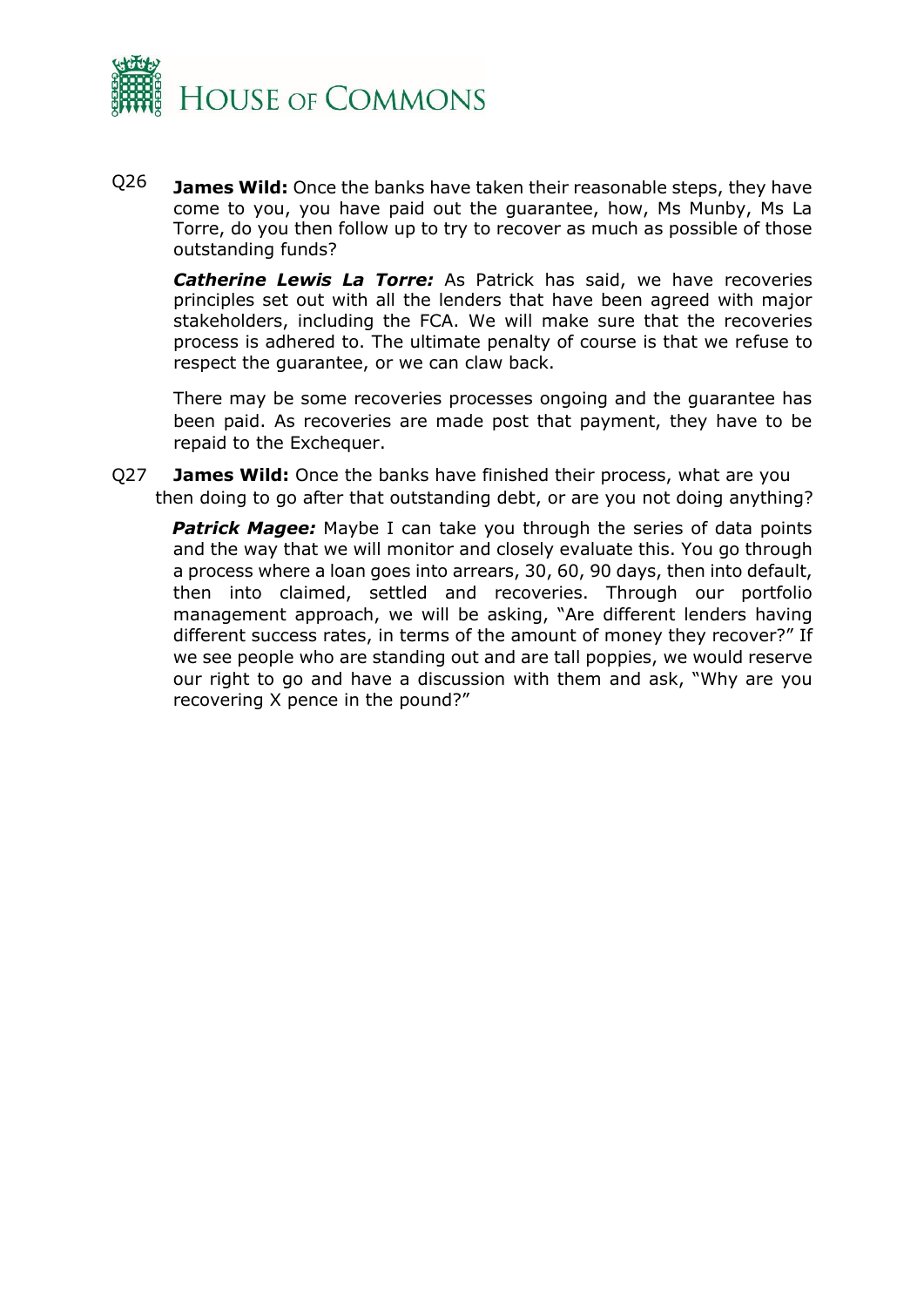

#### Q28 **James Wild:** Are you seeing any of that currently?

**Patrick Magee:** At the moment, it is relatively early days, as it were. We have been looking quite closely at the recovery rates by different lenders and the different types of losses, whether they are fraud losses, or insolvency or credit losses.

**Sarah Munby:** I wonder if I might go to a slightly different angle on your question, which I think was getting at whether there was something that we, in the British Business Bank or the Department, are doing on top of the recovery processes that the lenders themselves are undertaking. I am sure we will come to some of the things that we are doing around fraud. In the space of credit loss specifically, we have looked quite carefully at the question of whether it would make sense for us to have a secondary layer of going after recoveries. We have concluded that that does not make sense.

The reason it does not make sense is that you have the best of the best at this, which is our commercial banking sector. They know exactly how to do this. The recoveries framework is based on what they would do in an equivalent standard loan, so the same kind of process is being gone through. By the time you are getting on to what we would do more than what we have already agreed that the banks will do, you are into things where the business case for doing them is really poor. That is why banks do not do them as part of their normal process.

Either you get into the rate of recovery becoming so low that it is not worth it, or the only way you can get a good rate of recovery is by going into seriously punitive tactics of the type that we already talked about and wanting to limit earlier in this conversation. We looked at that question quite carefully. Should we be doing something on top of what the banks do? We have consciously concluded that that would not make sense, because the banks know what they are doing. We are enforcing the right approach through the processes that Patrick and Catherine have talked about.

Q29 **James Wild:** My colleague will be coming in shortly to talk about fraud in a lot more detail. Mr Mills, what incentives are there on lenders to report fraudulent loans? I think so far only £5.3 million has been reported as fraudulent loans.

**Sheldon Mills:** In relation to BBLS specifically, firms report any examples of fraud to the British Business Bank. Patrick has taken you through how that process works in practice. Overall, as a regulator, we expect firms to follow all the reporting requirements that they have agreed with the British Business Bank and to take the same steps in relation to these types of loans as they would in relation to any other types of lending that they carry out. Our firm expectation of the firms is that they have the right reporting procedures in place and follow through on those.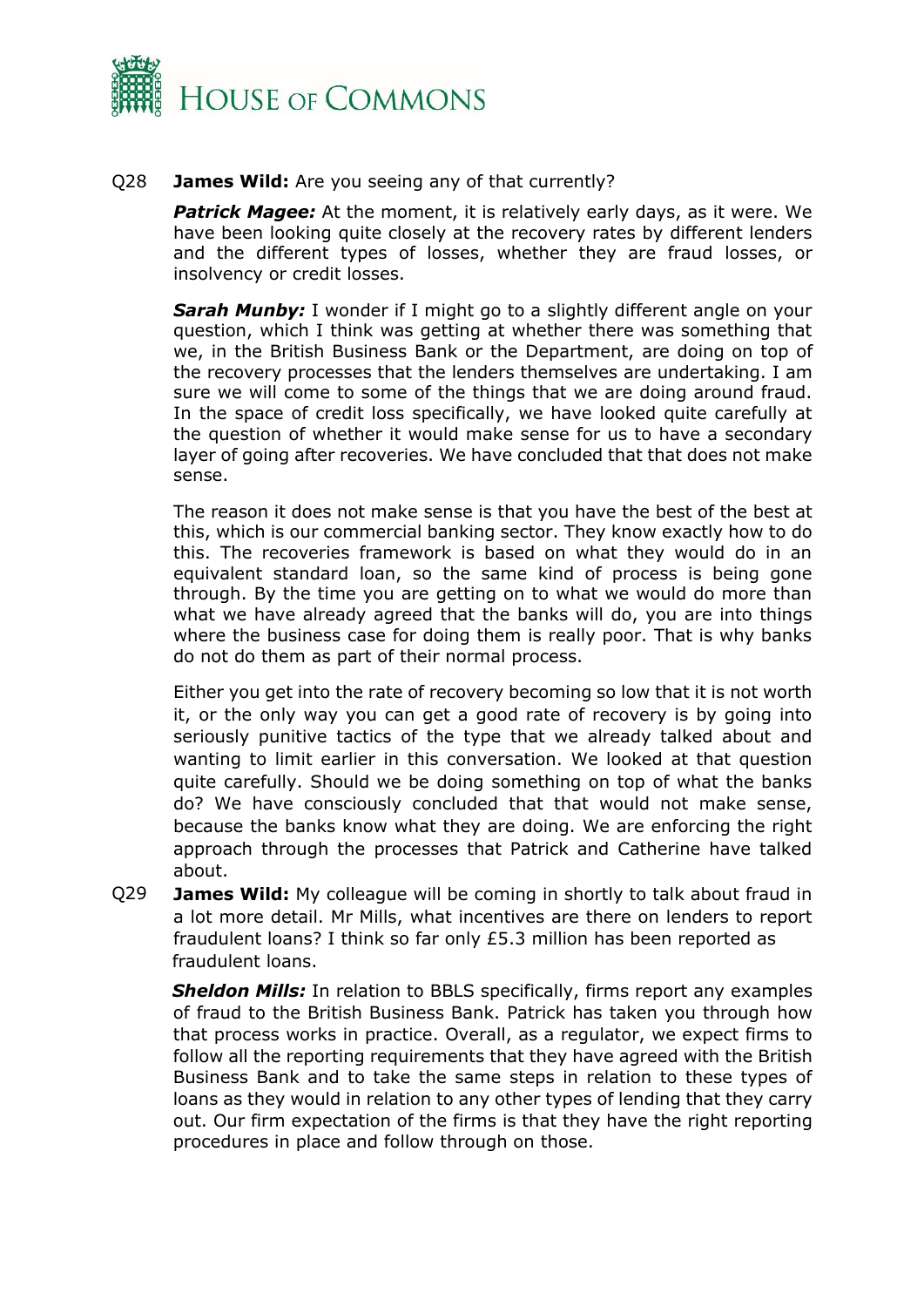

Evidently, we have powers. If there were significant, serious and material inadequacies in firms' reporting of potential fraud, we would look at that very closely.

Q30 **James Wild:** You issued some guidance in the summer on this issue, reminding firms of their obligations. Was that because you were concerned that they were not putting the amount of resource in place or acting as they should be? What response have you seen following that guidance?

**Sheldon Mills:** We felt it was important to issue some specific quidance relating to the way in which firms interact with the BBLS, particularly in relation to the recoveries and collections that we have discussed, but also in relation to fraud controls and reporting.

That was not because we expected firms not to do so, but we like sometimes, when there is something new and unique, to remind firms publicly of their obligations, so that, when we and the BBB start to analyse and assess what firms have been doing, we can refer back to where we have reminded firms of their obligations. Sometimes you have to clarify, specifically in relation to the scheme, what those obligations are and where they need to report to.

Q31 **James Wild:** This is probably a final one from me. Have you looked at the international evidence? I think the Swiss model, for example, was one of the ones that MPs and others were pushing as a way to adopt in order to get the money out of the door more quickly. Have you looked at the levels of fraud, the impact that has had and other evidence around the success of other international schemes as a comparator, to learn, perhaps, for the future?

**Patrick Magee:** I would imagine that they are at a similarly early stage of identifying things. I would imagine that that will be one of the international comparisons that we will pick up and look at, in terms of the evaluation over time.

Ours has been done through the lenders. To build on what Sarah was saying earlier, we are finding here that a bounce-back loan product will be one product of many that a borrower may have with the lender. They will therefore make sure that they make recoveries on that. There will be an impact on people's credit rating if they go into arrears or default, as you can see from the appendix. We will look over time at the impacts, but I do not think we have a good international dataset in comparison at this point in time.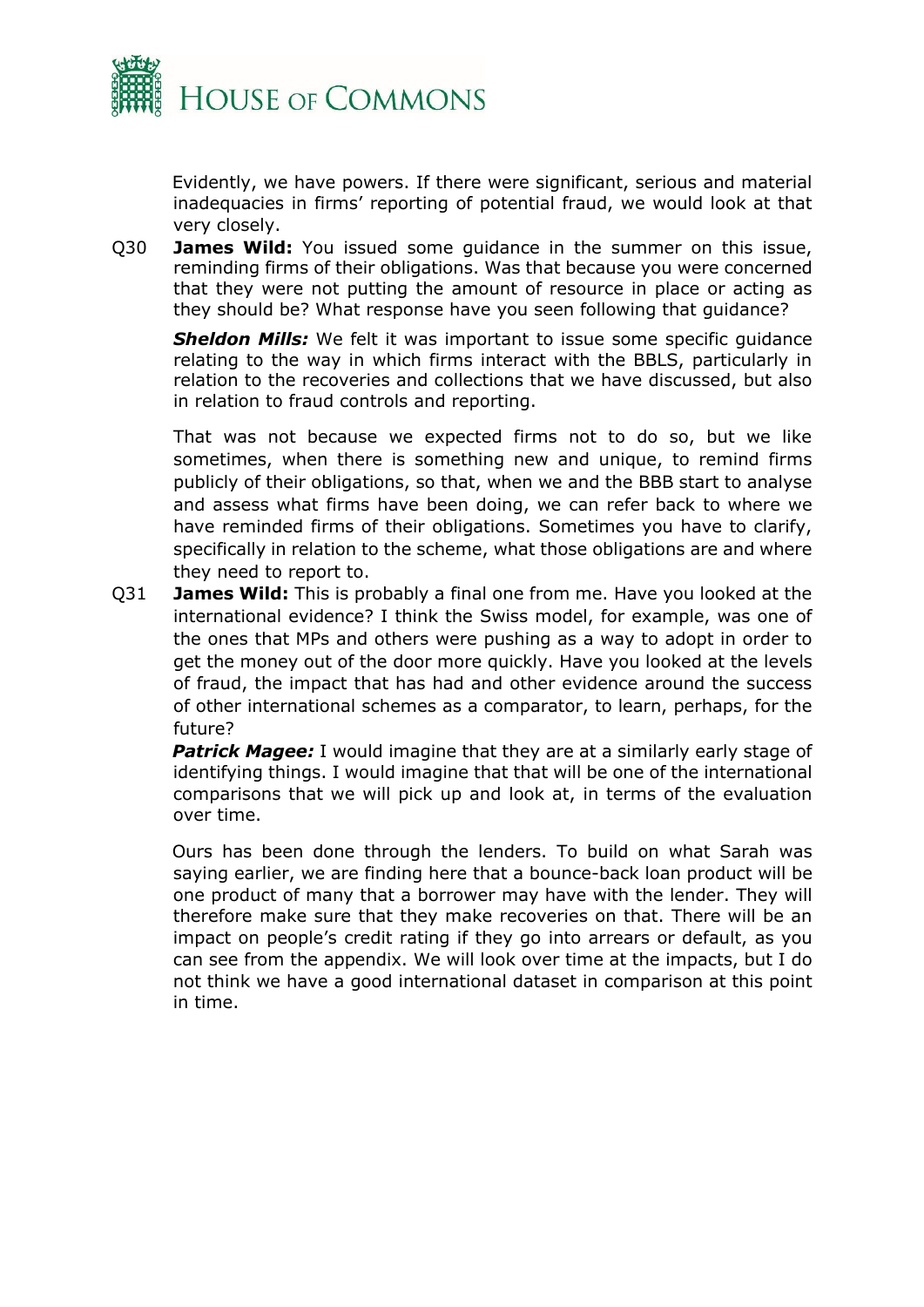

Q32 **James Wild:** What are the equivalent rates of fraud in the Enterprise Finance Guarantee scheme? Perhaps you could write to the Committee with that data.

*Patrick Magee:* Again, a lot of what we have done here is take forward Government standards in terms of the work we do on FRAs, PEEPs and sampling. We did not necessary do that on EFG. The loss rates were significantly lower and tended to be in the single digits. Because the lenders had the skin in the game there as well and followed the normal credit process, the levels of fraud were relatively minimal, as you would expect in normal commercial lending.

**Sarah Munby:** For interest, it is perhaps worth adding CBILS and CLBILS, where of course we will be coming with our estimates of fraud loss on those. Every expectation is that those will be very much lower than on bounce-back loans, for the reasons we have discussed: 100% guarantee and not using the standard processes for giving out the loans. Of course, every scheme has a small level of fraud, but this one is pretty unique.

Q33 **Chair:** You talked about the breakdown of arrears, and the data and so on that you were using that is coming in through the portal. Could you write to us a bit more about that? Mr Wild referenced a figure 7, the amount of arrears. Is that just one missed payment or not? It would be helpful for us to understand what mechanisms you are putting in place. If you are a tenant and you are in arrears for a month, you soon get a letter from your landlord to tell you about that in order to try to prevent it going further. I want to know what is going to happen.

How quickly do you know that? Perhaps you could answer that now, Mr Magee. How quickly do you know that from the portal? You talked about the pace of the information coming through.

**Patrick Magee:** Catherine was saying earlier that it is 10 days for any event for the information to be uploaded on a best endeavours basis, so we think we get good real-time in that. As I was also saying earlier, there have been some early signs of people going a month down, getting a letter, two months down, getting another letter and going, "No, I am going to pay."

Q34 **Chair:** It would be helpful to have a proper look at the curve on that and see what is happening. You talk about recording an incident, so they will put that into the portal. There is some evidence from the NAO, when it was talking to the lenders about this, that suggested that they were having to put that in manually. There may be different ways those things are tagged. Are you picking up those differences when you are analysing that information from the portal?

**Patrick Magee:** For EFG, when it was 2,000 loans and a small subset of people lending, it was not efficient for them to build the API links. As I was describing earlier, we have built API links with all the main bounce-back lenders, so those are now done automatically. They are certainly done within the 10 days and some of them are done on a real-time basis.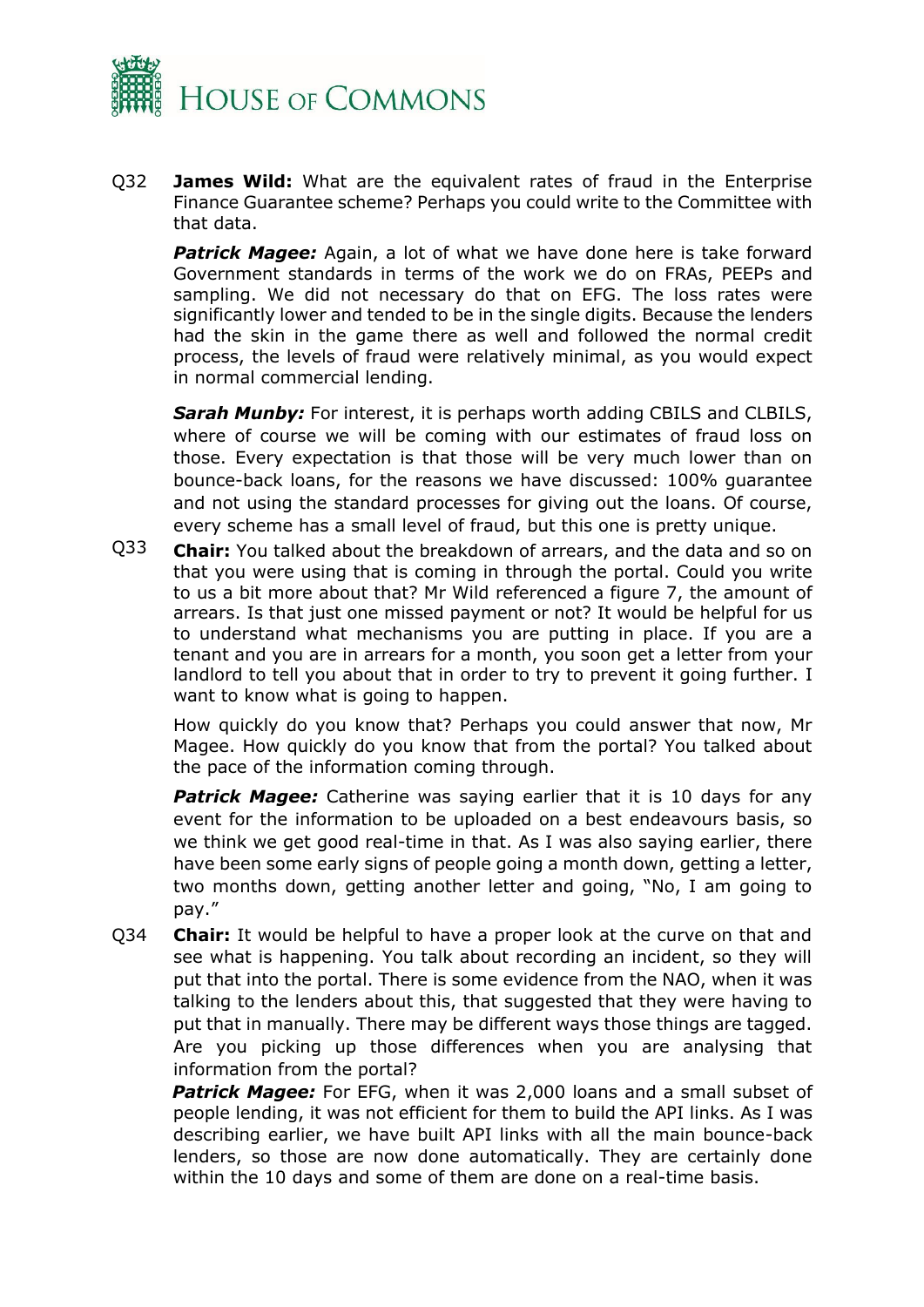

on the Committee.

I have taken two actions here. One is to look at the EFG fraud levels, which I think will be minimal, and then to give you some more colour in terms of the arrears and the updating of the portal around that.

Q35 **Chair:** It is not that we are pessimists on this Committee, but we are looking at all the looming problems that could be down the line and then what has already happened.

**Patrick Magee:** It is absolutely part of the role.

Q36 **Peter Grant:** This is a question to witnesses from the British Business Bank. I will let you decide among yourselves who wants to take it on. Figure 4 on page 19 of the Report has a brief geographical breakdown of where the loans have gone. For most of the nations and regions of the UK, the percentage of loans that has gone to area is reasonably close to the percentage of small businesses that are known to be operating there. The NAO has provided us with information on our own constituencies. When we look at constituency data, there are some dramatic differences. I will not embarrass the Chair by saying which constituencies seem to have done very well indeed, but there are differences of factors of 10, 15, almost 20.

Have you looked at that to see whether, at constituency or town level, the number of loans going into an area matches the number of businesses registered there? Is there any evidence that particular areas, for whatever reason, have simply not taken up the loans as enthusiastically as others? Is that something you have looked at yet?

That is within the fairly small number of constituencies that are represented

**Patrick Magee:** I have the data for every constituency represented around the table and there are some differences there. I can definitely see that, so I see the nature of the question. As figure 4 would say, broadly speaking, across the UK, there has not been a significant disparity. In terms of getting down in and saying, "Now the money has been disbursed and there is no new money," I am not sure that significant outcomes would be driven by doing that at this stage.

We kept a very close eye on it, largely on a regional basis, rather than by 650 constituencies across the UK. In terms of your constituencies, from what I can see, it ranges from 1,500 loans per constituency to about 7,000, but it may just be to do with density of business population, SME versus large corporate et cetera.

**Sarah Munby:** Could I perhaps add one other factor that I think is worth taking into account? I am sure people have seen figure 5 in the Report, which gives you the sectoral breakdown of loans. That is much more uneven. There are some sectors that have been overweight, particularly retail, as an obvious example, and hospitality, where people were more seriously affected by lockdowns earlier on. The sectoral mix of any individual business community will make a difference to how many loans that group of businesses has taken out.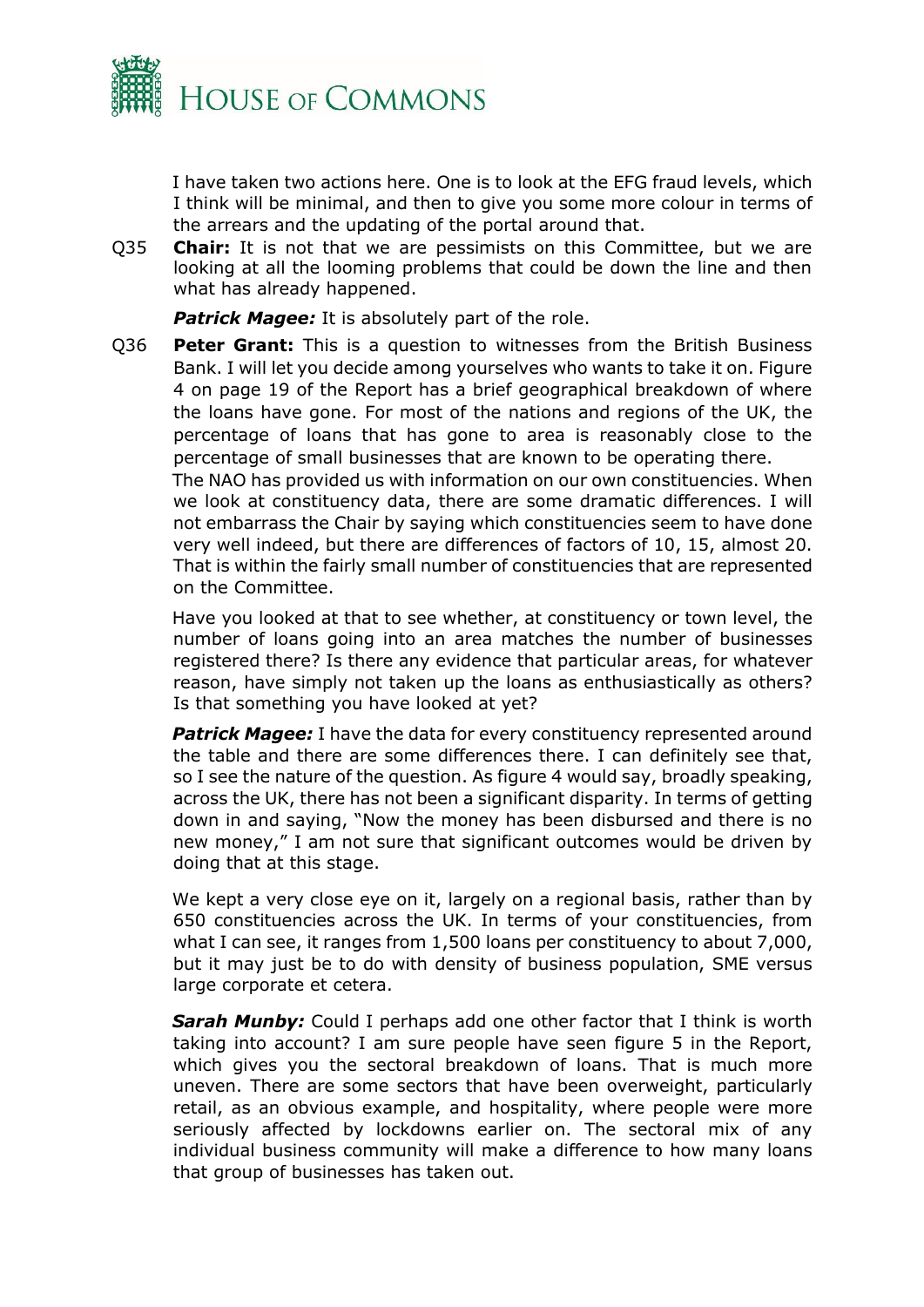

Q37 **Peter Grant:** To be clear, the location of the address you are using here will be, certainly for a limited company, the registered address. I know that, especially for very small limited companies, very often they use the address of their accountant or lawyer, which might not be the same place as the business is actually being carried on. Without wanting to intrude too much on the area that I know Ms Olney is going to be looking at in a few minutes, do you use strange patterns of geographical clusters as an indicator that maybe someone is just putting in a bucketload of applications for businesses? Is that one thing you would flag up as a potential area for further examination?

**Patrick Magee:** Yes, and indeed, as we have been looking at the arrears and claims, we have already begun to see clusters in certain areas. I do not know if there are a lot of accountants in your constituency, Chair, or whether there is a company formation agent, which will then hold the data there. We absolutely are looking for those trends and observing those in our portfolio management approach.

**Chair:** Tempted as I am to go into the intricacies of the employment and businesses in my fantastic constituency, I shall save that for later.

Q38 **Richard Holden:** There are just a couple of quick questions from me. One of the submissions to the Committee has suggested that there is quite a significant difference in fraud rates from the different banks and lenders. Do we have any numbers on the differences? Ms Munby talked earlier about the trend going down over time, as people are repaying, but what are we actually seeing? Is there a significant difference between lenders?

**Patrick Magee:** There are differences. There are none that I would immediately call out or name and shame at this point in time. Again, there can be differences in terms of the business model. Some of the larger banks remained open for new customers; some did not. Some were newer to the market and had a slightly different business model.

Certainly in the early claims, we will have some of the clearer frauds coming through. We will be going, "Okay, is there something to look at there?" There is nothing I would draw to your attention now. Any of the differences I have seen could be explained by the business model or the way that they operated the scheme.

Q39 **Richard Holden:** Would you write to the Committee with that data you have to date, perhaps with a small explanatory note about the different business models? We do not want to call out businesses that kept open, for example, but it would be helpful to have that data as we look at this going forward.

There is another thing that I wanted to ask a little about, Mr Magee, or perhaps to you, Ms La Torre. If you look at figure 8 in the Report, we saw it a little bit when we talked about CBILS, particularly Greensill, the splitting off of the companies there and the CBIL. If we look at figure 8.7, which is group companies not applying as a single group entity, is this something that we saw in the bounce-back loans as well? Do we see any companies splitting up in order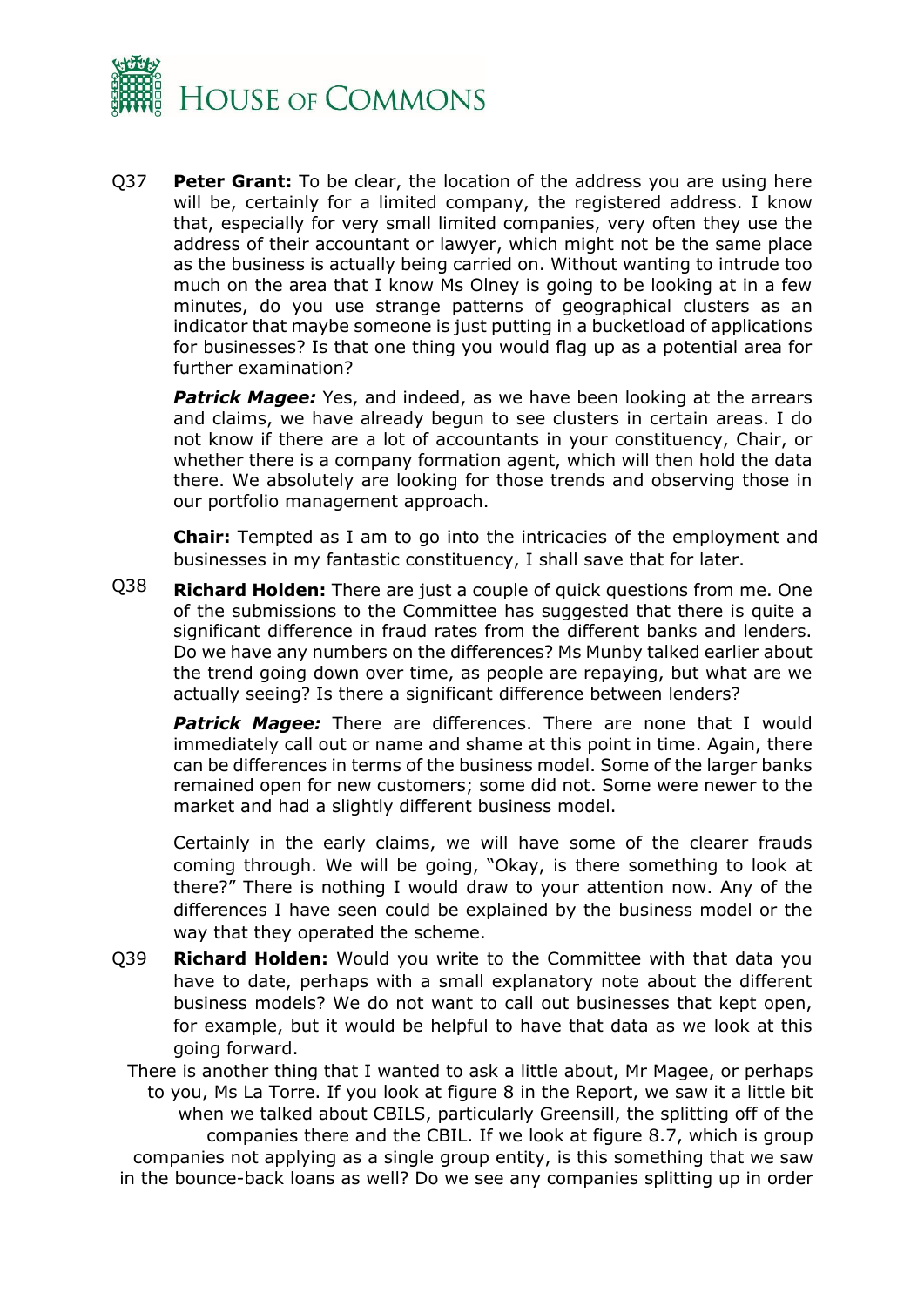

to apply for multiple loans? Also, following up from that, are we worried about cases of fraud in this situation?

*Patrick Magee:* There were some very interesting policy discussions with colleagues in the Treasury as we were establishing the scheme. We looked quite carefully. You can hear my accent. I come from rural Northern Ireland, which has a small, heavy SME population. You can have a business that has unique and different types of businesses. I know one local businessman who is a funeral director and also an estate agent. He is entitled to apply to two different loans there.

They are two very different businesses, but if there are two that really should be grouped together there are issues there. We look at that, in terms of checking on the duplicates and whether there are significant issues there.

Q40 **Richard Holden:** Are we aware of any businesses perhaps that may, at the earlier stages, have misunderstood these rules? Perhaps somebody had a takeaway in two different places, or something like that, and has applied. There is a difference between a business that misunderstood the rules and one that deliberately misinterpreted them or committed fraud.

**Patrick Magee:** The Report helpfully breaks out the different tiers of fraud. That would be a good example of someone who had perhaps misunderstood the rules and applied for two businesses that were not eligible for two loans. You find that, through the commercial discussion with their lender, they go, "It has been brought to our attention through the GAA process; the BBB has shown that you have taken two loans," or, "You have taken one loan with us and another loan for your other business from someone else." You are actually in a difficult position there. What are you going to do?

We have seen that quite a significant amount of loans have been repaid. There are people there who have misunderstood or, in the midst of the pandemic, pushed the rules a little bit. Through that commercial discussion, we are finding that the money is coming back in. Different fraud typologies will have different levels of loss given to fraud. There are those cases where people go, "I applied because I was really concerned. I pushed the rules a little bit." They now do not need the liquidity and have paid it back. Though they may have stretched the rules a little bit, there has been no loss to the taxpayer.

Q41 **Richard Holden:** Do you have any idea of how many of these companies that may be defaulting are in this multiple company situation, or is that not something that has been looked at at the moment?

**Patrick Magee:** As the claims come through, we will be able to see, through the GAA programme, where there may have been duplication.

*Sarah Munby:* As part of the sampling work that PwC did to help us estimate the fraud levels, we start to see the different typologies and risks. Without wishing to give all the detailed numbers from that, we see the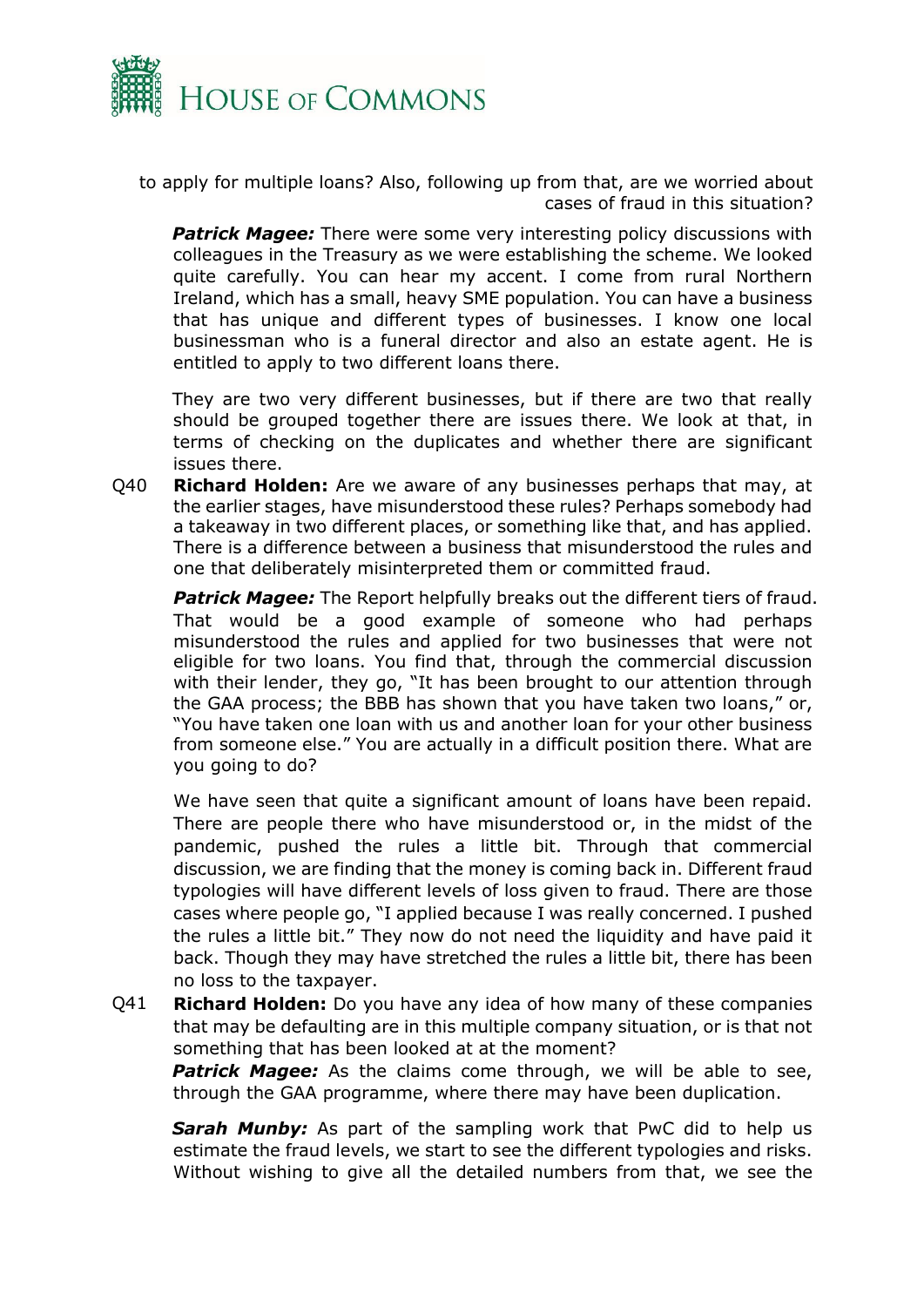

potential challenge of what should be counted as one company but are being counted as separate companies, which is a significant component of the fraud that we see.

It is important to emphasise the point you are making around fraud and error. Every time we have used the word "fraud" so far in this conversation, we are really talking about fraud and error. The difference between fraud and error is, ultimately, intent. We are looking at a dataset. We might see something like, for example, a business that applied for two loans, one from one bank and one from another bank, in the very early days of the scheme, before we prevented duplicate applications. The question is whether that person was committing intentional fraud or whether they were anxious that their first loan might not come through in time, so, as a back-up, they did a second application. That was against the scheme rules and would appear as fraud in our numbers, but it is not the kind of action that we would ultimately expect to prosecute in the courts.

There is a real spectrum here from serious organised crime at one end through to what you might describe as honest error at the other end of the spectrum. It is all in the same numbers that we are describing here. We cannot break that out because would need to be able to see into the minds of the people we are talking about, which we cannot do.

Q42 **Richard Holden:** I understand that. Do we know how many companies actually applied and got more than one bounce-back loan for the same company, who did exactly the process you are suggesting?

**Sarah Munby:** Yes. We know from our sampling work the extent to which duplicate applications were a challenge. We also know how many bounceback loans were given out before the controls on duplicate applications came in, which is a really significant number.

Q43 **Chair:** The answer is that you do not actually know. You do not actually know, only from the sampling.

**Sarah Munby:** I am looking to the British Business Bank.

*Patrick Magee:* From the guarantee assurance analytics programme, we will have a register. When I am writing to you in terms of some of those—

**Chair:** That is fine. I was a bit puzzled, a bit worried.

[Q44](https://committees.parliament.uk/publications/8918/documents/152359/default/) <sup>1</sup> **Richard Holden:** That would be very helpful. From that sampling, could you tell us what those numbers are? What proportion of the businesses got more than one bounce-back loan? Can you tell us now or do you not know? **Chair:** Mr Magee is looking puzzled.

**Patrick Magee:** I do not want to give you the wrong figure.

<sup>1</sup> [Sarah Munby wrote to the committee](https://committees.parliament.uk/publications/8918/documents/152359/default/) on 9 February 2022 with additional clarifications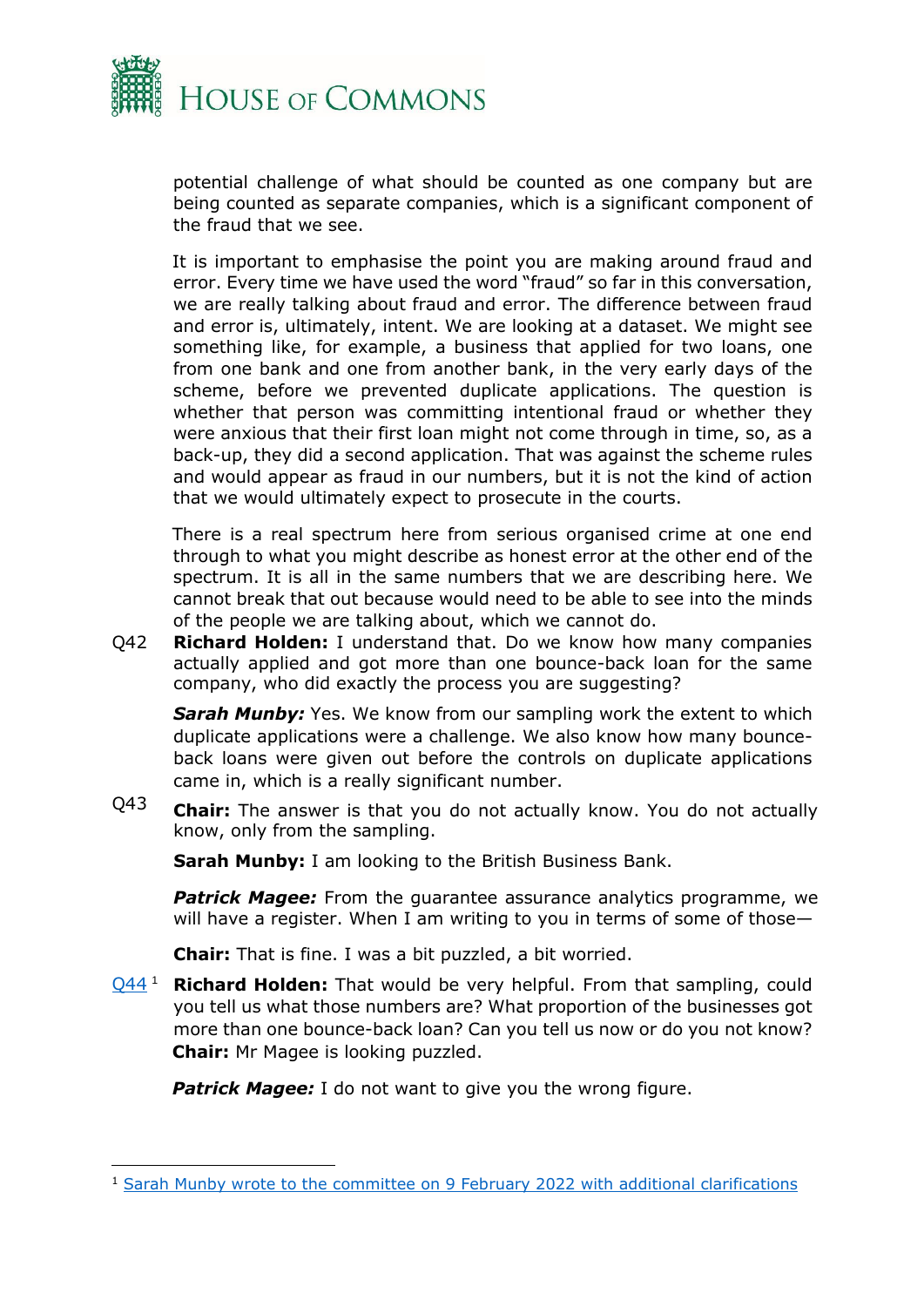

#### [Q45](https://committees.parliament.uk/publications/8918/documents/152359/default/) **Richard Holden:** Are we looking at it being a significant proportion?

*Sarah Munby:* This is all within the 7.5%, which is our latest figure. To give a picture, we are not talking 60% of loans here. It is within the 7%, a meaningful fraction. To give you a picture, order of magnitude, we are going to be talking 2%.

[Q46](https://committees.parliament.uk/publications/8918/documents/152359/default/) **Richard Holden:** You mean a quarter of the 7%.

**Sarah Munby: Yes, exactly.** 

**Richard Holden:** Right, okay, rather than 2% of the 7%.

*Sarah Munby:* Correct, it might be 1% or 3%, but it is that. It is not the majority of the 7%, but it is a meaningful fraction.

[Q47](https://committees.parliament.uk/publications/8918/documents/152359/default/) **Richard Holden:** We are talking a significant chunk of this 7% being people who applied for multiple bounce-back loans.

**Sarah Munby:** Yes, correct. That may have been fraud or error, as discussed.

[Q48](https://committees.parliament.uk/publications/8918/documents/152359/default/) **Richard Holden:** That is helpful to know. It was a significant portion of that. As part of the ones who may have applied as groups within your sampling, what are you looking at in that, the ones who may have been via either fraud or error?

**Sarah Munby:** Those are sort of the same thing. Is it two people who are part of the same group? I am not sure we can pick that apart. The challenge that each loan was fine but it was the fact that there was more than one of them is a meaningful component of that 7.5% number.

Q49 **Sarah Olney:** I am going to ask some questions about fraud, fully accepting that, when I use the word "fraud", I am encompassing all of those that may well have been error. These are all the ones that have been given out wrongfully, whether people meant to or not. The sampling that you have referred to is the work done by PwC on about 0.1%, as I understand it, of the loans given out. Its initial investigation showed that about 11.15% of the loans may have been fraudulent or in error. It has gone back and had a look at some of the ones that it classified as possible fraud, reclassified them, and now it thinks about 7.5% are either probable or possible fraud.

**Sarah Munby:** That is correct.

Q50 **Sarah Olney:** Let us say, for the sake of argument, somewhere between 7.5% and 11.15% is your best understanding at the moment. If it is 11.15%, that is £5 billion.

**Sarah Munby:** That is right, £4.9 billion.

Q51 **Sarah Olney:** That is a high number. Why do you think it is so high? **Sarah Munby:** Fundamentally, it is because of the design of the scheme. We talked about this at the very top of the hearing. When this scheme was launched, the goal was to get money out quickly. Because the goal was to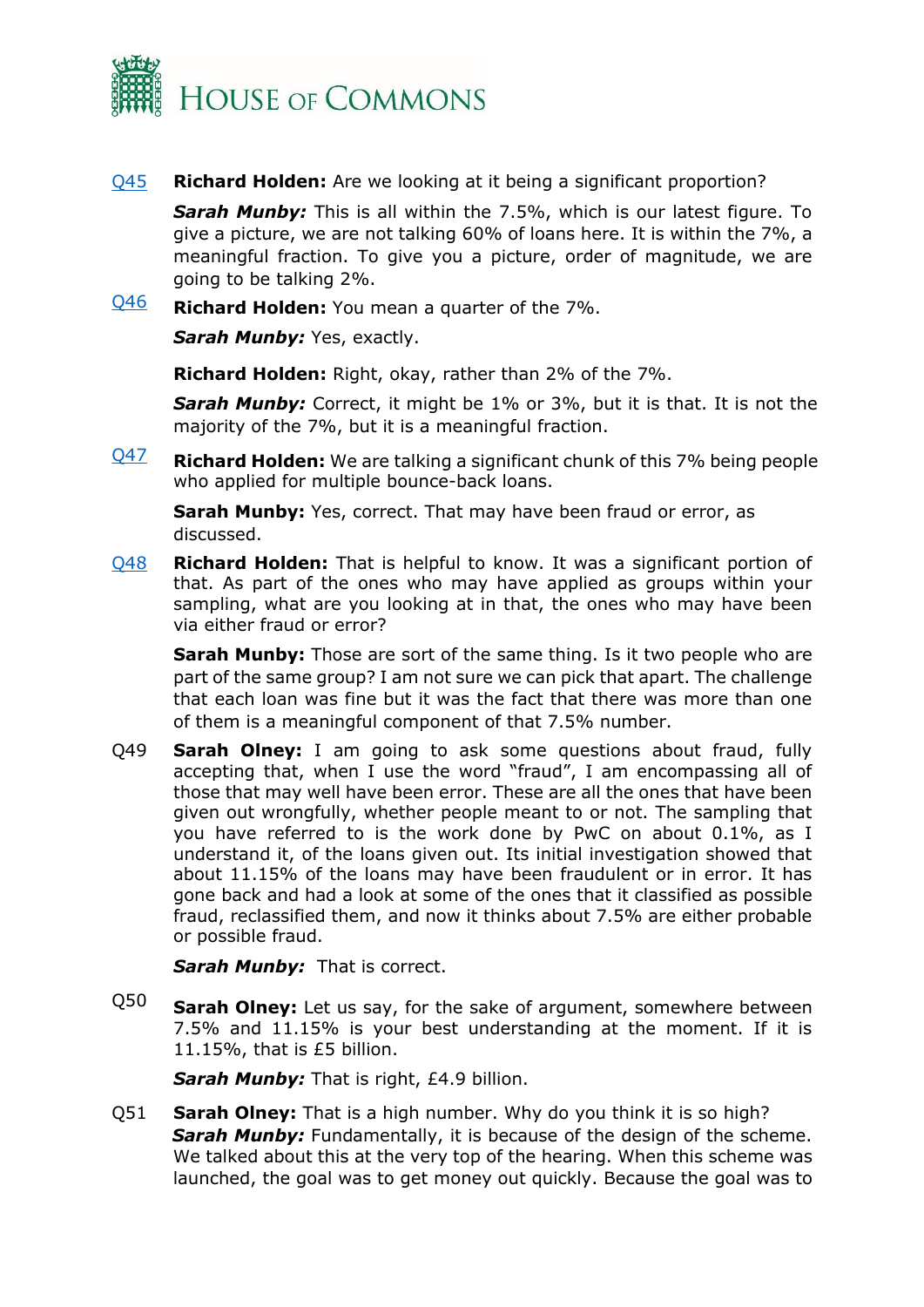

get money out quickly, many of the usual controls and processes that would happen when a bank is processing a loan application, which can take weeks, were consciously and deliberately suspended, in order that money could get out more quickly.

That does not mean all controls were suspended. You still had to do know your customer and anti-money laundering checks, and billions of pounds' worth of fraud has been prevented by those checks. We expected from the very beginning of this scheme—that is why a ministerial direction was required—that there would be high levels of fraud as an inevitable consequence of the suspension of some of those controls that act to prevent fraudulent applications being successful in a standard loan scheme.

Yes, the level is high. Am I surprised? Do I find the level higher than expected? Absolutely not, this is very much in line with what we thought would happen with a scheme with these kinds of parameters.

Q52 **Sarah Olney:** Mr Roxburgh, was it your expectation at the Treasury that we would be seeing these levels of fraud?

*Charles Roxburgh:* We knew this would be an expensive scheme by its very design, and we knew, within that, that there was a high risk of fraud. Yes, we knew that up front, but we also knew that CBILS, which had all those checks and had the full underwriting processes, was not meeting the urgent need of small businesses for help. There was not an easy option to say, "We can get money out more quickly without incurring these risks". There were additional checks like the duplicate company check. We were all aware of that as a risk up front, but the systems required to control that risk did not exist at the beginning, because the scheme had never been launched before, and were built as quickly as they could have been, and then they were brought in place as quickly as they could have been.

We were aware of the fraud risk. Ministers were advised of that. Given the urgent need to support businesses and given that the other loan scheme was not delivering money quickly enough to small businesses, it was judged appropriate to go ahead.

Q53 **Sarah Olney:** On the issue of data that you were talking a lot about at the top, exactly what data do the banks have on borrowers? Are the lenders required to submit data to BEIS to support the loans they have made? **Patrick Magee:** Yes, the banks will have full customer records across all the product sets. As I was saying earlier, we have about 70 data points. You start off with the basic identifiers such as name, address, term of the loan, size et cetera, but then you get into the areas that I was discussing with Mr Wild earlier. We would collect data on the arrears, the claims defaulted and the recoveries. We do have significant data on there, and we are also checking that as part of the ECL modelling that we were talking about—the expected credit losses. We have looked at credit scores against cohorts.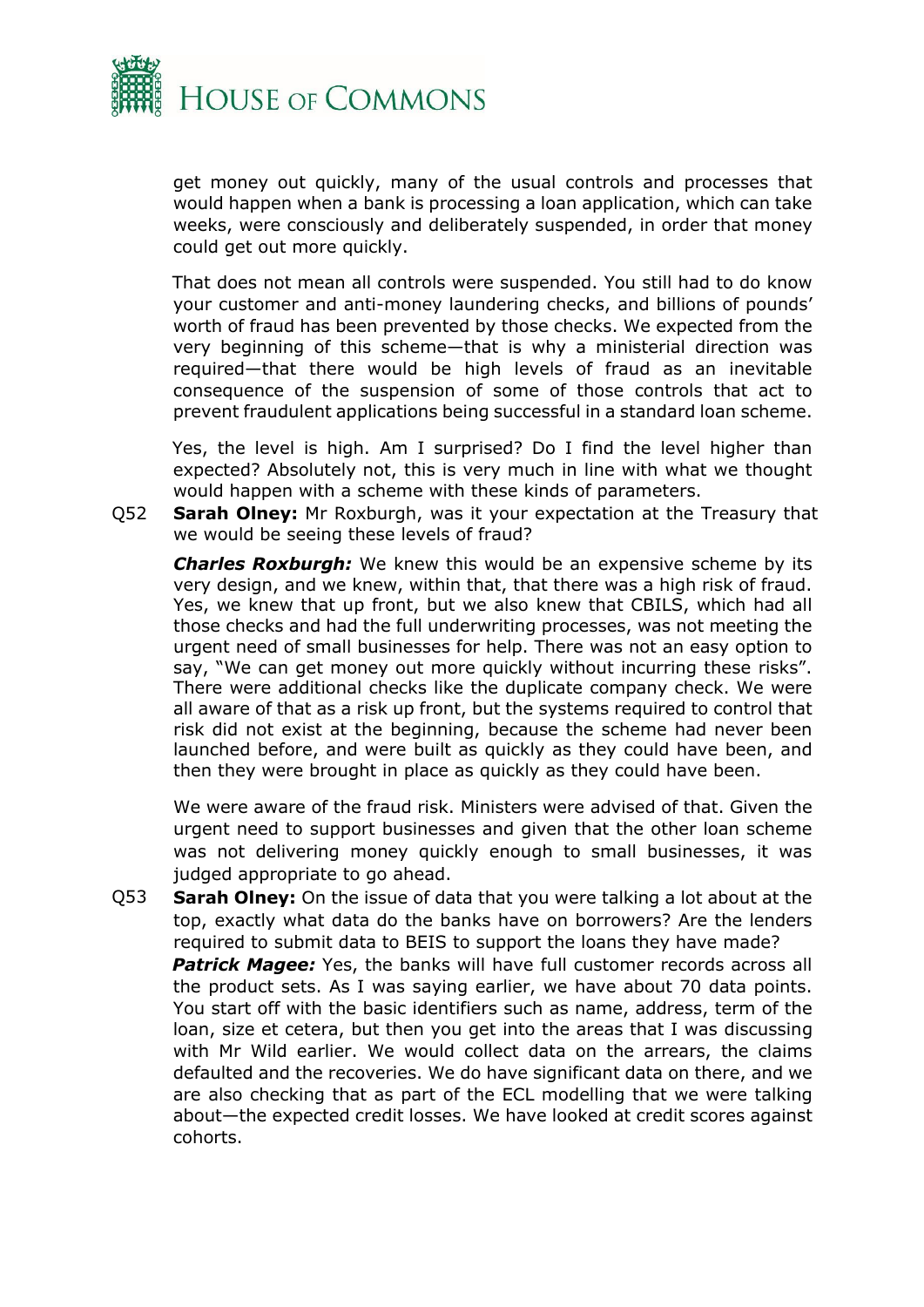

We have a pretty comprehensive dataset. It has been one of the biggest priorities and lessons learned within the Bank. We have our Project DIOR, which talks about data and IT. We have really become awash with data in the last—

Q54 **Sarah Olney:** Is the data that you hold helping you address the fraud issue?

**Patrick Magee:** I would think so, yes. You were asking earlier whether the fraud was expected. When we were asked to launch the scheme in 11 days, we worked in parallel with Charles' team, Sarah's team and the FCA to put together the scheme, but we also put the reservation notice in, because we knew there would be fraud there.

Having raised those reservations, we have done absolutely everything within our power to identify fraud. Again, we got the banks to agree to put in core checks in those 11 days. We could have done a completely selfcertified scheme, but, as Sarah was saying, we put in minimum standards for AML, KYC and fraud so that they do speak to the fraud bureaus. It stopped about £2.2 billion of fraud in about 60,000 cases.

No level of fraud is acceptable, but we put in measures at the outset of the scheme and we put in detection measures and data measures after that. We are doing a very comprehensive job; we are doing everything we can to minimise the amount of fraud.

Q55 **Sarah Olney:** Ms Munby, how much confidence do you have in that £5 billion number? It is developing and changing over time as you get better estimates. If it is going to continue changing—I guess there is an expectation that it might—at what point would the Department start to become concerned? How much fraud is tolerable?

**Sarah Munby:** It is fair to say that any of these numbers are well outside what we would consider tolerable, just to be clear about that. I talked about the ranges for the expected credit loss—that was the 31% to 48%. I cannot remember the exact range on the 11.15%, but it is a similar sort of setup. It is 7% to 13% or along those lines. I can write to you with the exact number, if that is helpful.

Yes, there is real and meaningful uncertainty about these numbers. For example, the PwC work at the moment is on sampling. It is looking at the indicators that a particular loan might be fraudulent. Multiple businesses at one location, for example, is a potential indicator of fraud, but it could also be an indicator of lots of people using the address of their accountant. It is about pinning down exactly which of those are fraudulent or not. We will probably never, frankly, have a precise answer to that question. There will always be a level of uncertainty in our estimates.

At what point would the Department start to be worried? We are already very worried. It is important to say that the heart of the strategy to respond to fraud here is really about mobilising the banks in the way that we have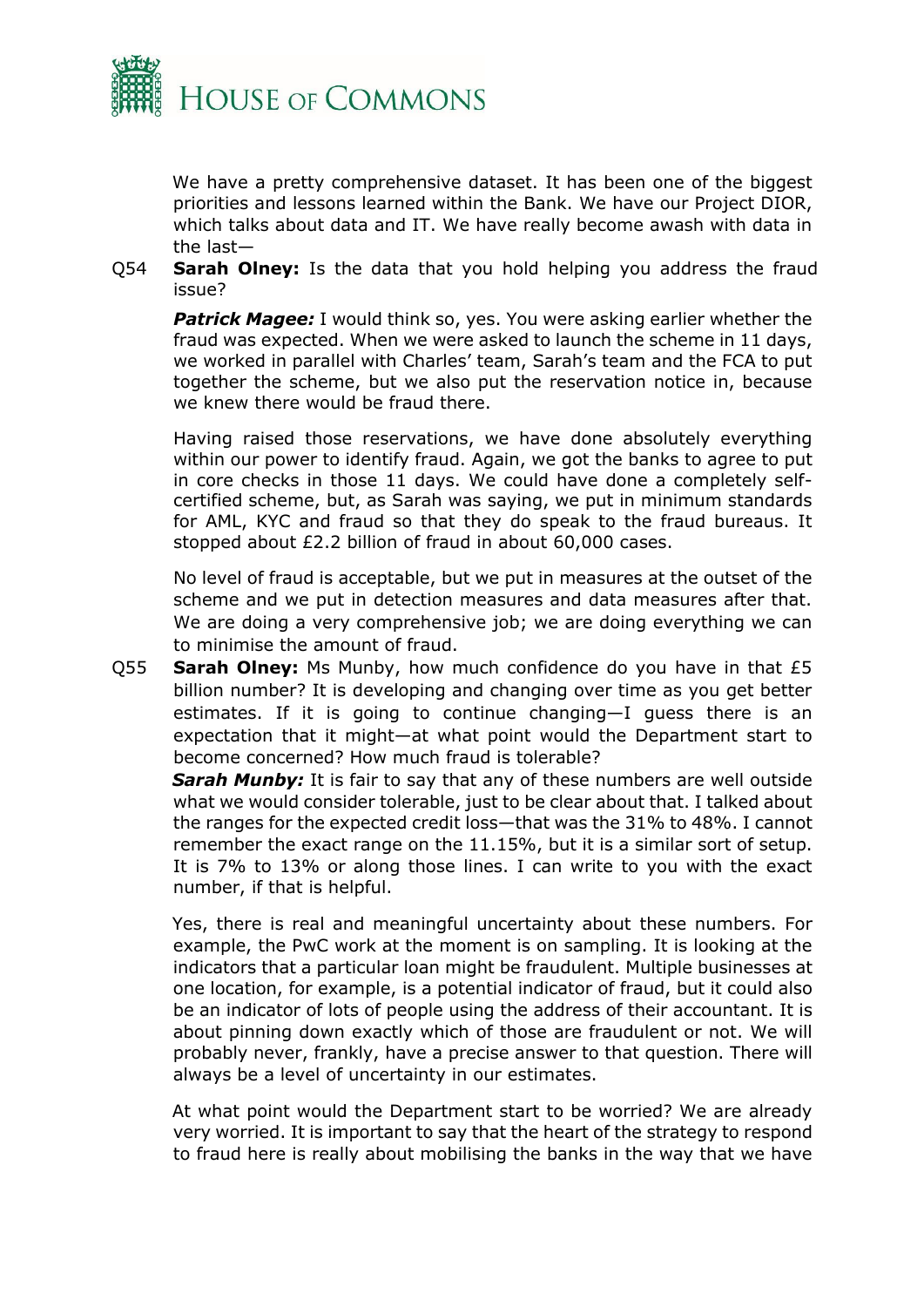

described to run their recovery and fraud processes in the usual way and making sure that actually happens.

I say that because it goes to what we would do differently if the fraud number were higher or lower. Actually, not that much. What would happen naturally out there in the system is that the banks' response would scale, because the banks' response is dependent on the data that they are seeing and what they are learning about the individual loans. There would be a lot more resourcing put into fraud if the fraud levels turned out to be higher, but that would not be because I would enormously change what we are doing in the Department, which I can talk about in more detail. It would be because the banks would scale their efforts, because they would be seeing more worrying indicators in their loan books.

Q56 **Sarah Olney:** You have said there was a trade-off in terms of the speed of getting cash out to businesses. We all appreciate that. We all represent businesses that were in dire need in March 2020. There was a trade-off between that and slowing down the implementation in order to put in more counter-fraud measures.

What I am trying to get at is this. At what point would you say, "Actually, it would have been better to have more counter-fraud measures, because we are now dealing with a level of fraud that we did not anticipate or are not prepared to underwrite"?

**Sarah Munby:** Yes, I understand. That comes back to what I was saying about the evaluation and the time it will take to have a really clear assessment of that. On the one hand, you have uncertainty about fraud and, more worryingly by the way, uncertainty about credit loss. If we are thinking about value for money, we care about fraud for other reasons too, but if you lose the money, even if it was not fraud, it is still pounds out.

The credit loss is uncertain, but at the same time you are balancing up how much loss we have with this question of how much benefit it had for the business community, which is huge. You have two very big uncertain numbers. How will the value for money of this play out over time? As I said at the beginning, I am optimistic that this scheme will prove to have been a good use of public money. If we had had confidence in that at the start of the process and been sure enough, we would not have needed to go through the ministerial direction process that we did. We did that because we did not know. By the way, it is still true that we do not know and we will not know for a while, because those big uncertainties still exist.

*Catherine Lewis La Torre:* If we take ourselves back to the first lockdown, we know that many of our smaller businesses live hand to mouth in cashflow terms. It is true that we could have introduced other controls, but we felt at that time that the pressing need was to make sure that cash got through to those businesses. We would have been dealing with a huge number of companies going out of business and a loss of productiveness in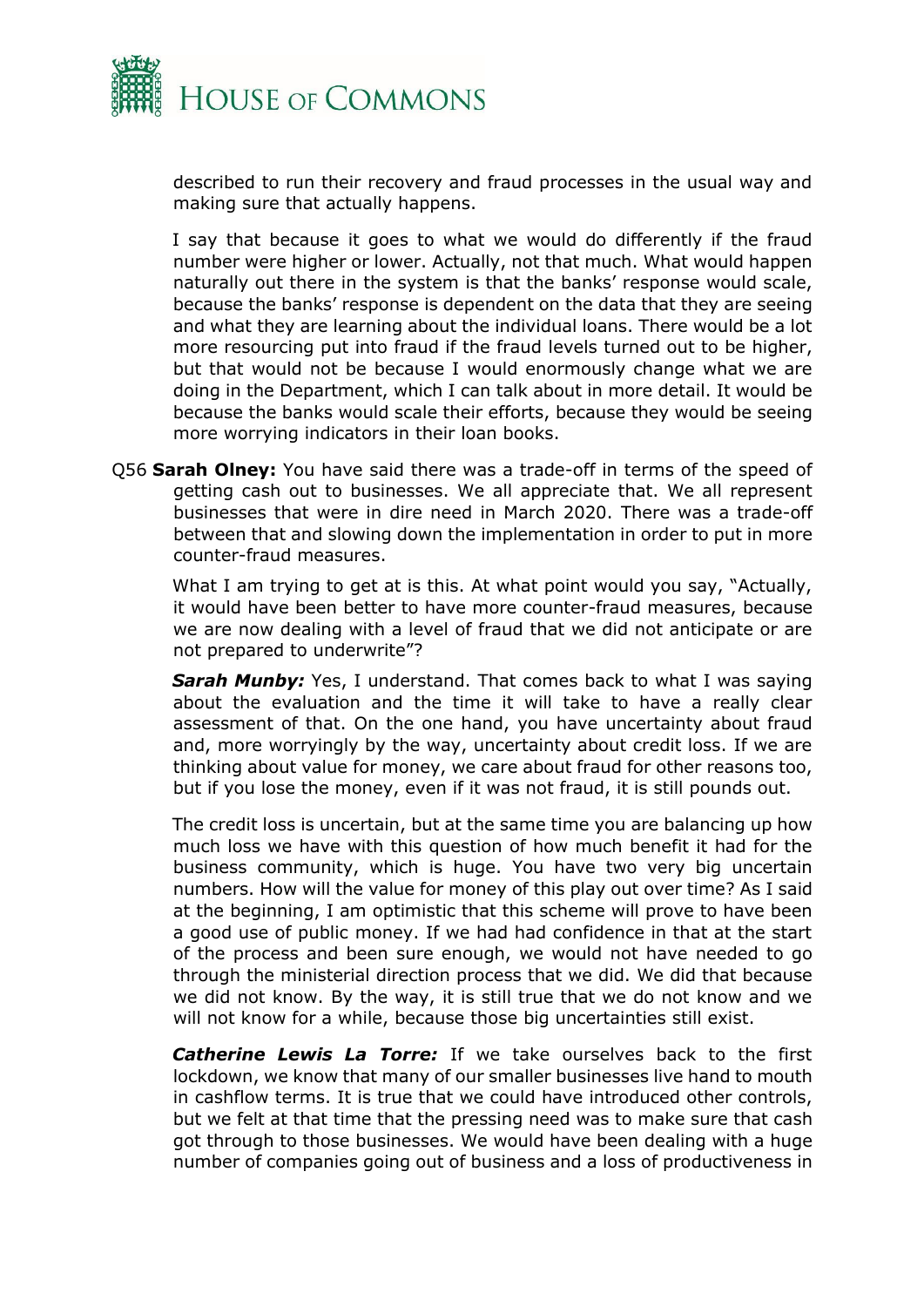

the economy, if we had decided to go down that route. I am sure other things were thought about as well. There could have been grants rather than loans, for instance, which some other countries did. Given the speed at which the loans were disbursed and the low level of failures that we saw during 2020, we are confident that the scheme achieved its intended purpose of keeping the productive economy alive.

Q57 **Sarah Olney:** Yes, I concur. As I say, we are all constituency MPs, and we know how things were in our constituencies at the time. No one here is in any doubt about the value of acting speedily.

Just for you, Ms La Torre, to what extent could lenders have done more, within the context of wanting to get money out speedily, to build in more counter-fraud measures at the beginning, given that they are all experienced in this area?

*Catherine Lewis La Torre:* As it says in the Report, more than 90% of the loans were delivered through the main banks. The main banks have expertise in this area built up over decades, if not centuries, so we were not dealing with novices with regards to fraud.

We wanted to make sure at the outset that those basic counter-fraud initiatives would be in place: KYC and AML, which Ms Munby talked about. It was making sure that all applications were checked against fraud bureaus like Cifas, for instance. We think there was a good core base of controls there at the outset, which has prevented a high number of frauds. The estimate from the banks is in excess of  $E2$  billion. That was very effective.

Could they have done more? Yes, but then we would have had to have had a slower delivery of funding into the market. There would have been other consequences for the economy, had we asked the banks to do more.

Q58 **Sarah Olney:** Mr Mills, I wonder whether you could answer that question as well. Is there more that lenders could have done to bring in counterfraud rules at the point of making the loans without threatening the speed at which cash needed to get to businesses?

*Sheldon Mills:* In a sense, it is a question for the lenders, but I am happy to answer it. The lenders did what was asked of them, given what was removed in terms of what they usually do in relation to lending. There was a public policy choice over speed versus carrying out the normal checks. Therefore, the lenders had to adapt their normal processes in order to follow that.

As Ms La Torre and Mr Magee have mentioned, though, we ensured through quite a lot of discussion at pace that AML and KYC were key parts of what the lenders would do in terms of their existing customers or onboarding new customers who wished to avail themselves of the scheme. Mr Magee is correct that that will have helped in countering quite a large amount of fraud, regardless of the fact that certain other measures were not in place.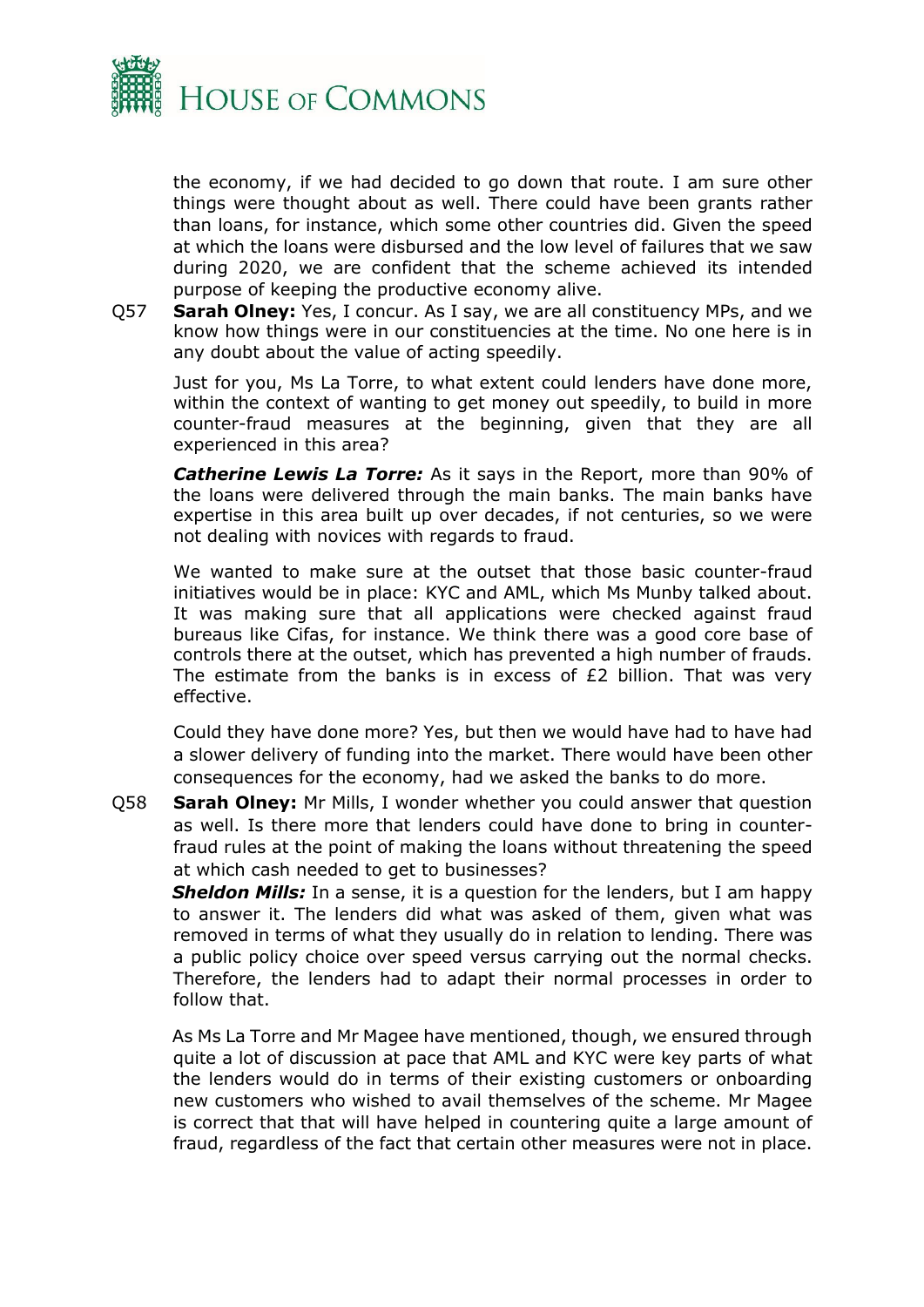

Q59 **Sarah Olney:** Ms Munby, the Report identifies that BEIS was quite slow to set up counter-fraud measures. Why was that? Why did the Department take such a long time?

**Sarah Munby:** Without in any way wishing to dispute the Report, it is important to understand what we mean by "slow" here. There was a series of measures that we introduced in the fraud prevention element of this. A good example that we have talked about already is that on 2 June we introduced this check for multiple applications, to make it harder for you to take out a second loan with a different bank, if you had already taken out a first loan.

I am just checking how long that took. The scheme was launched on 4 May. That was introduced on 2 June.

Q60 **Sarah Olney:** Sixty per cent of loans had already been paid out before that was put in place.

*Sarah Munby:* Correct, yes. "Why did that take a month?" That is the heart of the question. It took a month, because a month is how long it takes to set up the process of data-sharing with a completely new interface and a completely new set of rules. We started working on that from the very beginning. It is not that we woke up and did not realise that we needed to do that for a month; it is that it took a month to implement it. We were not slow to do that. We were slow in the sense that it would have been better if that had been in place at launch. That would have been preferable. We did it as quickly as it could be done. Patrick's team were very closely involved in that.

We also scaled our counter-fraud team quickly. It is worth saying that we had a very small counter-fraud team in the Department at the beginning of all of this. There was a good reason for that: we did not have a lot of high-fraud-risk delivery. We had a right-sized team. When we found ourselves managing these loan schemes and the Covid grant schemes, we had to scale up quickly. We relied on secondees both from Companies House and the Insolvency Service and support from the Cabinet Office counter-fraud function. We really quite quickly brought in expertise from across Whitehall to scale up that team.

In terms of things that would have been better had they been different, it would have been preferable if we had had a larger fraud team at the beginning. We had to scale up quickly to make sure we had the right expertise round the table at BEIS.

*Patrick Magee:* To put more colour around that, if you take figure 9, which is the counter-fraud governance forums, the way I would describe the role that the Department and we play is that we are the hub at the heart of two very significant wheels. The BBB team and the BEIS team are there defining the minimum fraud standards. We got the core ones in there in the 11 days, and we got those implemented. We then linked up 28 lenders together. You used to work in a bank, so you know that i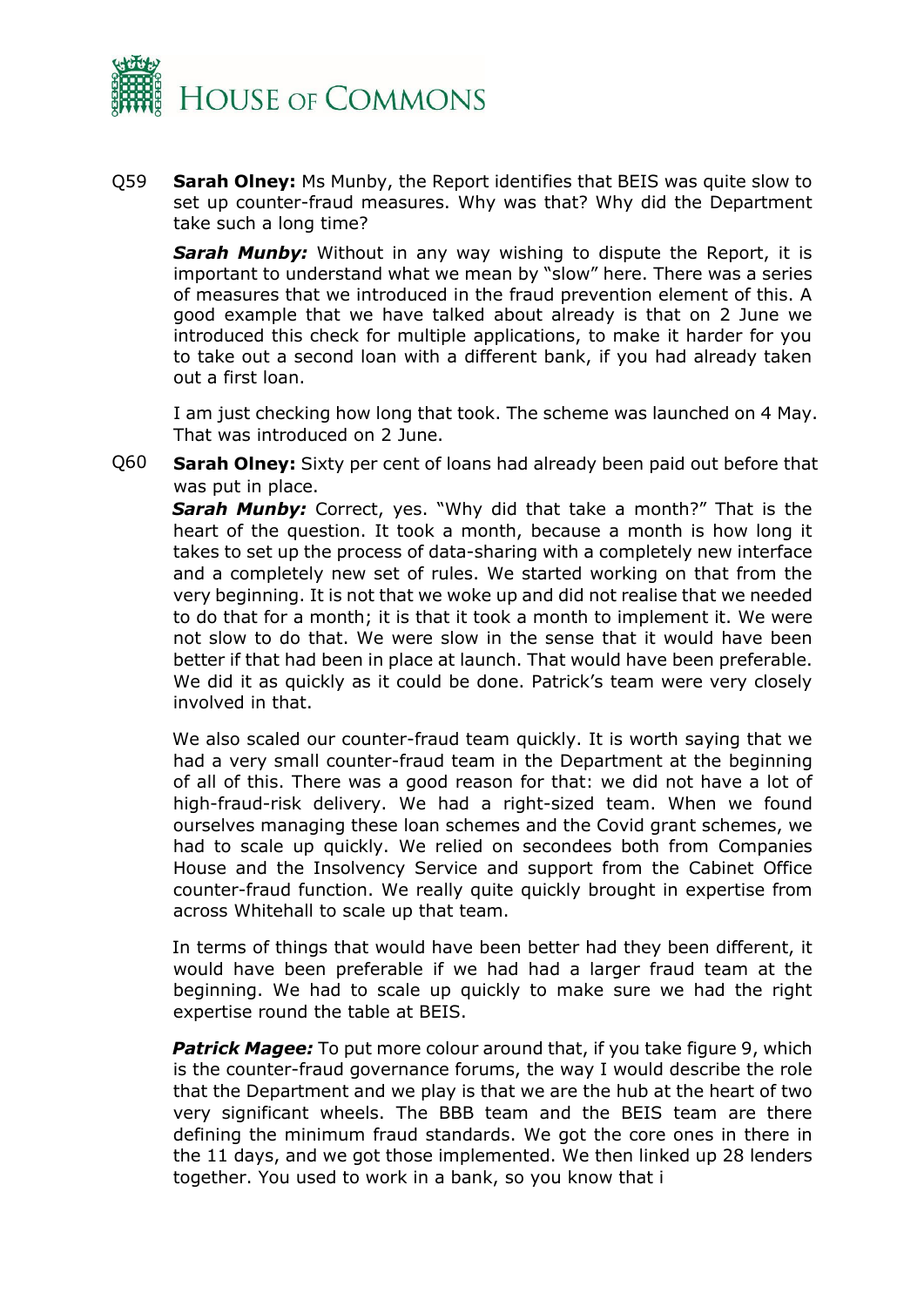

f you said, "Let us link up 28 banks within a month through their IT systems," it would not be an insignificant effort.

We jumped on this fairly quickly. The formal governance forum may not have been established until towards the end of the summer, but we jumped on those and we prioritised those activities instinctively and rapidly. We got the minimum standards in. To fill out this metaphor of the hub and the spoke that I am using, you have the counter-fraud forum with UK Finance, where we brought together the fraud resources from across all 28 lenders to share best practices in the 11 days before the scheme launched and on a weekly basis after it launched. The formal forum came later, but the actions started in the 11 days before and continued every day after the scheme was launched. We jumped on this one fairly quickly, I would say.

Q61 **Sarah Olney:** Basically, we knew from the outset that this was going to be a very risky scheme. The need to get money out speedily meant that it was really difficult to implement counter-fraud measures prior to the money going out. That suggests to me that, instead of prevention, we need to be looking at detection and post-loan activity.

#### *Sarah Munby: Correct, yes.*

Q62 **Sarah Olney:** The Report says that the Department has allocated £32 million for counter-fraud activity on an estimated fraud loss of £5 billion. Given that we have always known that a lot of the counter-fraud activity is going to have to take place post-loan, is that enough?

**Sarah Munby:** This goes to the point that Patrick was just making about the hub versus the spoke. Where does the vast majority of counter-fraud and recoveries effort come from in this system? It comes from the banks. Given the size of this portfolio and given the risk that sits within it, all of the banks have made really significant investments in resourcing to make sure they can follow all of the systems and processes that Patrick and Catherine have been describing and that the BBB audits. That is where the arms and legs of this operation are.

The second place where there are big arms and legs is across the whole of the policing and criminal justice system. Just to give you an example, our team is currently working with over 40 police forces across the country on bounce-back-related work. When thinking about the amount of effort put into this system, the scale is sitting out there in banks and in policing and criminal justice. We are responsible for running the hub, or the brain, as it were, across the British Business Bank, BEIS and, indeed, the rest of HMG. I have talked about the involvement of Companies House, the Insolvency Service and so on.

How much money is spent inside BEIS is a tiny fraction of the money being spent across the system and the resourcing being put in. Our job is to make sure that the overall system is functioning well. Our partnership with NATIS, for example, is talked about in the Report by the NAO. That is about going after the most serious and the most organised fraud. The Insolvency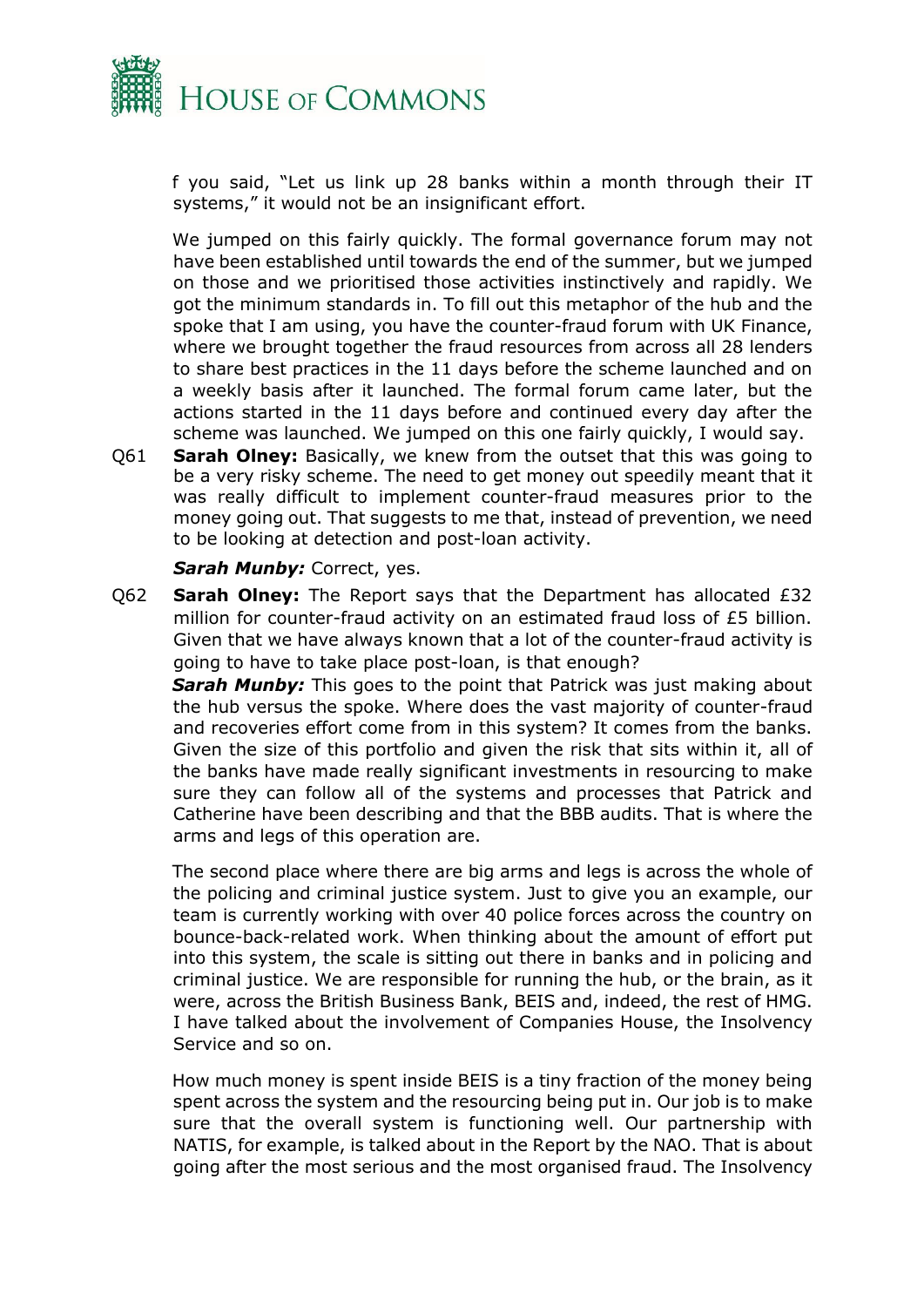

Service is working on cases that may not meet that criminal threshold but where there is a strong case for measures to be taken against individual directors. Then you are going down to the cases that are being managed simply by the banks themselves. That is particularly where it is fraud/error and there is not really the evidence base to go through some kind of prosecution process, but you do want to make sure that recovery and getting the money back is being prioritised. That is normally being done by the bank.

Different bits of system go after different levels in that hierarchy. Our job is to make sure the overall system is going well and not to run the loanby-loan chasing or activity.

Q63 **Sarah Olney:** I have a question for Ms La Torre or possibly Mr Magee. What are the lenders doing to make sure fraudulent loans are being recouped?

**Patrick Magee:** Shall I just give you a sense of some of that? Again, the Report says we could not identify the amount of resources. We have been speaking to some of the banks and they were not keen on doing a detailed cost allocation exercise. To give you a sense, most of the larger lenders would have a couple of hundred people involved in managing these loan schemes. One of them has told us that it has about 60 people focused on fraud. That gives you a sense of the significant work they are doing. They are reporting that back to the fraud forum set out in figure 9.

Significant resources are being used by the lenders. Economic crime, fraud and financial crime is a very significant issue across the UK economy. I know the Treasury is very focused on this. The collaboration between us, the organisations represented around the table today, and the lenders has been very helpful. The collaboration in the cross-Government fraud working group has been really helpful. We are increasing our expertise. Again, by turning that hub in the middle, we have significant resources and the rubber is hitting the road out with the lenders, if that gives you a sense of the resources that are being put out there by the lenders. Is that helpful?

*Catherine Lewis La Torre:* We have also put people into a dedicated fraud and financial crime team, which we did not have before because we did not have schemes with high levels of fraud.

That resource sitting at the hub is there to look at the data in order to give us the ammunition to go out and have those continual conversations with the lenders as well. There is a process that we have to interrogate the data we have, take it back to the lenders and have the conversations so they can go and make their own interrogations in turn. We are not passively waiting for the lenders to do the right thing, although we believe they are doing that. There is a system of follow-up that we have instigated within the bank as well.

Q64 **Sarah Olney:** Mr Mills, are the lenders doing enough on counter-fraud activity?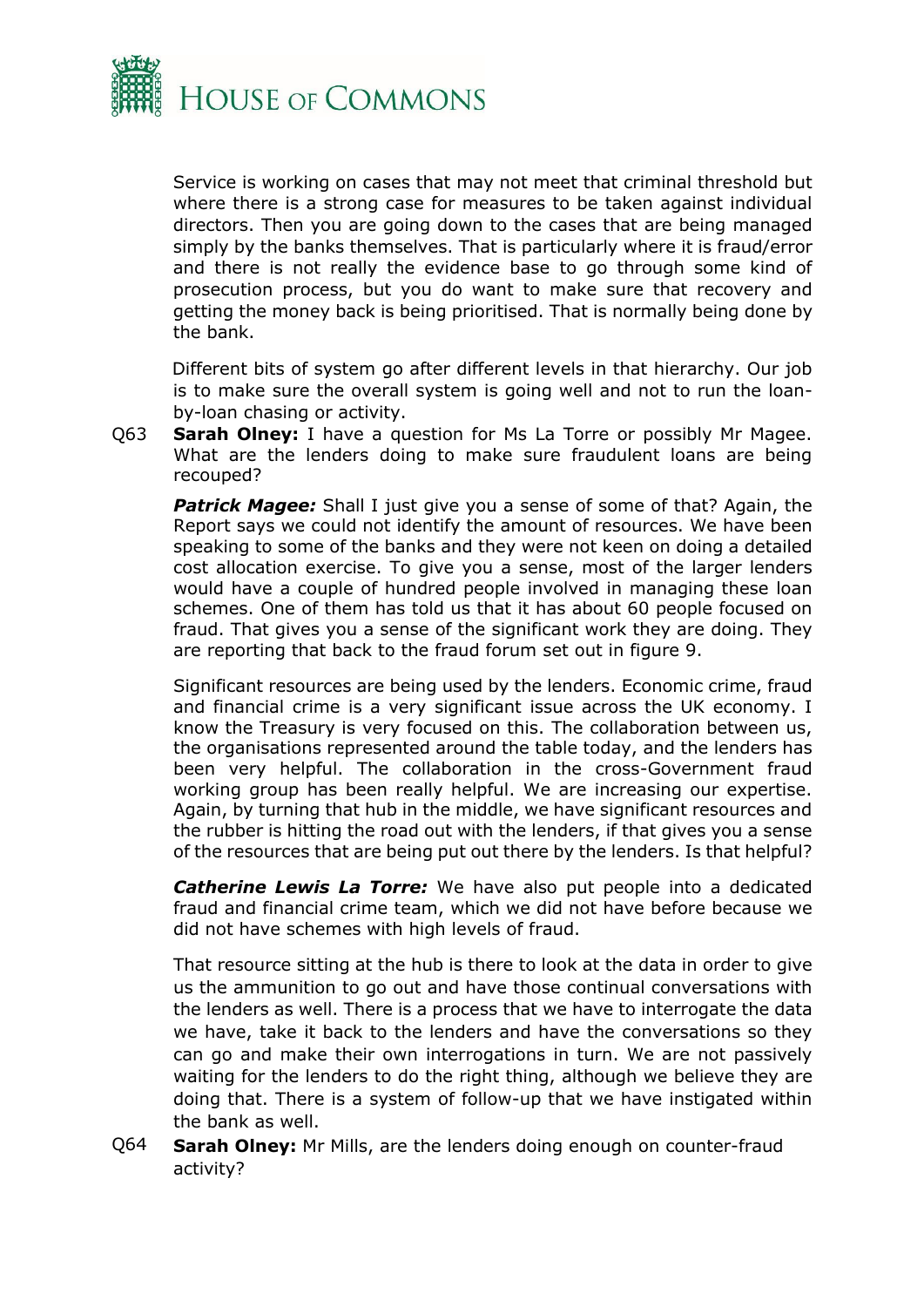

*Sheldon Mills:* Our discussions with lenders have shown us that they have scaled up quite significantly to deal with counter-fraud activity and the detection of fraud through the BBLS and other schemes. As I said earlier, we will have to discuss with the lenders the size and scale of those resources put to this task and generally put to the task of BBLS, because this will only grow and increase as people come back to repay loans and more information and data come through the system. Our initial view is that the lenders have turned to this task well and have scaled up with the right levels of resources to tackle it.

Q65 **Sarah Olney:** Ms Munby, you were talking about how the Department itself is going to be prioritising the top-end fraud, the organised crime and so forth. Are you confident that enough is being done to tackle medium and bottom-level fraud? That is just in terms of giving everybody, particularly our smaller businesses, confidence in the system and ensuring there is a sufficient deterrent for that smaller-scale fraud.

*Sarah Munby:* This comes back to the point about the role of the banks. I hope what we have said today, including what Mr Mills has said, gives some confidence that banks are going after recoveries. As part of that recoveries process, which is agreed, there is a whole set of systems for handling fraud within recoveries, if you see what I mean. It is not purely about going after money. Ultimately, that is where people will see the consequences for the lowest-level forms of fraud here in the system.

If you have taken out a bounce-back loan and you do not pay it back because your bank has evidence that it is in some way fraudulent, even if the bank decides there is not sufficient evidence to go after you with a criminal prosecution, that is likely still to result in your account being flagged. It is going to make it very difficult for you to get credit in the future. If you are a company director in that situation, the Insolvency Service may be going after you as an individual to prevent you taking on further directorships and disqualifying you.

There are a series of consequences for lower-level fraud that do not meet the standard of criminal prosecution. That is not because we are not interested; it is because usually in those cases there is neither sufficient evidence to get through to a criminal prosecution nor, frankly, a sensible value-for-money case in a world in which you have very large numbers of very small fraudulent claims.

The important thing is that those people who have been involved in that kind of fraud will face a personal consequence either as directors or as business owners who might wish to take out credit in the future.

Q66 **Sarah Olney:** Can I return to what we were talking about earlier? You talked about the counter-fraud checks that were not possible to implement at the beginning, but you did them as quickly as possible. Figure 10 of the Report has a number of counter-fraud checks that could have been implemented and eventually were, by and large, some time after the scheme was launched. We talked about the duplicate checks, for example,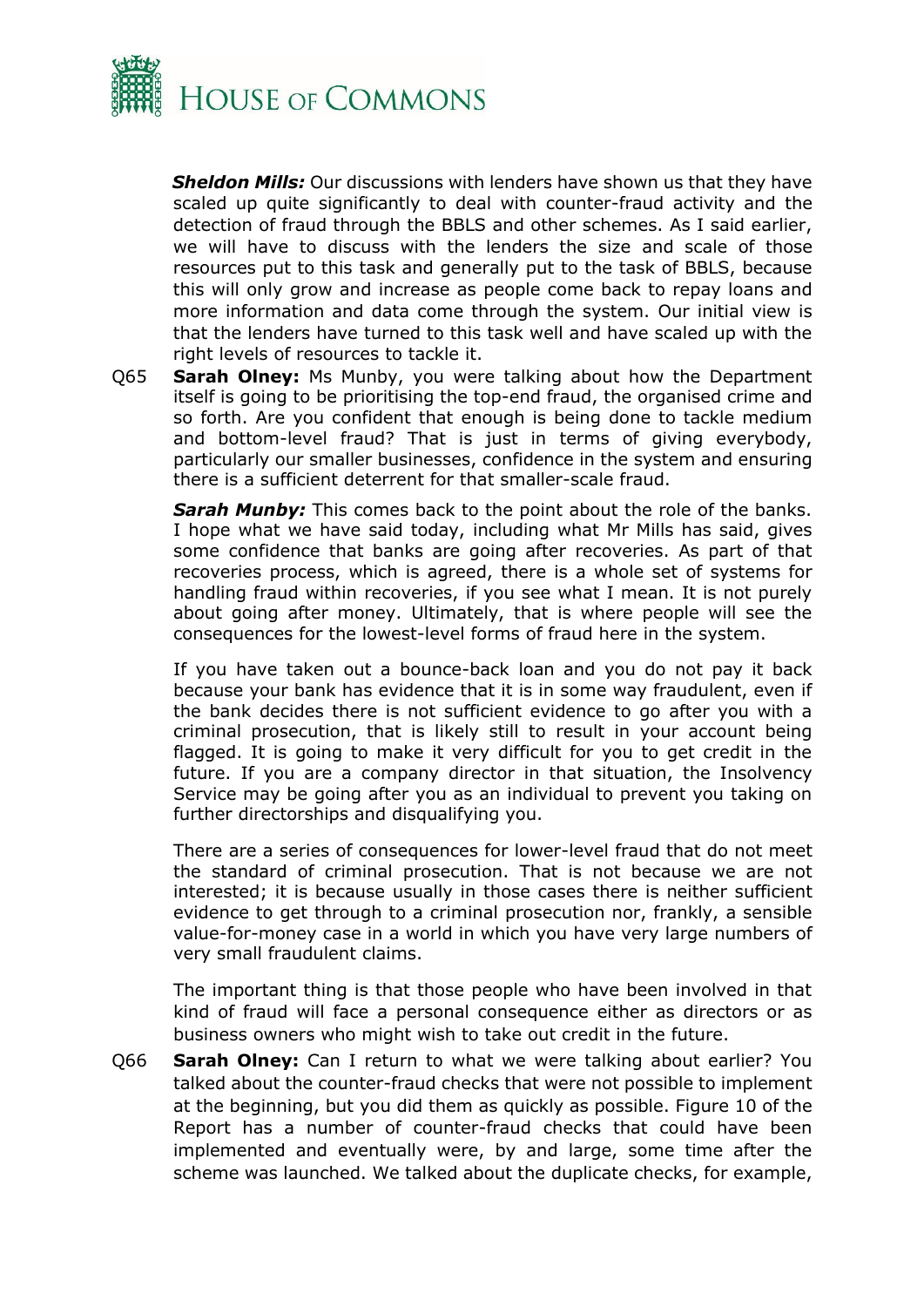

which came in after a month.

For the revenue verification checks, which is the third one down, the HMRC bounce-back loan verification scheme, which is about verifying a business's turnover, took eight months to come in. Was that as quickly as you could possibly have brought that in?

**Sarah Munby:** It was quite challenging to make that work. It is not as simple as it might sound. Part of why it is voluntary is that it is not that powerful. It is just important to say that it would not have made a transformative difference. The reason here is that most of the businesses we are talking about are extremely small.

The question about the right turnover number that they should have put in the box is actually quite a tricky question to answer. For example, you have companies here that were new. We asked them to give an estimate of their turnover. You have companies whose trading was really affected by the pandemic. What should you have expected to be in that box? If you look at an overall sample of loans, even in a worst-case scenario, at the top of our range, you might say 15% of those loans are fraudulent. The majority are not, but the matching between somebody's previous tax return and their current bounce-back loan application is not that high. We had to make that check effective and work, and we had to work through the protocols of sharing data with HMRC.

HMRC usually cannot just share your data around the rest of Government. Charles may want to talk about that in more detail, but that is not how HMRC works. Working through those protocols with HMRC to make sure we are protecting people's data was an important component in doing that.

Q67 **Sarah Olney:** Mr Mills, I want to go back to what you were saying there when I asked you about what lenders are doing on counter-fraud. You stated that lenders have scaled up significantly their counter-fraud measures. Since when have they started scaling up? Were you initially concerned about this? Have you had concerns in the past?

**Sheldon Mills:** I will not be able to be precise as to the date when they started scaling up. Mr Magee may have better knowledge of that than I. However, it is important to put the scheme into the context of the lenders' operations pre-scheme. There has been quite a significant amount of lending put to SMEs through the scheme that was not in existence pre the scheme.

If the lenders had decided commercially to expand into SME lending in that way, they would have also had to scale up various activities to support that, including on collections and recoveries, anti-fraud, et cetera. They have done that in relation to this expansion through the scheme, but Mr Magee may be able to say more about the timeliness of that.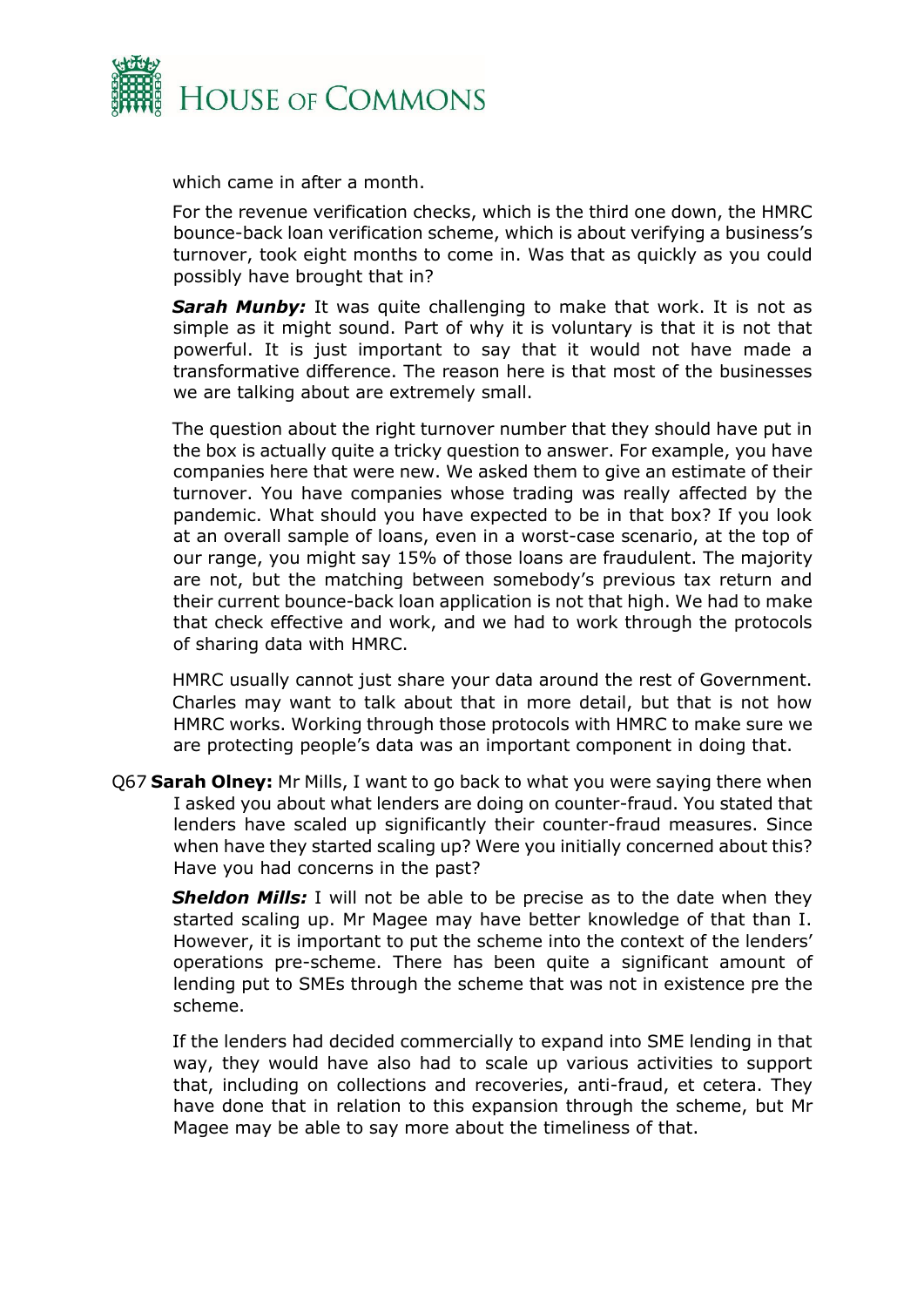

My understanding from discussions with the lenders through my team is that they have scaled up in a way that we are comfortable with. My understanding is that we think they now have the scale of resources about right. As I said, I personally feel that it is early days, and we will need to continue to monitor that as things move forward.

Q68 **Peter Grant:** Ms Munby, you have given a few examples of counter-fraud measures that effectively had to be retrofitted, because the urgency was to get the scheme in place so the money could be paid out. There was always going to be urgency around a business needing the money and getting the money out. We can all understand why you wanted that time interval to be as short as possible. There is, however, an argument that a lot of the preparation could have been done 10 years ago, because we knew 10 years ago that at some point a pandemic was going to hit us. We did not know what it would do to the economy, but there was not the degree of forward planning and contingency planning that hindsight now tells us would have been useful.

Was there any reason why, for example, the scheme, even in its outline, could not have been designed five years ago? When somebody said "go", instead of having to spend 11 days pulling together something from a blank page, you would have had that work done. You might have had several years to refine it. With hindsight, given more time, would it have been possible to design a scheme that would have had significantly less exposure to fraud and error than the one we have now?

*Sarah Munby:* It would clearly have been possible to do so. We talked quite extensively at the last session about this. Cross-Government, there was not a Covid shutdown or pandemic preparedness plan, although there was a variety of pandemic preparedness steps in place. We would not have ever planned a scheme of this type. There is something about these parameters and the desperate situation that the economy found itself in, with a full shutdown. It was not like a flu pandemic; it was quite specific. It was not of the same type as what had been the overall pandemicpreparedness approach across Government.

It is also hard to imagine how, in an environment where this was not actually in front of us, we would have ended up saying, "Yes, the scheme we are going to end up with is one with an 100% guarantee and a really very serious fraud risk that is far outside of our usual risk appetite."

There is something about this scheme that means, just by its nature, it would not have been planned for unless you had had exactly this scenario, this approach, this scale, this intensity and this seriousness. We would not have come up with this in our general preparations for bad things, because we would never assumed that something quite that bad would have happened.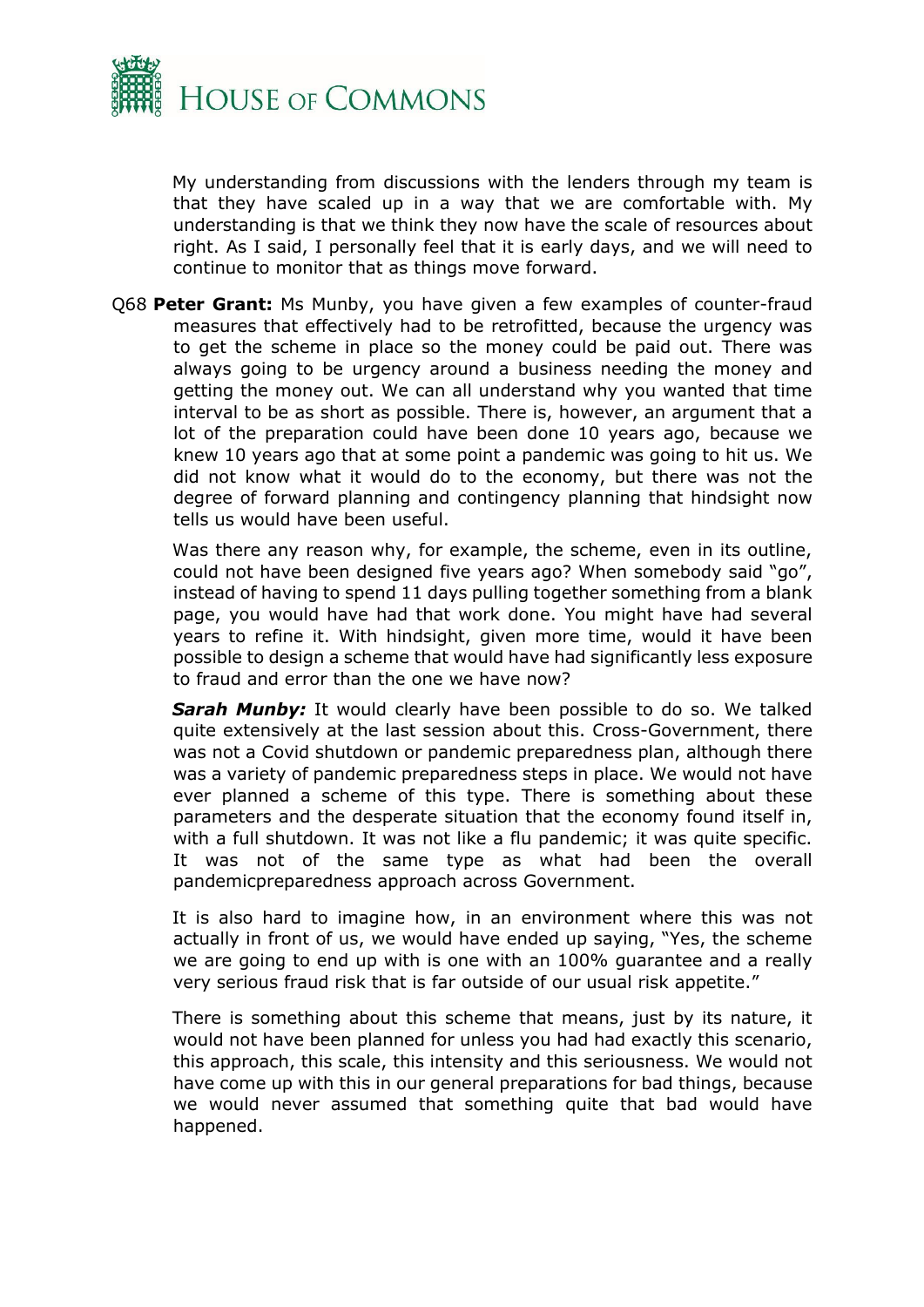

It is fair to say that, because of the preparations we had done for a no-deal exit from the European Union, for example, we did have various contingency plans for business support. That was where the concept of using the Enterprise Finance Guarantee, the pre-existing BBB scheme, as the foundation for an expansion of BBB lending really came from. We had a plan of expanding BBB schemes, but expanding to this extent and into this risky territory was not in the game plan.

**Patrick Magee:** To give some context on that, we have done a lot of work with the Department around that. When the EFG was used in the financial crisis, which we all recall as being fairly dramatic at the time, it did £1 billion worth of guarantees in the year. CBILS has ended up doing £25 billion. As I said earlier, it is larger ticket; it is slower, with the concept of doing a 100% guarantee on that scale, where it really became emergency liquidity.

Again, a counterfactual could have been about giving that amount in grant. We may well get 63% or more of that money back. Again, it was a really extreme circumstance. That gives some context. A lot of pre-planning had been done in the context of Brexit and other countercyclical events.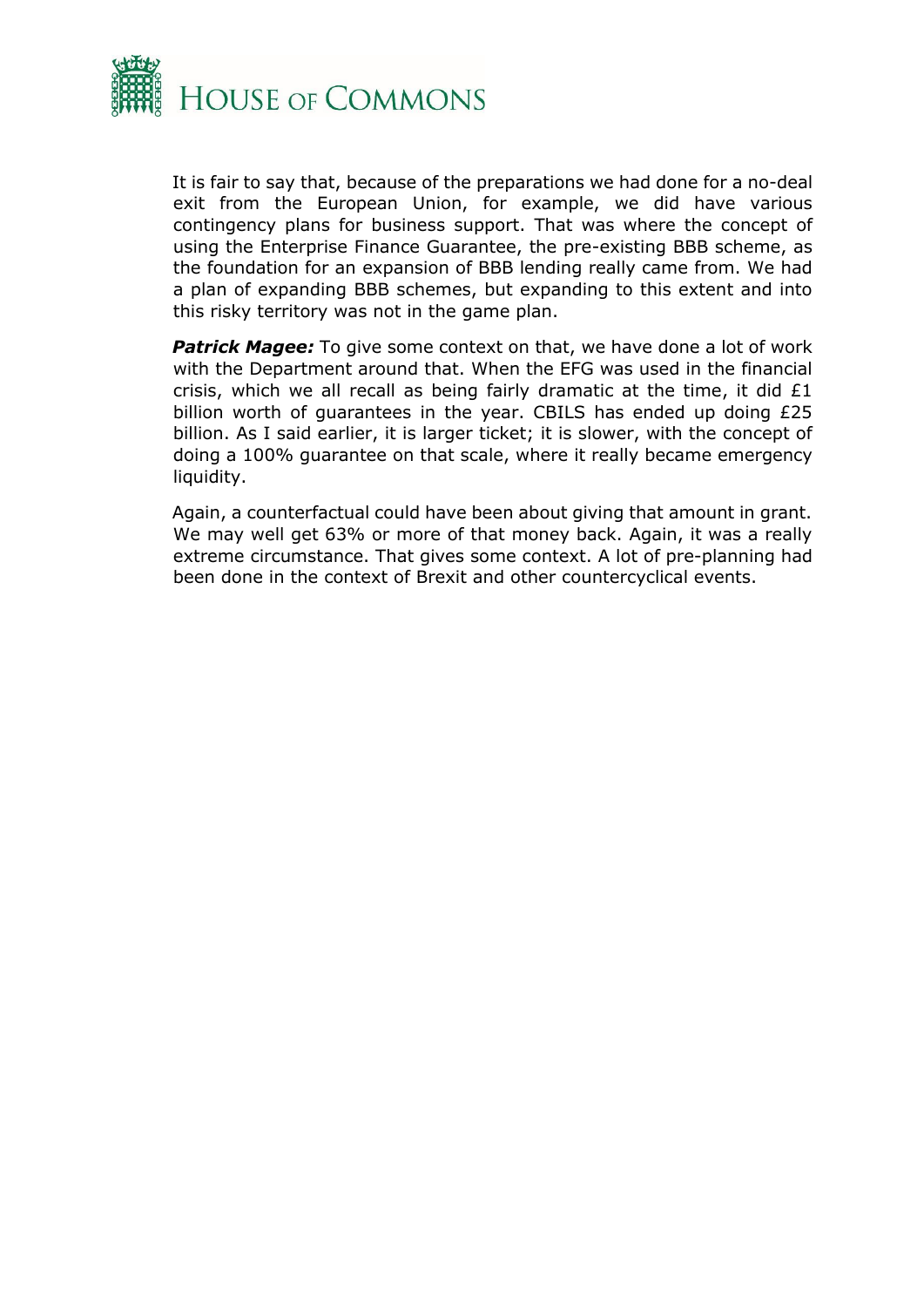

Q69 **Peter Grant:** I know that the Committee will be looking in detail later at the cross-Government level of preparedness for the pandemic. Something that I am still trying to get my head around is why it was that the nature the virus that eventually hit us required such a completely unpredictable response. For example, almost any serious viral pandemic at some point is going to take out a significant proportion of the workforce. You are going to have substantial numbers of people off sick and unable to work at any one time, so there is going to be that kind of hit on the economy.

I do not want to impinge on Ms Olney's next set of questions, but, looking forward, you will have learned from the experience of how businesses have behaved, the ways in which people will try to get one over on you and how you build in protection against that. If you were asked now to prepare a departmental contingency plan for a major emergency of an unspecified type, would you now be asking, "What are the three or four different sets of scenarios in which we might need to either get a lot of finance into the economy very quickly?" Is that something that you would now expect to do, simply to have it on the shelf so that you can then tailor it to the exact emergency that hits us?

**Sarah Munby:** Yes. The unfortunate reality of the situation we have found ourselves in over the last years is that our capability now in delivering emergency business support programmes is quite strong on both the grants and the loans side. We have gone from a circumstance where we were delivering new innovative policies and delivery mechanisms very quickly into a circumstance where we have adjusted loan schemes and different parameters for the grant schemes.

The grant schemes are a good example. We have had different sectoral make-ups and different levels of controls and restrictions through time. All of that capability is very much stronger now than it had been and it is now a toolkit that you could apply to an enormous range of different kinds of crisis.

Q70 **Peter Grant:** We all hope that none of us is around to see the next crisis of this scale, which could be taken in two different ways. The fact that something is a once-in-100-years occurrence does not mean it will be 100 years before the next one; it could be a few years. How much account have you taken of the fact that your response to attempted fraudulent claims against this scheme now is being watched by people who will be ready to move in on a very large scale on whatever the next scheme has to be?

For example, if it is seen that you do not take action against a large number of small fraudulent claims, you can guarantee that organised crime next time will put in a large number of fraudulent claims disguised so that it is not obvious they are coming from one place. Without giving too much information about how you are improving your fraud awareness and fraud precautions, is that the kind of thing that you are now taking into account? As well as you looking at what the bad people have done this time, are you taking account of the fact that they are watching your response? It may be that next time you need to respond in a different way.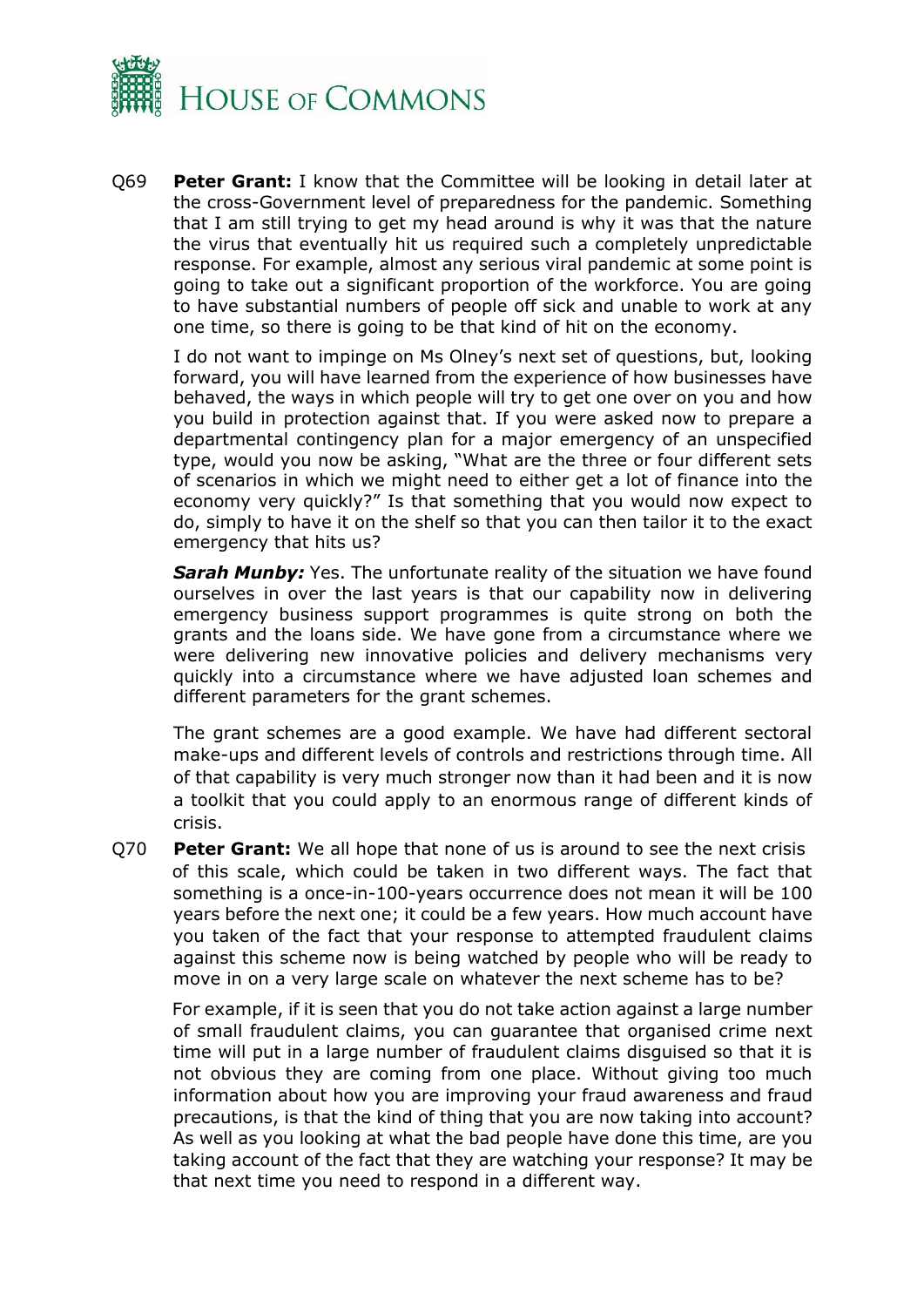

*Sarah Munby:* The deterrent effect of going after fraud is absolutely on our minds. As I say, fraudsters in this scheme can expect to bear consequences. As usual in the case of fraud, which is a very serious accusation for which you need strong evidence, not all of them will reach the level of criminal proof. There are a series of civil and recoveries measures that hit before that. Deterrence is absolutely important.

Say that we found ourselves back in exactly the situation that we were in at the beginning of this pandemic, and we introduced a scheme with a 100% guarantee and a very fast disbursement process. Both of those things are really unlikely, by the way. They would truly require a crisis of equivalent scale; they are probably more infrequent than once-in-ageneration events. A 100% guarantee scheme is not something that we would ever advise doing lightly. It requires a very high threshold.

Even if we were doing that, we would now have all the things we have talked about in terms of data sharing, getting the duplicate flags in and the HMRC turnover checks. There is a whole series of practical things that are now done. If you were relaunching, your ability to prevent fraud up front, which is what Ms Olney was talking about as the biggest challenge here, would be quite significantly stronger than it was then.

Q71 **Chair:** That leads me into some of the lessons learned, but, before I do that, you were talking earlier about leaving it to the lenders to pursue. One of the things, when we look at this and draw back from it, is that the lenders have to pursue for 12 months and then they can call in the guarantee, as long as they have gone through certain steps.

We had some interesting evidence from Equifax. You said that it was not really your responsibility at the Department; it was for the lenders. In their evidence, they have suggested steps that you could take more usefully and more effectively in Whitehall, because of the powers you have, to recover some of the debt by getting the view of each borrower on its debt, segmenting the loan book and agreeing a strategy for each segment. We have talked about different strata of businesses already. You have quite a lot of powers.

Is that something you have ever considered? Earlier, you ruled it out. I just wondered why. We have evidence from a well-known company suggesting that you could do more.

**Sarah Munby:** As I say, we did look quite closely at the question of whether we should be taking recovery actions on top of what the banks do. We did not think there was a sufficiently good case for it. I would very happily take the specific Equifax suggestions and check them against what we have looked at. Without seeing them, I cannot be confident about that. If we thought there was something we should be doing in addition that would meaningfully enhance recoveries without costing a disproportionate amount, that is something we would consider.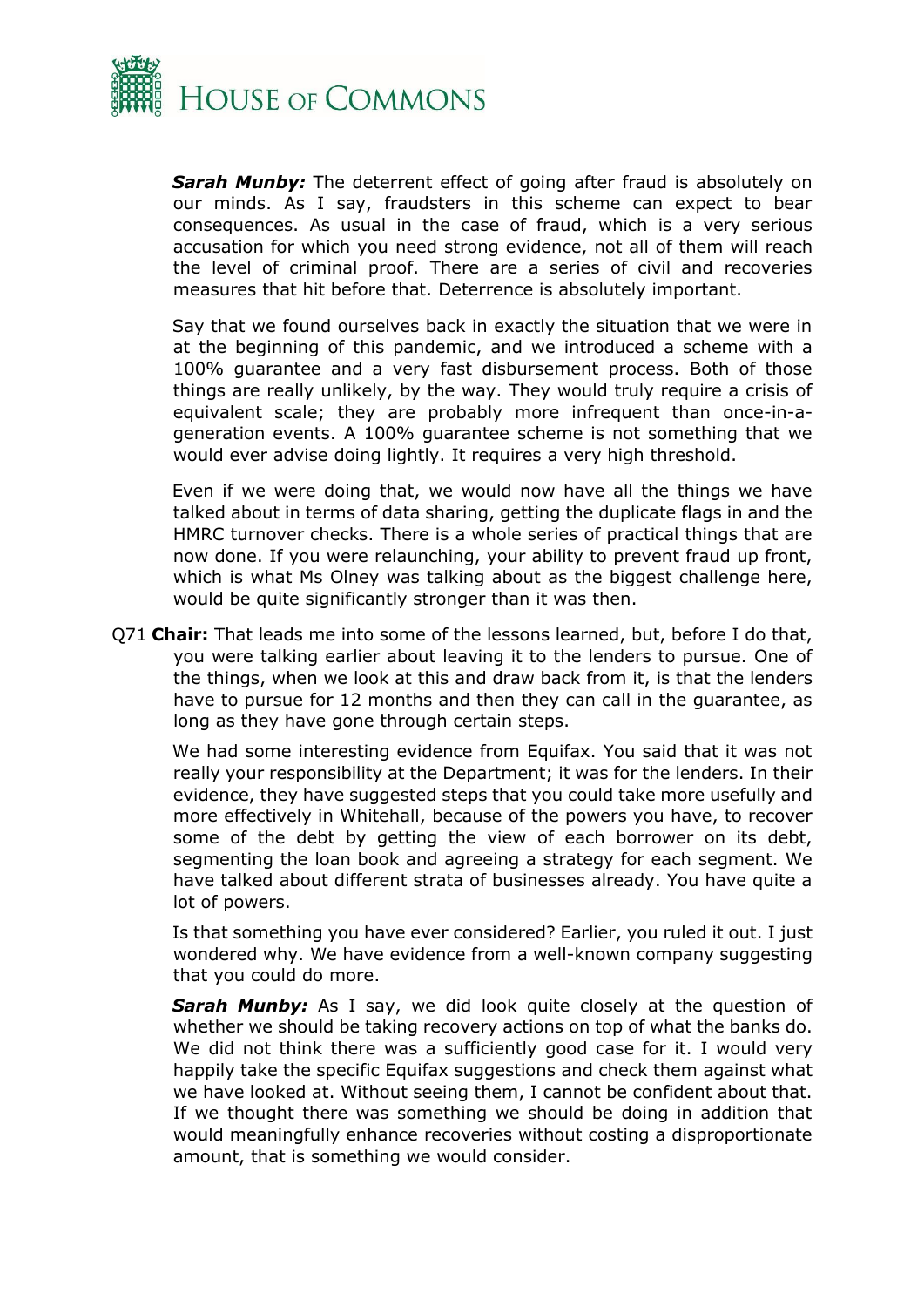

Q72 **Chair:** Partly, they are suggesting using your data effectively. Again, we were puzzled about what the incentives were for lenders to pursue a debt rigorously, given that it is underwritten by the taxpayer after 12 months, if they have shown that they have pursued it. The projections put forward by your own Department about the levels of fraud are very high. In normal times, this would be a lot of money. It is dwarfed by the overall Covid spending, but it is significant. It would pay for a lot of new schools and things like that.

Is that something that you are concerned about? If you were doing something differently, would you change that? Would the British Business Bank change that 12-month rule?

*Sarah Munby:* There are maybe just a few aspects of what you said that I wanted to pick up. The first was the point about data—that we hold some data that the banks do not and that could help recoveries.

**Chair:** No, you have the aggregation. It is not that you hold the different data, but you can aggregate it.

**Sarah Munby:** We do, though. The reason I mentioned it is that I wanted to say that, where data is the tool and where we are able, using the full might of Government, to identify at-risk loans, we share that data back with the banks.

Where the advantage that Government can bring is data and understanding at the loan level, we do that and we run it out through the banks. That does not answer the whole of your question, but I thought it was worth mentioning. I am sorry; just take me back to the question.

Q73<sup>2</sup> **Chair:** Let us take that example through. You give that back to the banks. They pursue it for 12 months and, if they do not get it back, they are still underwritten.

Sarah Munby: The recoveries framework does not end the bank's activities at 12 months; 12 months is the point at which they can claim on the guarantee. That is not the same thing as it being the point at which we expect their processes their end.

<sup>2</sup> [Sarah Munby wrote to the committee](https://committees.parliament.uk/publications/8918/documents/152359/default/) on 9 February 2022 with additional clarifications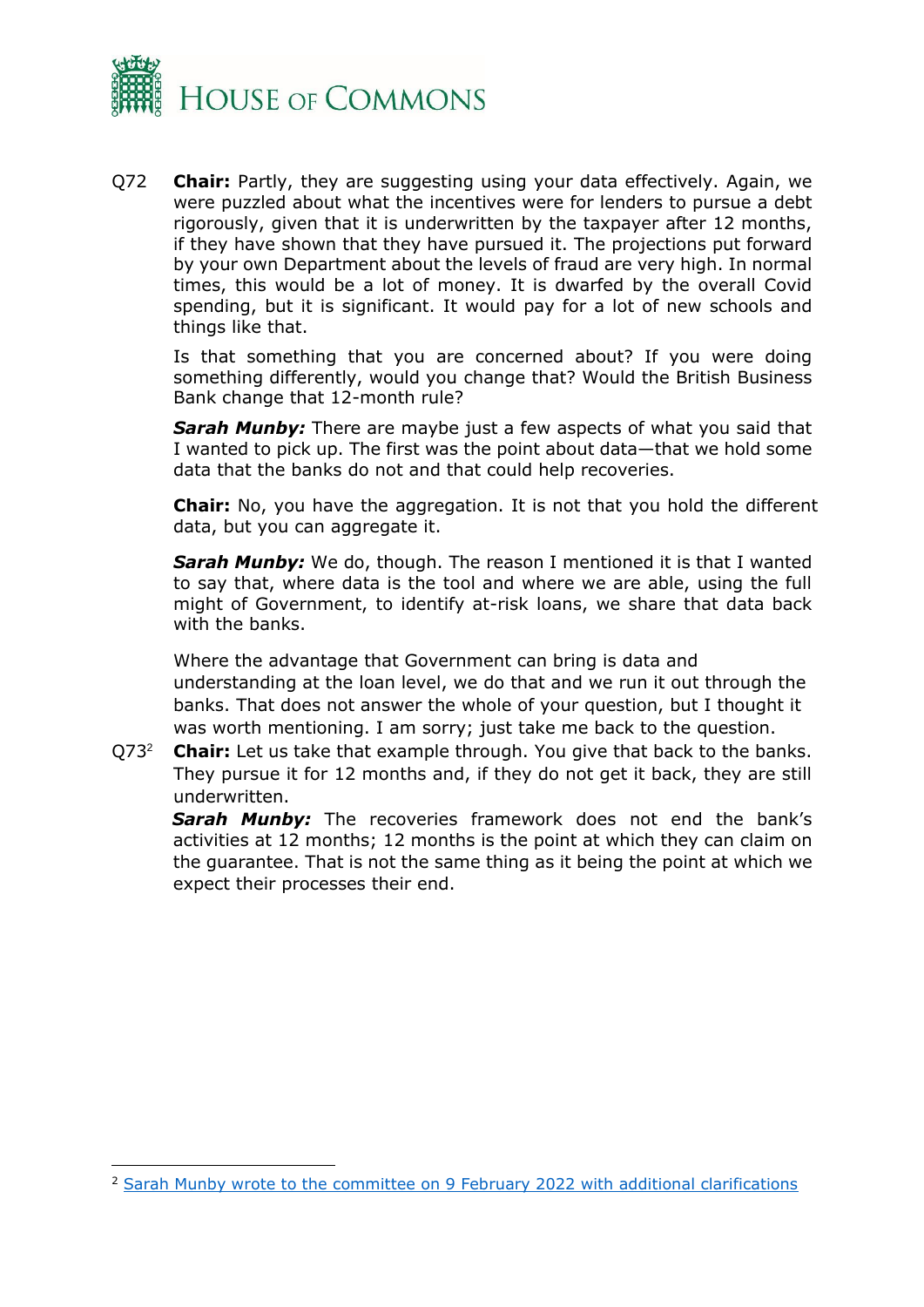

#### Q74 <sup>3</sup> **Chair:** What is the incentive for them to continue?

**Sarah Munby:** It comes to back what we have said throughout, which is this process of auditing. Let us say you claim on the guarantee; you are a bank and you have claimed on the guarantee. If in fact you later discover a fraud indicator, or we tell you about a fraud indicator, and you fail to go through what you should, which is the sometimes multiyear process of pursuing a fraudster to the point of recovery, we can take away the money that we gave you.

We have described the audit process. I appreciate that an audit process can never be perfect, but, insofar as that audit process is effective, we put direct commercial incentives on the bank to follow through not just within the 12 months but beyond, because the recoveries process requires that. It is just that 12 months is the point at which we say, "It is okay to claim". For a fraudulent case, you might well be continuing to pursue after 12 months.

**Patrick Magee:** To build on that, while they are not obliged to pursue it after that point, the normal commercial reality will be that, if the customer wants to remain a customer of the bank and they have been flagged as fraudulent, they are not going to get a loan from somewhere else.

I will use my metaphor one last time. We have the wheel of legal action. We are really focused on the serious and organised criminals, but, for those people who have maybe overrepresented their turnovers or claimed for two loans, it may well be that it takes them more than 12 months to get back on to the path and start repaying for that loan. That commercial action, that commercial incentive, is really there. It is as much on the borrower as the lender, because they want to be part of the banking system. They need a bank account to run their business.

Q75 **Chair:** You are hoping that the system will self-regulate. That is what you are saying.

**Patrick Magee:** It is effectively the commercial reality. If you want to run a business in the UK, if you have been flagged as a fraudster and you have defaulted on a bank loan, it is going to impact you.

Q76 **Chair:** I will give notice to Mr Mackinlay that in a moment I am going to come to him on a specific aspect of this. Before that, I want to go to Mr Roxburgh. For the Treasury, you knew, as you said, that there were huge risks here, but there is a long tail of risk. There is the 12-month period, but, beyond that, there is the 10-year repayment plan. What worries do you have at the Treasury about that? How are you profiling that risk over the next decade?

*Charles Roxburgh:* The profile of the different loan schemes varies. **Chair:** But for this one—

<sup>&</sup>lt;sup>3</sup> [Sarah Munby wrote to the committee](https://committees.parliament.uk/publications/8918/documents/152359/default/) on 9 February 2022 with additional clarifications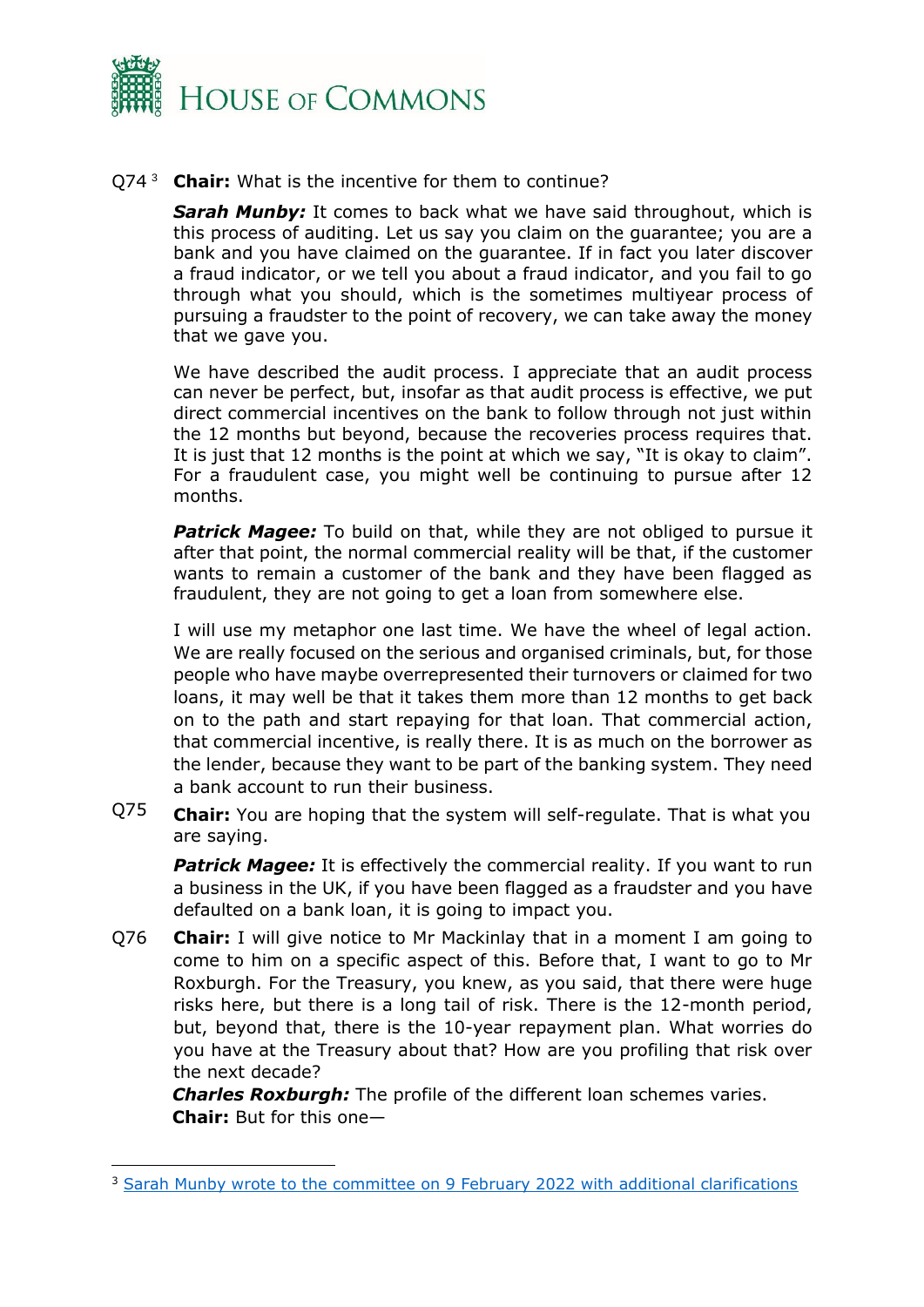

*Charles Roxburgh:* We know we are in this for the long term. This is the longest, because the CCFF scheme is due—

**Chair:** I am particularly talking about this one.

*Charles Roxburgh:* On this one, we recognise that we are absolutely in this for the long term. We are confident that the BEIS Department and the British Business Bank have put in place the processes and systems that will enable them to manage it for the long term. We have very close monitoring of the data and very close links with the banks.

In the Treasury, we are confident that we are now setting up for a multiyear effort over the full course of this programme to manage it and minimise the cost to the taxpayer as best we can, against an expectation that this was a very expensive intervention, although not our most expensive intervention, but one we continued to believe had significant benefit for small businesses throughout the country.

Q77 **Chair:** We have banked the issue about the benefit for businesses, and we are now keen to see how the money is drawn back in. Every loan that is defaulted on, or even where there is a delay in repayment, has an impact on the Exchequer. When I talk about profiling, I am also interested in how you are profiling that financial impact on the taxpayer and the freedom, therefore, of this Government and future Governments to act over time. What tolerance of risk do you have for that?

*Charles Roxburgh:* As part of its fiscal forecasting, the OBR profiles all these programmes. In its forecasts for our fiscal needs, the OBR has its expectations, and we update that every time the OBR does a forecast. Yes, we will be continuing to update the expected losses. As we get better data about the scale and the timing of those losses, we will get a more accurate reflection of the fiscal forecast. As that changes with the cycle, we will need to adjust our fiscal outlook.

The scale of these losses is significant, but in the scheme of the public finances, it is well manageable within the borrowing capacity that we have. If they continue to come in towards the lower end of the expected range, they are entirely manageable. They are closely monitored; that is the answer.

Q78 **Craig Mackinlay:** This is a very quick question for Mr Magee. Would it be a reasonable guesstimate to say that the majority of businesses that applied for a bounce-back loan did it though their primary bank provider?

**Patrick Magee:** I would say that is reasonable.

Q79 **Craig Mackinlay:** That would be my guesstimate as well. We are looking at figure 8 in the NAO Report. On the back of what Mr Grant asked you, this is about frauds with a turnover misstatement. After the event, on figure 10, the turnover pilot implemented by HMRC has confirmed there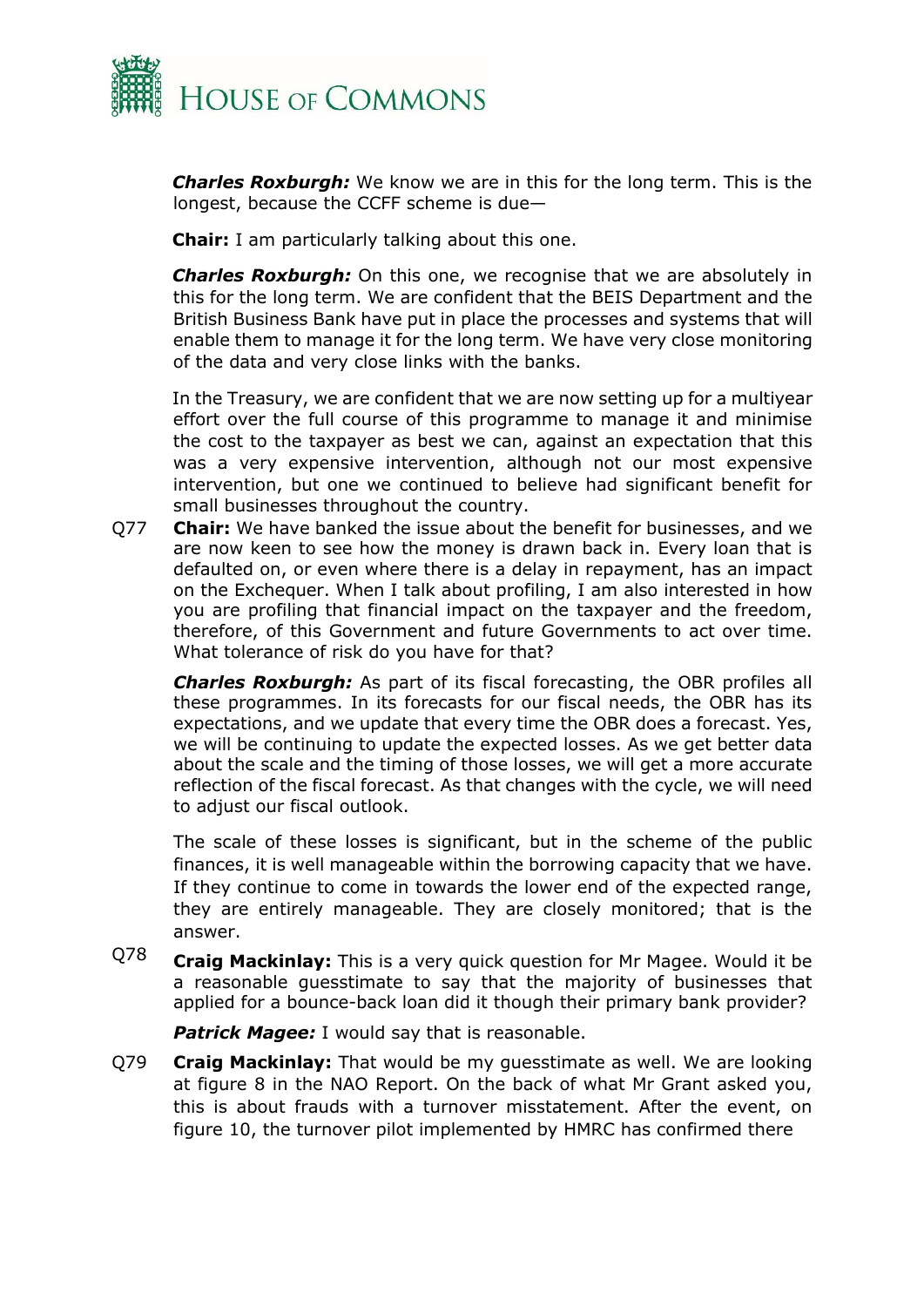

was a fair bit of turnover misstatement going on. There are applications from inactive companies or limited companies that go into voluntary dissolution or simply do not file anything and get struck off.

I found this unbelievable, Ms Munby, truly unbelievable. I know we were trying to get this thing out quickly and all the rest of it, with those pressures. For an existing business with banking facilities that had been in place for whatever length of time, I found it unbelievable that a primary check was not done by that lender, the main bank, to say, "What was their turnover over the last year? What were the credits that entered their bank account? Does this make any logical sense?"

I found it completely unbelievable. We examined this the last time we looked at all this stuff. If we have learned lessons, is that one that we have seriously learned? The lenders themselves would probably have a lot more information than HMRC, which gets stuff way after the filing of the corporation tax return, a year or so later.

*Sarah Munby:* I might ask Patrick to add to this, but one point to emphasise is that the majority of these loans went to extremely small businesses indeed. Many of those businesses would not be relationship banked in the way that you describe. Their bank would not necessarily know what their turnover is. They might be running their business out of a personal account. It is not as clean as—

Q80 **Craig Mackinlay:** That may be true of some, but you did not ask any of those things for any. It was a self-certificated statement that they gave to their bank. No questions asked, the money is with you within 48 hours. That is how it worked, is it not?

*Sarah Munby:* That is right. If a bank saw an indicator of fraud, though, it would be expected to draw it up. You cannot have a rule that says, "You must prove your turnover except if you cannot prove your turnover," if you see what I mean. That is why I thought I might bring Patrick in. The standard processes that were still part of the system might well have flagged up challenges if there was an obvious discrepancy of the type you are describing. It is just that we did not have a comprehensive process for fact-checking right across the portfolio.

**Patrick Magee:** To take you back to that 11-day period, which will be forever imprinted on my memory, we were told on the Thursday afternoon that we wanted to go ahead and implement this scheme. Through the weekend, we basically negotiated with all the lenders that wanted to work on this scheme what they could build into an automated application process that they could build from scratch. The Chancellor rightly wanted it launched for 4 May.

I remember very clearly the weekend where we discussed this with them. They said, "Look, we can do the AML. We can do the KYC. We can do the fraud. We cannot build in a turnover check", given some of the issues that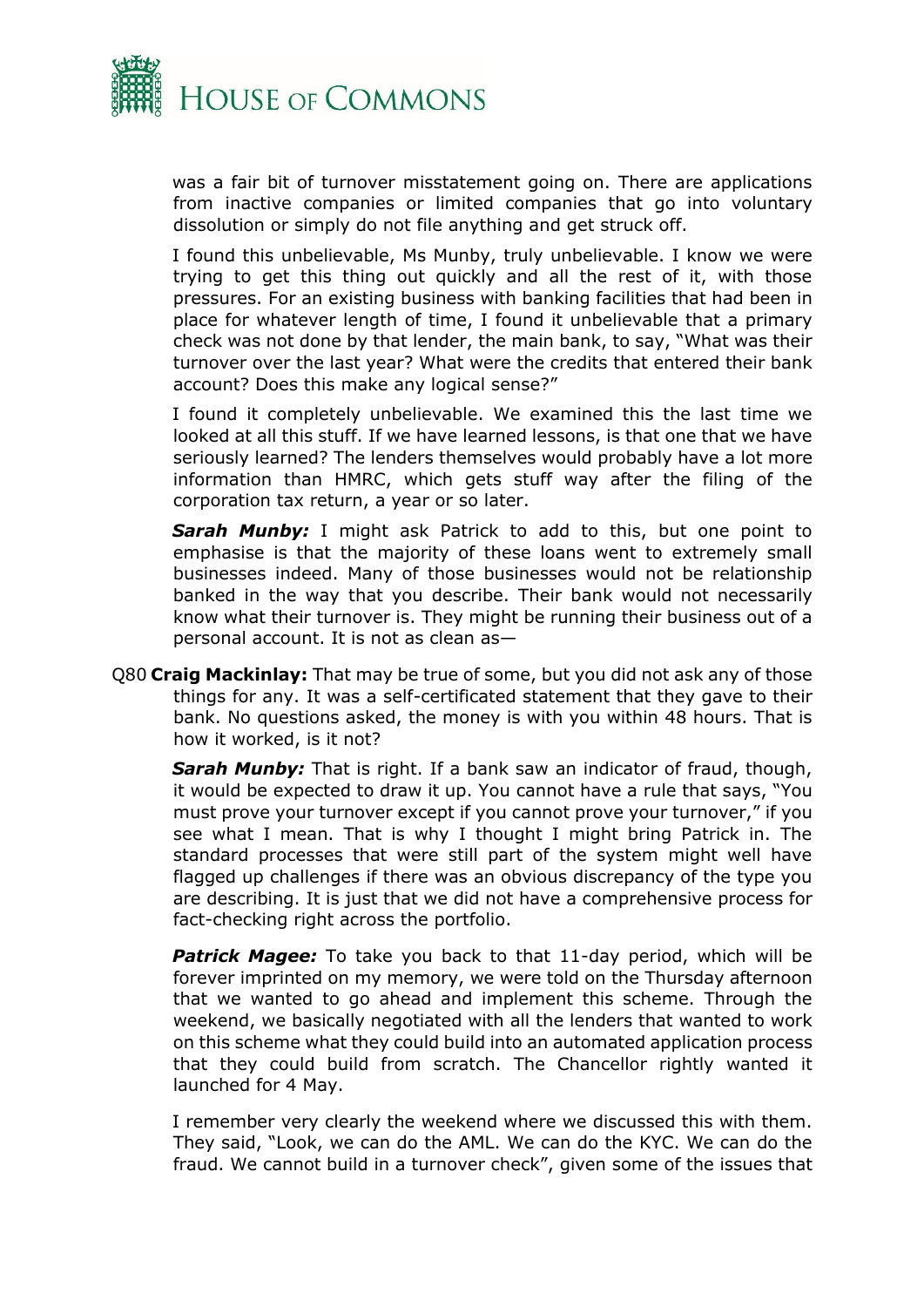

Ms Munby referred to there. The discussion was really about what we could do in the timeframe.

Q81 **Craig Mackinlay:** I know what happened. I just put on record that I thought it was very thin and very flimsy. Finally, this is a depressing Committee to be on. I can tell you that. Some weeks ago we had DWP in. **Chair:** You can read our back catalogue.

**Craig Mackinlay:** The DWP admitted that there are about £8 billion of losses because of fraudulent rapid UC claims. Lots of that went through very quickly. Just a couple of weeks ago, before Christmas, we had HMRC in. They were admitting that there were probably £4 billion of losses that are never going to be recovered on the furlough and self-employed schemes.

Here you are with us today talking about probably—it is highly uncertain, it says in the Report $-E17$  billion. This place, politically, pulls itself apart for want of a few billion quid. Yet in the last six weeks we have had  $£19$ billion—"oh well". These are significant amounts of money that could be doing a lot of the things that I and the Chair row about across the Chamber, if these things had not gone horribly wrong.

**Chair:** That is a good question.

**Sarah Munby:** Can I just come in with a factual point? The £17 billion is the credit loss, not the fraud loss. You were comparing it to the fraud numbers from the other schemes. I wanted to emphasise that point for the viewer.

**Chair:** It is still taxpayers' money, but you are right to draw the distinction.

**Sarah Munby:** We are still talking £4.9 billion, but fraud is not £17 billion.

**Patrick Magee:** Yes. If it is the 7.5%, which is the current-

**Craig Mackinlay:** It was more a statement of annoyance than anything.

*Patrick Magee:* No, I share it.

Q82 **Chair:** Mr Mackinlay has made his point. Can I just check one point? We have talked about the 12 months before payback, but there are mechanisms for banks to call in the guarantee at an earlier stage than 12 months, are there not, Mr Magee, if there is real evidence of fraud?

**Patrick Magee:** Yes, if they have gone through a process and it is clear. In those cases where there has evidently been a fraud, they do not have to wait the 12 months. If the business has gone or there has been a fraud even despite their fraud checks, they can call it in under the 12 months. After the 12 months, they do not have an obligation to pursue it. If they do get recoveries beyond the 12 months, that nets back to us.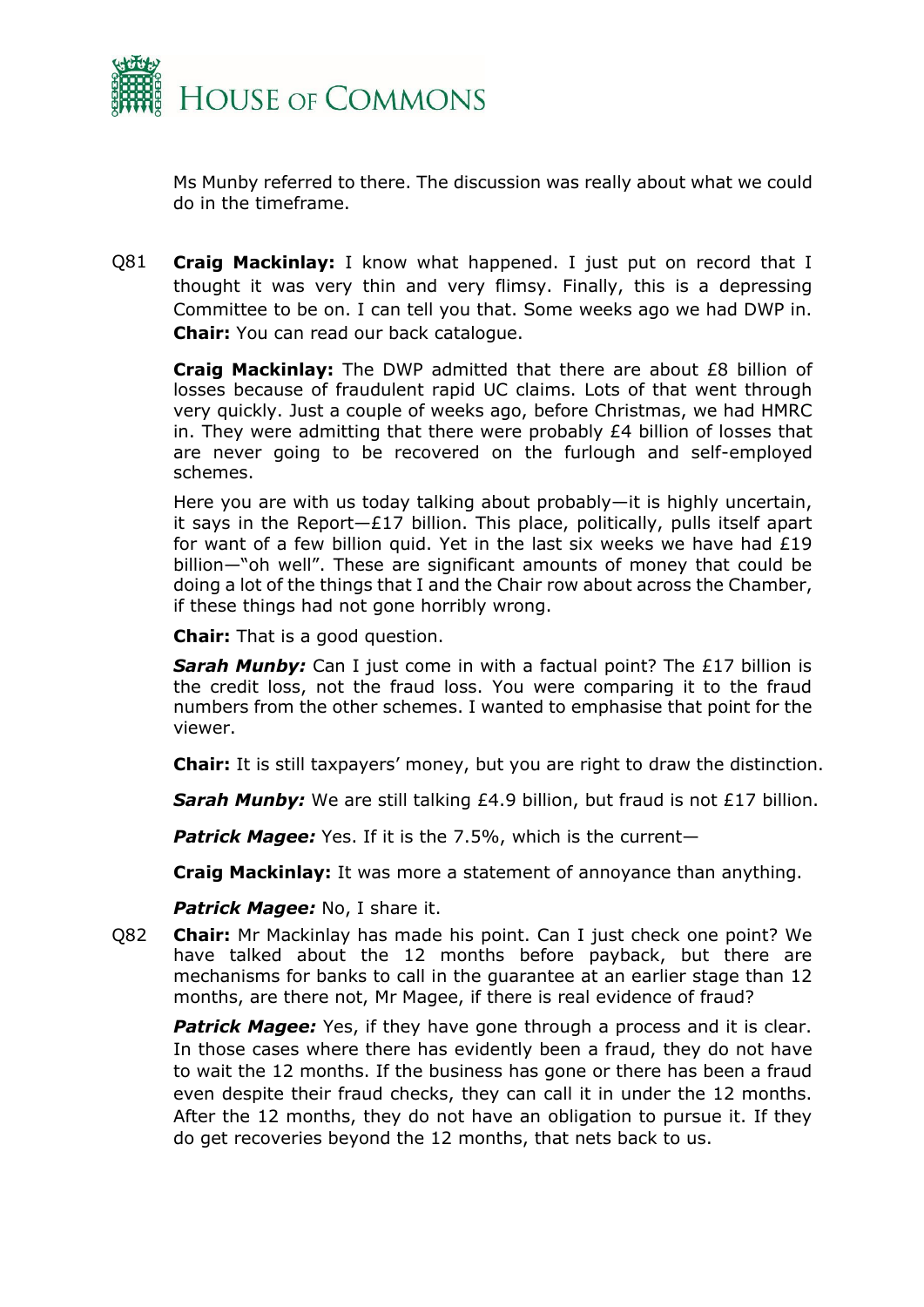

Q83 **Chair:** Thank you for clarifying that. Ms Munby, from what we have been talking about and the levels of fraud that the NAO very clearly set out in the Report, it seems to me, and perhaps to the Committee, that there is a bit of an amnesty on things like double claims. Is that fair to say?

**Sarah Munby:** I am sorry to repeat myself, but it comes back to the workings of the banks, the lenders themselves. If you have gone through those processes and the bank has clear evidence of fraud, it is going to be submitting a SAR—a suspicious activity report. You are going to find it very difficult to ever get another loan again. Those are pretty serious consequences.

Q84 **Chair:** Just to be clear, you are relying on that system, that matrix, which means a legitimate business will not be able to borrow money again through a double claim. As Mr Grant highlighted, the fraudsters will find holes in this system.

*Sarah Munby:* Where we are talking about, for example, a fraudster who might have engaged in that multiple times with multiple businesses, that is the sort of case that we are talking about escalating to—

Q85 **Chair:** You do not have to do it many times to make quite a lot of money out of it.

**Sarah Munby:** No, indeed, exactly. Those are the sorts of cases that we are talking about escalating, for example, to NATIS.

- Q86 **Chair:** Going back to my point, is there not an amnesty for double dippers? **Sarah Munby:** No, there is no amnesty for anyone here.
- Q87 **Chair:** If, around this Committee, we had all set up new businesses and dipped in once or twice, we could decide to walk off and never be in business again. If we can never be directors again, is that such a big worry? That is my point. Some people could have defrauded the system with false businesses with false turnovers, because they did not exist, and get away with it.

**Sarah Munby:** If there is evidence of that, you would find yourself, through the workings of the Insolvency Service, being disqualified as a director.

Q88 **Chair:** If you were never really running a business in the first place, would that matter?

*Patrick Magee:* The business had to be there from 1 March 2020.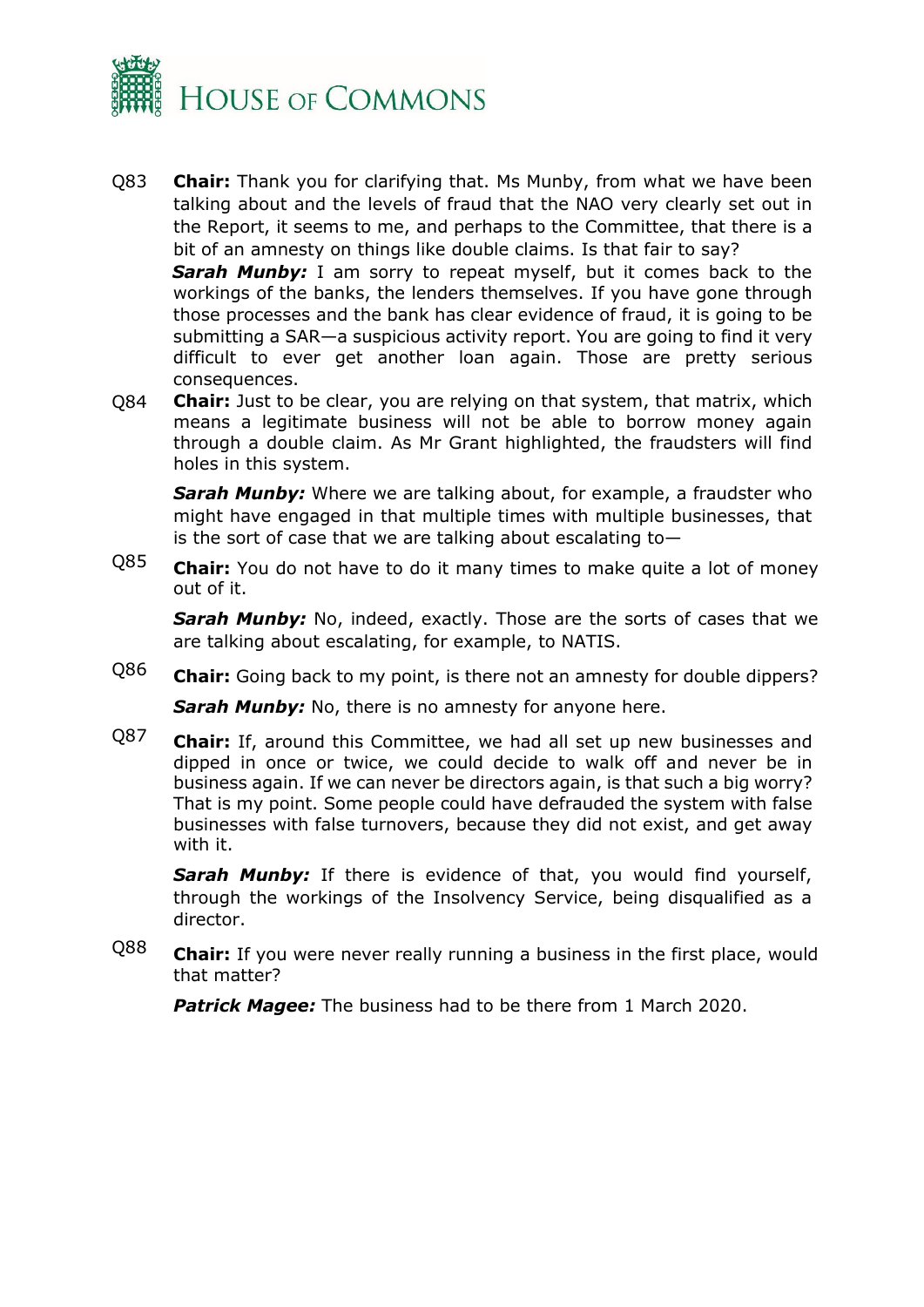

Q89 **Chair:** There are a lot of businesses there that do not do much. Let us be honest. There are businesses that are fairly dormant. Anyway, you get my point. We are worried about that. In summary, Ms Munby and perhaps Mr Roxburgh, what lessons have you learned from this? Could you snappily give us the bullet points? What would you do differently? If you were writing the handbook for your successor, the next time this might happen let us hope, as Mr Grant says, it is not too soon—what would be your top five or six points that you would do differently?

*Sarah Munby:* What would be different next time? First, we now have in place a stronger fraud capability in the Department and across Government. That has been really strengthened, which is a good thing and stands us in good stead.

Q90 **Chair:** You are confident that it will persist.

**Sarah Munby:** Yes, exactly. We will keep it, because it is very helpful. The second is the capabilities around data and data-sharing. Again, we have made big progress on that. I am not necessarily saying that I would do it differently, but I would have it from the beginning. That would really make a difference.

Ultimately, I would say that the risks that we described at the beginning of the process have come to pass. It is not that we have reached a lot of unexpected events here. It is that things have happened in the way that we expected. The scheme has been both enormously successful in saving small businesses and very challenging in terms of fraud.

Q91 **Chair:** What about from the British Business Bank's point of view, Ms La Torre?

*Catherine Lewis La Torre:* With hindsight, making more investment in systems and data capability over the bank's first seven years of life would have been a good thing to have done.

Having said that, my predecessor talked to Ms Munby's predecessor about quadrupling our opex to build systems in the event of a highly unlikely but highly impactful event. It would have been difficult to make that case. We have made that case, because we have seen, through the delivery of these schemes, how important data and IT infrastructure is. As part of the spending review we have asked for more investment to be delivered through the bank so we can build up our capabilities in those areas.

Specifically, we are looking at data management, IT infrastructure and outsourcing, and evaluating whether any of the things we are currently outsourcing could be done for a lower cost and equivalent quality in-house, and then investing in risk management. We are making those investments now. It will take two or three years to run those programmes through. Had we done that three years before, we would have been in a better starting position for delivering these loans.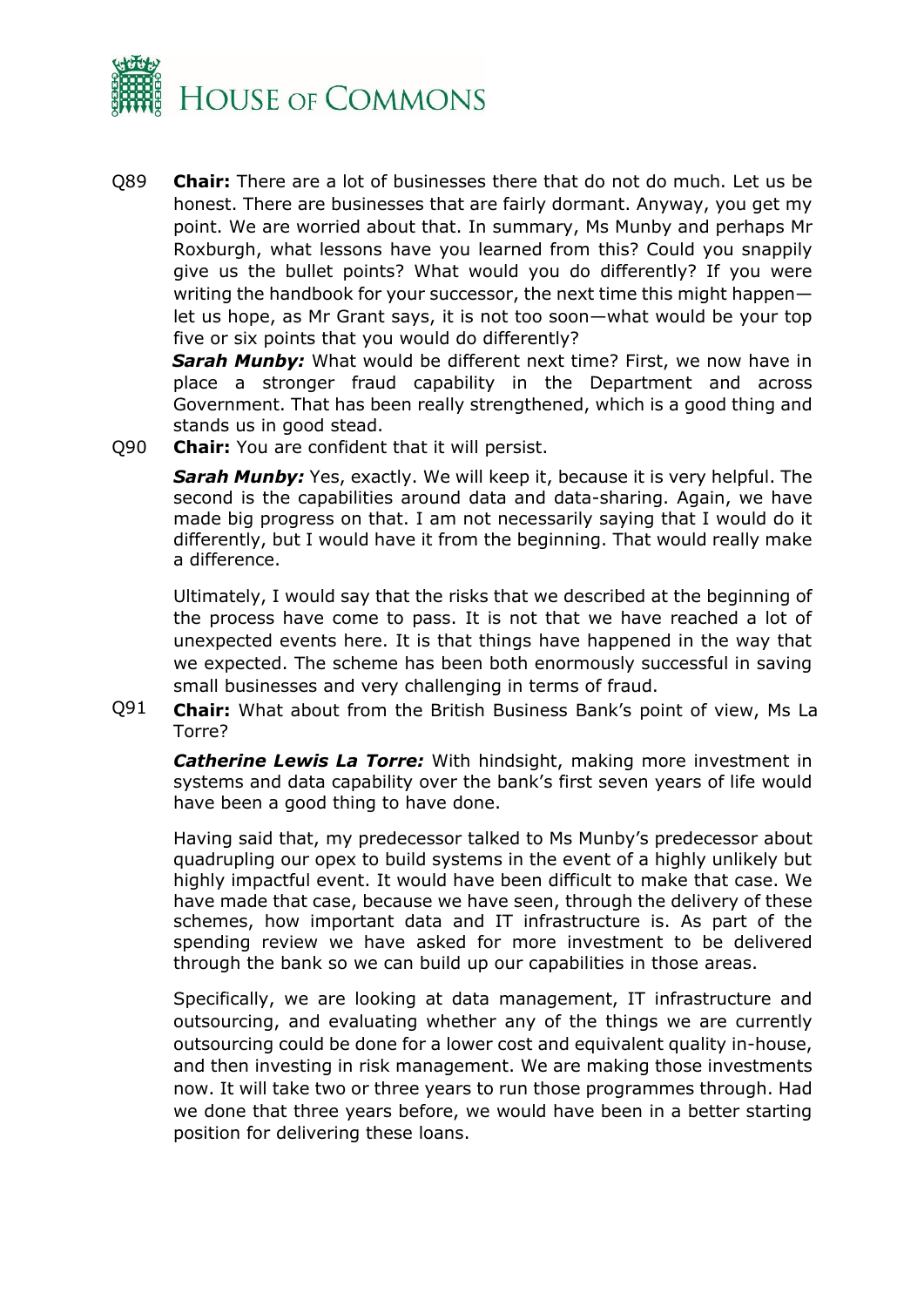

Q92 **Chair:** It is interesting. We are looking at risk management on Wednesday and comparing it with the private sector. The philosophical and practical issues are quite interesting. Mr Roxburgh, a lot of this will involve investment now to save money later. That is not always how the Treasury works when you are looking at very big challenges in the public finances. Departments will be set stiff targets. How sympathetic is the Treasury to actual real-time investment and maintenance of some of the measures that Ms Munby and Ms Lewis La Torre have just outlined?

*Charles Roxburgh:* As part of the spending review, we have huge commitments to maintenance budgets and investment budgets. This is the highest level of investment that we have seen for many—

**Chair:** No, but investment particularly in these measures that will make it easier—

*Charles Roxburgh:* Yes, but, as you have heard, the specific numbers in the Report did not reflect the totality of investment going on, much of which is happening through the banking system. We will always listen to wellframed propositions. At the moment, we think that collectively we have the right resources against those parts of this problem that are being managed centrally. We will keep an open mind, if we need to do more, as the situation develops.

As colleagues have said, there has already been very significant investment in getting the data, the processes and the systems to manage it. We were happy to fund that as a necessary way to minimise the cost of this scheme.

Q93 **Chair:** One of the things that I know from my very brief stint as a Minister is that it is very easy to cut budgets when things are being squeezed. There is also a political challenge there. Perhaps we will park that until Wednesday.

Ms Munby, can you outline what other Covid support you are looking at now, given that we are still not out of the pandemic nearly two years on? There were no actual edicts from the Government for a number of sectors before Christmas. I am thinking particularly the hospitality sector and venues. You will see from the profile that my constituency has been quite hard hit, as have a lot around the country. What support now is the Department proposing for businesses, given that you now have such a richer knowledge of these business sectors?

**Sarah Munby:** There is a really substantial package of support in the field as we speak. The moneys for the latest grant packages for leisure and hospitality businesses are now with local authorities. We expect disbursement of those to be happening very shortly.

Q94 **Chair:** How are you evaluating what impact they are happening?

*Sarah Munby:* Across all the grant schemes, there is a need for a similar evaluation approach to what we have talked about today. It is similarly challenging, because there is a question of what the counterfactual is.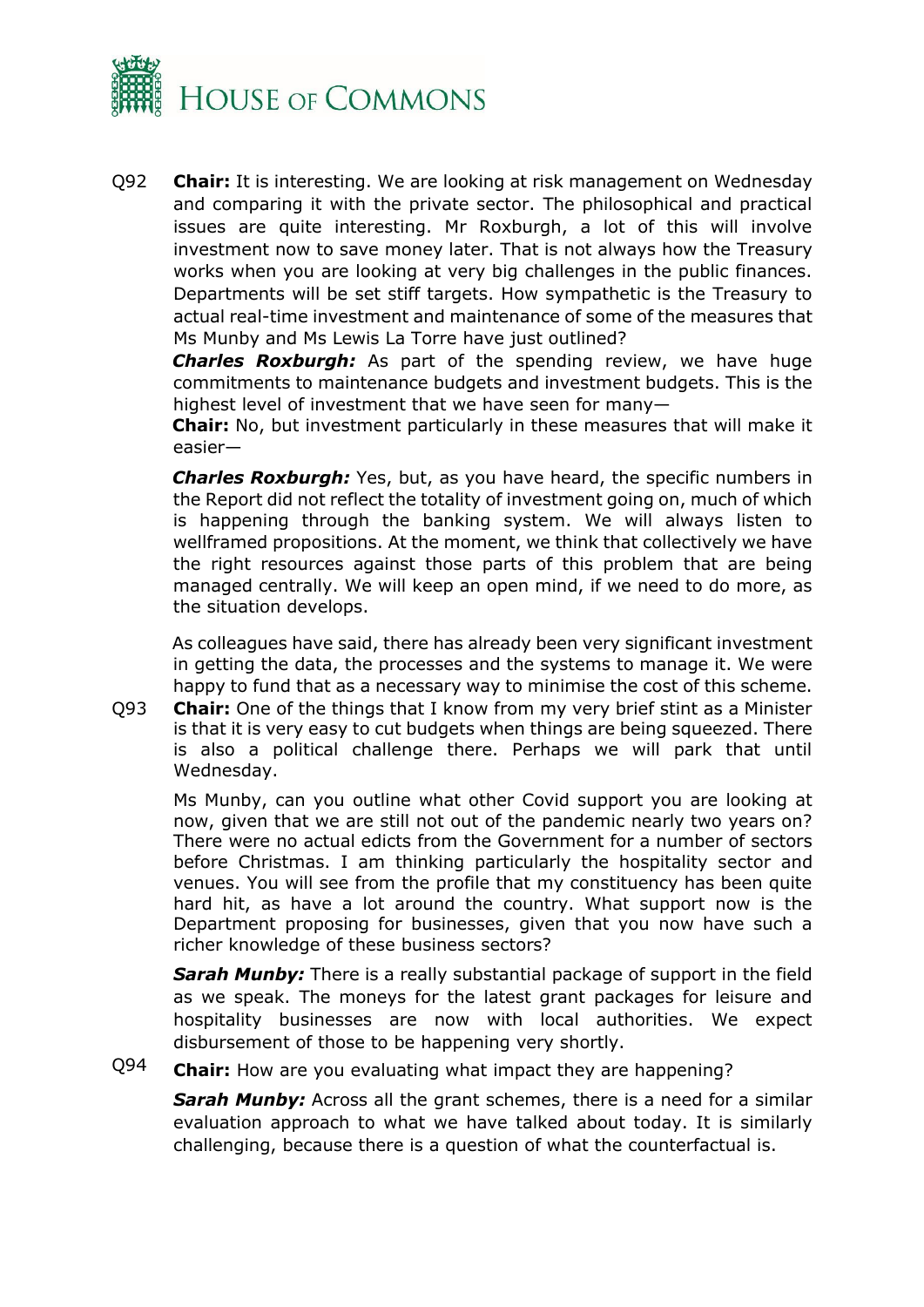

Q95 **Chair:** It also has to be in quite real time. I suppose the pandemic has never slowed down, but we are now seeing how quickly things can change. One week it is all fine, and two weeks later venues are virtually empty. How quickly can you evaluate whether the money the taxpayer is putting in is making a difference in supporting businesses to get over the latest hump?

*Sarah Munby:* Because of the challenges in evaluating any support of this kind, it is really hard to know in real time exactly what effect you are having. We cannot claim to have the flywheel that you would like of realtime evaluation into real-time policy response, not least because you have an unpredictable set of questions.

To come back to your point about business support, it is not just those grants. It is also the Recovery Loan Scheme—I talked about that earlier today—in terms of the loans that are out there. It is also worth pausing briefly on the work on rates and reducing costs to businesses with physical premises, and also the process around commercial rent moratoria. We are gradually now moving into an arbitration scheme to resolve those commercial rent challenges, where they are still in place. There is a full package. Much of it is still extant or, we hope, in its concluding chapters.

Q96 **Chair:** I wanted to touch on something that we touched on in a previous Report about the wider lending market. Businesses have the option—many of them have taken it up—of 10-year loans at 2.5%. They had a year free, and in fact they can get an extra six months of no interest if they have extended on the pay-as-you-grow scheme.

There are other lenders that were late coming to the process. Mr Magee can perhaps explain why. Now they have been cut out of it a bit. We were very concerned then about the impact on the ability for those challenger lenders to support different sorts of businesses. Have you made any evaluation, Ms Munby, of that impact, perhaps unforeseen at the time, on the wider sector?

*Sarah Munby:* Yes. It was absolutely not unforeseen and featured quite heavily in the direction letter at the time at which this scheme was launched. You are absolutely right: it is a concern. The British Business Bank—Patrick and Catherine can talk to this—has a really strong record in involving alternative lenders. CBILS has been much more successful in doing that. The reason that does not transfer through into the Bounce Back Loan Scheme is because of the 2.5% interest rate that means it is not viable for many of the alternative lenders to participate.

That is a serious consequence. Again, it is one that we were worried about at the time. That is going to mean doubling down on the other things that we do through both the British Business Bank and the broader work of the Treasury to ensure that competition in the banking sector and the lending sector is maintained.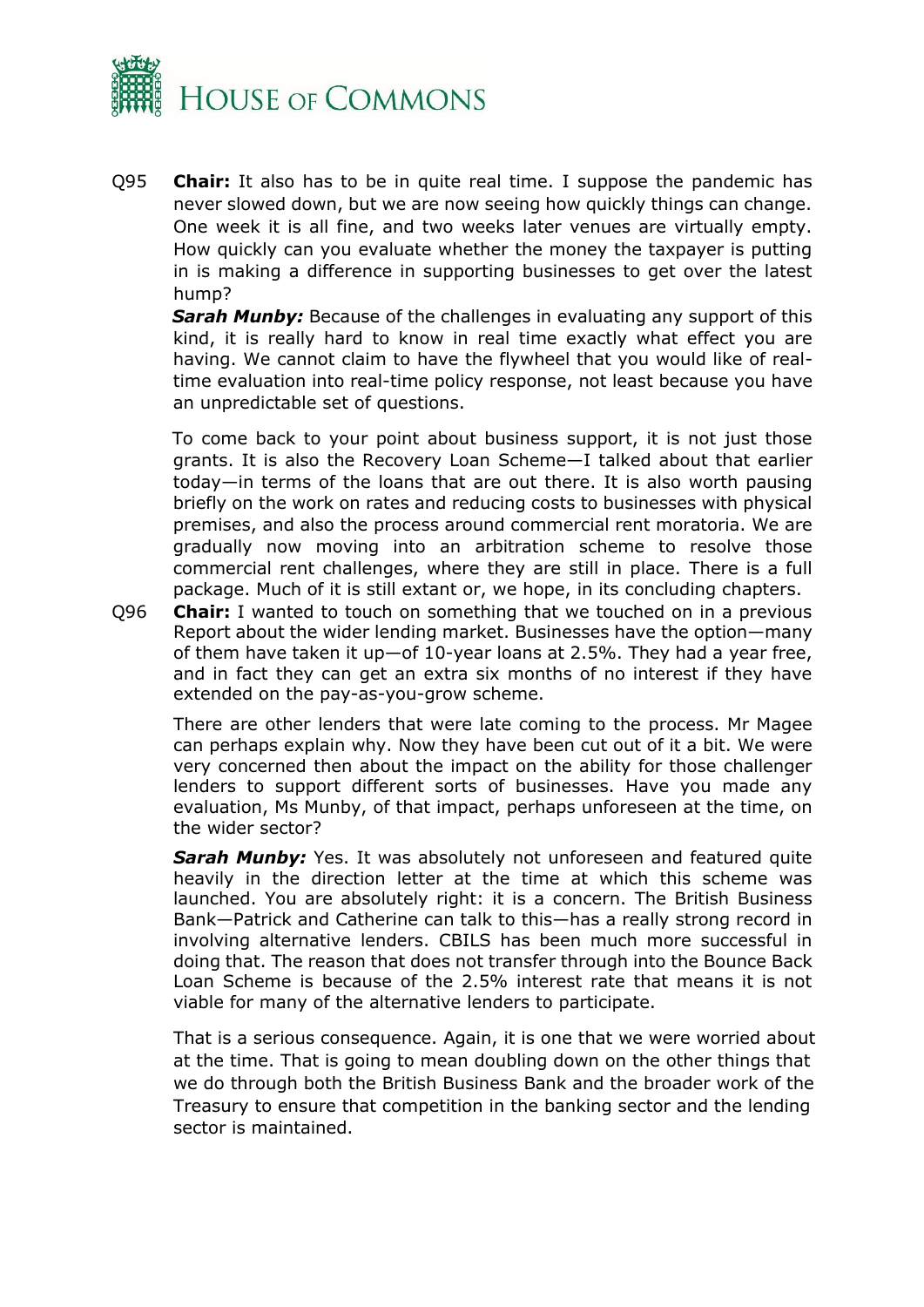

Q97 **Chair:** It is not just the level of interest on those loans, is it not? It is the fact that it is cheap lending for a lot of businesses, referring to some of the points that Mr Mackinlay was making. *Sarah Munby:* Yes.

**Chair:** If you have that and you have it in your bank, why would you go and refinance to a higher loan? You are not going to do it. Ms Munby or Mr Magee, have you looked at how long the impact is going to be on the alternative lending sector?

**Patrick Magee:** If you look at the different market shares between bounce-back, CBILS and RLS, it is moving significantly back towards the alternative lenders, which is good. I have a couple of figures in front of me.

Q98 **Chair:** You say "significantly", but do you have something that you can point to?

**Patrick Magee:** We can give a breakdown of that. We are working on our publication strategy. We can give you some context on that.

**Chair:** Our sister committee, the Treasury Select Committee, is interested in this as well.

**Patrick Magee:** You are right. If you look at SMEs now, a lot of people are concerned about those businesses, particularly in the most affected sectors, that are struggling at the moment. If you look at the number of businesses that have at least £10,000 in cash on their credit balances, that has gone up from 23% pre-pandemic to 35%. Lots of businesses—it was 32% and it is now up to 50%—have more turnover. There is more cash on the balance sheets of SMEs at the moment in many sectors. That means that they will borrow a little bit less.

If you look at the profile of bank lending, we were doing about £50 billion a year pre-pandemic. It shot up to £104 billion, with a large chunk of that being bounce-back. We are now back to about £4.5 billion a month and £50 billion a year. We are getting back to pre-pandemic levels of lending.

Again, we are seeing diversity returning to the lending market. Bounceback had a big concentration into the main banks, but we are seeing diversity and returning to comparable levels of lending in the market. I am not going to say "post-pandemic" at this stage.

**Chair:** Yes, we live in hope that one day that might be something we can say.

**Patrick Magee:** My optimism shines through.

Q99 **Chair:** You are being optimistic at a cynical Committee. Ms Munby, you talked about the evaluation being done by Ipsos MORI and London Economics. Is that looking at the impact on the wider lending sector?

**Sarah Munby:** I believe so, yes.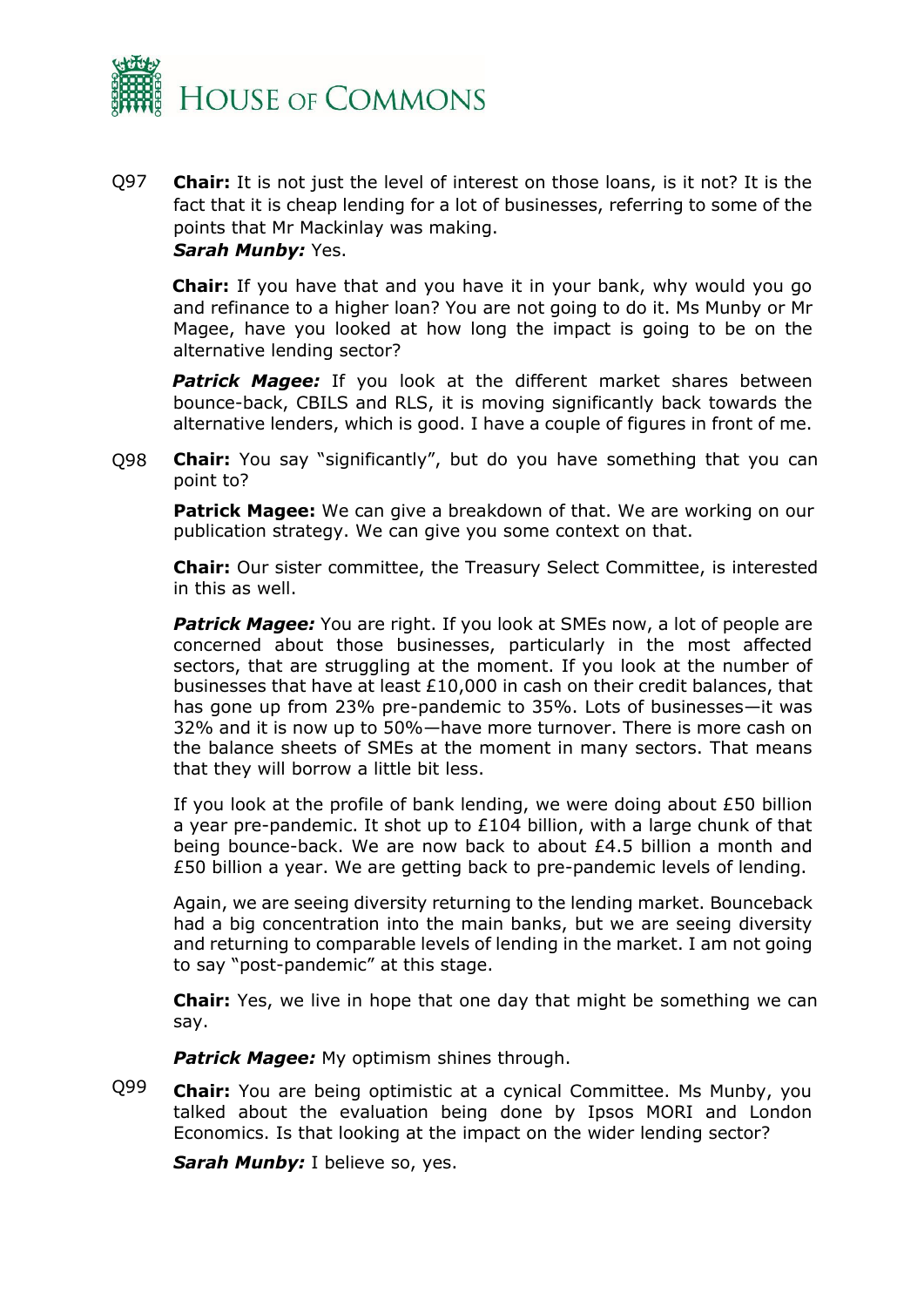

#### Q100 **Chair:** When will we have results of that?

**Sarah Munby:** As I said, we are expecting the first wave shortly, so being made public within a few months from now. I would have to check the extent to which the exact issue you are talking about is included in that first wave of evaluation.

Q101 **Chair:** It would be very helpful if you could write to us on that.

**Sarah Munby:** I am very happy to. I just do not know it off the top of my head.

*Catherine Lewis La Torre:* That is something that we will be covering in our small business finance markets report, which we produce annually. That will be coming out shortly.

**Chair:** When will that be coming? I did not hear, sorry.

*Catherine Lewis La Torre:* It will be in March. We look at the alternative finance market; we look at market shares. To support what Patrick said, it is absolutely true that bounce-back had a distortive effect, but we see that diluting over time. If you look at lending through alternative lenders throughout the pandemic, it held steady. They lost market share, but the amount of lending that they were putting into the market held steady.

Q102 **Chair:** It had been Government policy to encourage challenger lenders.

**Catherine Lewis La Torre:** It still is. One of our core objectives is to support diverse markets in terms of both type of provider and type of product. Over 94% of what we deliver outside the emergency loans goes through the alternative lending market.

Q103 **Chair:** When the scheme was set up—I am probably looking to Mr Magee on this—you say you had the main banks come in and you talked to them about what to do. At that point, the challenge banks were outside that loop and did not have access to the term funding scheme, because that was only accessible to the mainstream banks. What was the rationale? Was it about the speed at which you had to work? Did you deliberately exclude them? Why did they find themselves excluded?

*Patrick Magee:* There is a good chart in here. Most of them figured. We launched with seven, but within a number of months we had 25-plus.

Q104 **Chair:** It was quite late on, then, was it?

**Patrick Magee:** Yes, absolutely. You did have the main banks doing over 90% of the scheme. That was a risk that we flagged at the outset. Again, I would say that was a short-term liquid push. If you look at the long-term credit needs of businesses, again we will be reporting in the SBFM, the small business finance markets report, how that short-term liquidity issue has hopefully not had a long-term distortive impact. Again, we will monitor that over time.